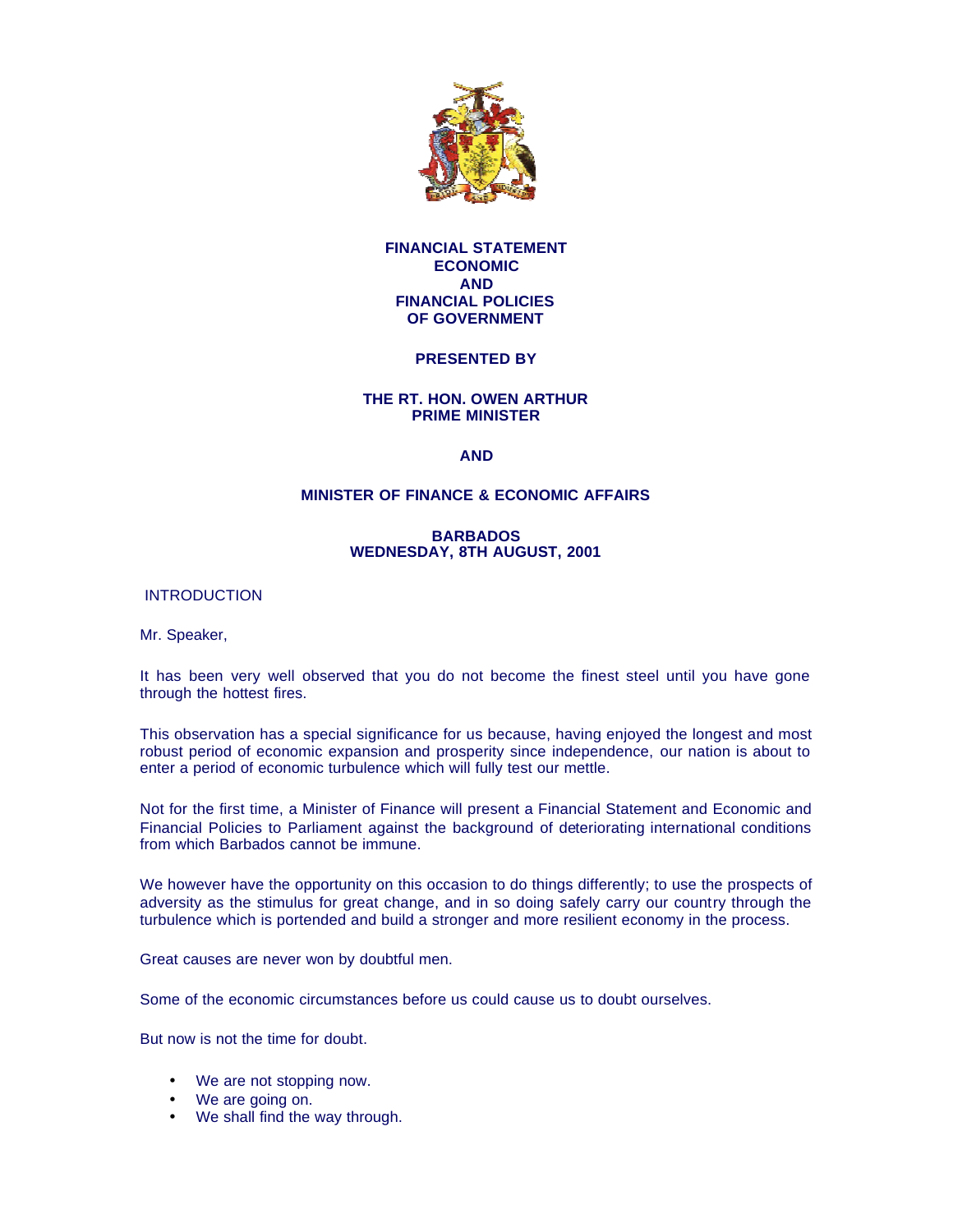The economic and financial policies which I will today present to Parliament are thus intended to enable Barbados to avoid an economic recession, to create the conditions for our nation's continued, orderly sustained growth and development, and to continue the process begun in 1998 to prepare this country to successfully face the new economic era which will begin in 2005.

# **AN ECONOMIC PERSPECTIVE**

Over the course of the past 8 years, our economy has been a model of success and prosperity, reflecting an annual average rate of real economic growth of over 3%, low inflation, a dramatic fall in the level of unemployment, an increase in the level of foreign exchange reserves to over \$1.1 billion, increased savings, surging investment, robust capital inflows, declining levels of poverty, robust consumer and investor confidence, model industrial relations and a sound fiscal position.

It is a record of which we can be proud.

Such an economic performance was due in large measure to the strength and the quality of the economic, fiscal and financial policies we choose for ourselves.

But, it was also facilitated by favourable predisposing circumstances in the global economy.

For, in that period, despite periodic problems in Asia, Latin America and in some parts of Europe, there was a sustained expansion in global economy activity.

In particular, the USA economy recorded 10 years of strong, sustained growth which in turn accounted for about 50% of incremental global economic growth. That extraordinary growth of the USA economy was driven in large measure by vast investments in its information technology sector, despite its low levels of profitability. It was also spurred by a "wealth effect", as over 50% of USA households came to participate in the stock-market as equity holders, and benefitted until recently from the remarkable increase in the value of stocks. This prompted a surge in consumer spending, which sustained USA activity, and spilled over into soaring demand for imports.

Things however have now changed. Corporate America is now trapped in a profits recession. Over investment in the information technology sector has led to a severe recession in that sector, as demand attempts to catch up with supply. The USA manufacturing sector has also been plunged into recession, and consumer spending has dipped as the stock market indices have plunged.

Despite six cuts in interest rates, and considerable tax cuts, the USA economy has in recent months performed below forecasts, and is now in a position to stimulate global growth as it has done in recent years.

In a new global economy, the effects have been instantaneous and dramatic.

World Trade which has been growing very fast in the last decade (accounting for about 25% of global GDP) has now drastically diminished. International trade is, in fact, now estimated to grow by only 4% in 2001, as compared to 12.8% in 2000. This is the steepest decline on record, with significant negative multiplier effects on global economy activity.

The toll has been heavy. Japan the world's second largest economy remains deeply mired in recession, with no end in sight.

At the start of 2001, many had hoped that the slackening in USA activity would be offset by stronger growth in Europe. However, prospects in Europe too have taken a turn for the worse. Hopes for a 3% growth this year have now been replaced with the expectation of growth of 1.7%.

The contraction in global economic activity has taken its most severe toll in the emerging markets of South East Asia and Latin America. Singapore's export led economy lurched into recession in the second quarter of 2001, when GDP fell by an annualised 10.1%, following a first quarter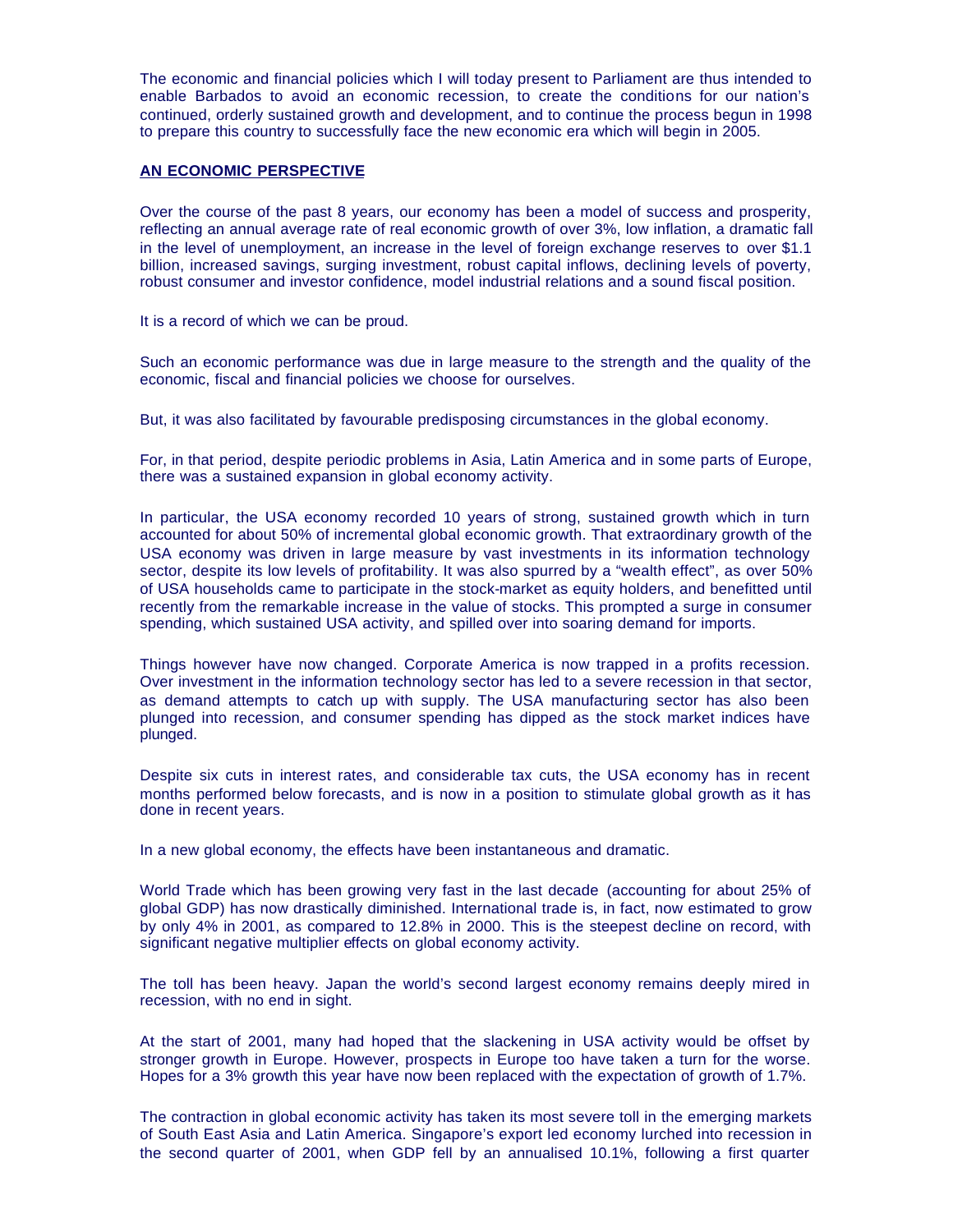decline of 11.3%. It is therefore now expected that Singapore will, this year, record negative growth for the first time since 1985.

Other East Asian countries, limping away from the 1997-98 financial crisis now find themselves confronted by falling demand in the USA and Japan and the downturn in technology based industries. Declining and negative growth rates are thus the norm in South Korea, Taiwan, Hong Kong and Thailand.

Similarly, the major Latin American economics find themselves confronted with the spectre of recession. The difficulties are especially pronounced in Argentina, where extraordinarily austere economic and financial measures have had to be deployed to bring the country back from the verge of default.

In a globalised economy, our own region has not been spared, with the most immediate and severe feature being a substantial decline in the fortune of the regional tourism industry which has come to be the mainstay of most small societies.

The global economic outlook is therefore deteriorating rapidly, as problems originating in the USA spread around the world.

Expectations of a rapid economic rebound in 2002 now also appear dim and there is in fact now the threat of a global recession.

#### **DOMESTIC ECONOMY**

In our case, there is now clear evidence that there has been a slow down in economic activity in the first half of 2001.

First quarter growth of approximately 1.7% was partly offset by declines in the main foreign exchange earning sectors in the second quarter.

As a result, real output is likely to have been less than 1% growth in the first half of the year, as compared to a 3.1% growth for the corresponding period of 2000.

The outcome for the first half of the year was mainly the result of a sluggish second quarter performance by the tourism industry, and the continuing decline in activity in the manufacturing and agricultural sectors, where the adverse effects of trade liberalisation have been especially severe.

The international business and financial industry, our second largest and once our fastest growing industry also laboured in this period under the cloud of uncertainty caused by OECD Harmful Tax Competition initiative.

By contrast, there was broad based growth in all of the non-traded sectors during the first half of 2001. In addition, our foreign exchange reserves performance remained buoyant.

The net international reserves grew by \$144.6 million,( to exceed \$1.1 billion,) in line with the \$141 million for the corresponding period for the past five years.

A current account surplus on the Balance of Payments, estimated at \$105.4 million was realised for the first half of the year; \$50.2 million more than for the corresponding period in 2000. This position reflects an improvement in our net foreign receipts from services, and a decrease in the value of retained imports consumed by the Barbadian economy.

As a result of strong long term private capital and financial inflows, the capital account on the Balance of Payments also recorded a surplus of approximately \$96.1 million for the first half of 2001.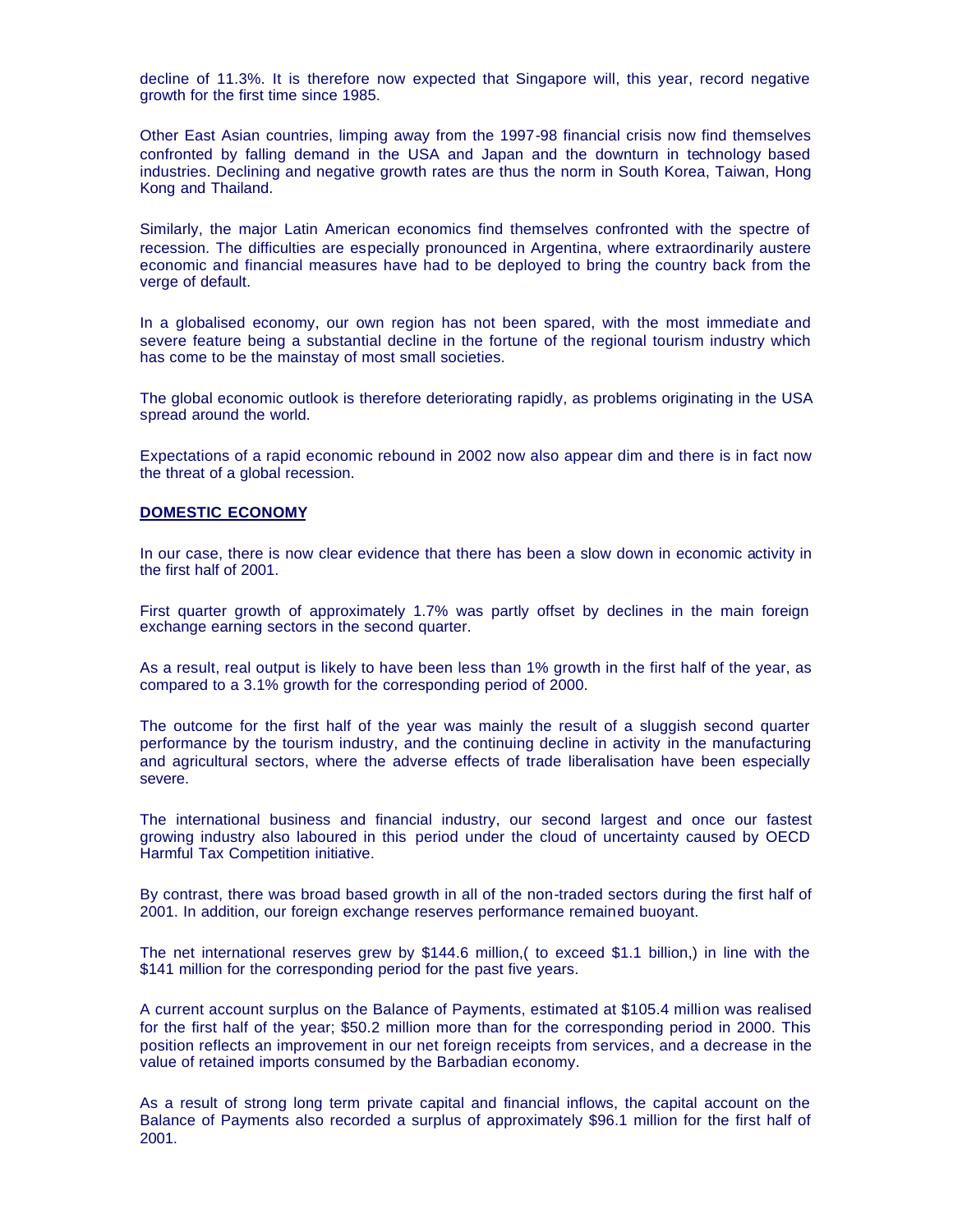The average annual rate of inflation for the period up to April 2001 stood at 2.7% as compared to 2.2% for the same period in 2000, driven in large measure by higher oil prices, but nonetheless at a tolerable level.

The rate of unemployment stabilised at 9.3% at March 2001, unchanged from the December 2000 rate and the same rate as a year ago.

We await, with obvious keen anticipation, the information on the second quarter position.

Government's fiscal position remained generally sound with a modest deficit equivalent to 2.1% of GDP being realised for the year ending March 2001, somewhat better than the original target of 2.6% of GDP.

There was also a significant rise in liquidity in the banking system in the first half of 2001.

Indeed the excess liquidity ratio at the end of June 2001 stood at 9.9%, some 2.2 percentage points higher than at December 2000.

Overall, the Barbados economy is expected to record its ninth consecutive year of growth in 2001.

The growth of between 1 and 1½% will be the lowest since the expansion started in 1993, and it is anticipated that it will be led by the non-traded sectors (2.4%) as the output of the exports sectors, without policy intervention, is projected to decline by 2.2%.

The projected rate of growth is lower than the rate of 3% we have set as the rate necessary to sustain improvements in the standard of living of the Barbadian public and to support the reduction of poverty in our nation.

Our immediate objective therefore must be to devise and implement the policies necessary to restore Barbados to a sustainable path of development, at the core of which is the realisation of at least a 3% real growth in the value of goods and services we produce.

The policies to be outlined this evening are in the first instance intended to achieve that goal.

However, while we attend, as we should, to the immediate situation confronting us in the form of a slow down in our economy's rate of growth, we must not lose sight of the need to continue to make structural and institutional adjustments to prepare our economy to successfully cope with the new economic framework within which it will have to function after the year 2005.

Since I last reported to Parliament, regional hemispheric and global initiatives have all been set in train to bring that post 2005 new economic framework closer to reality.

In our own region, a revised Treaty of Chaguramas to create a new Caribbean Single Market and Economy was signed by Caribbean leaders at Nassau in July this year. The work programme has been devised to put in place the most vital part of the new regional economic arrangements - an agreed framework within which existing restrictions on the provision of services, the rights of establishment of enterprise, and the movement of capital can be removed. This Agreed Framework is intended to be ready for implementation by January 1st, 2002.

The bulk of the previous effort at Caribbean integration has centered on the removal of restrictions on the production and trade in goods. The present initiative to remove restrictions on the trade in services will redound greatly to Barbados' interest, given the range and quality of the services we have to offer as compared to our regional neighbours.

Equally, at the Summit of the Americas held in Quebec City earlier this year, Hemispheric leaders directed that negotiations to create a Free Trade Area of the Americas should be concluded not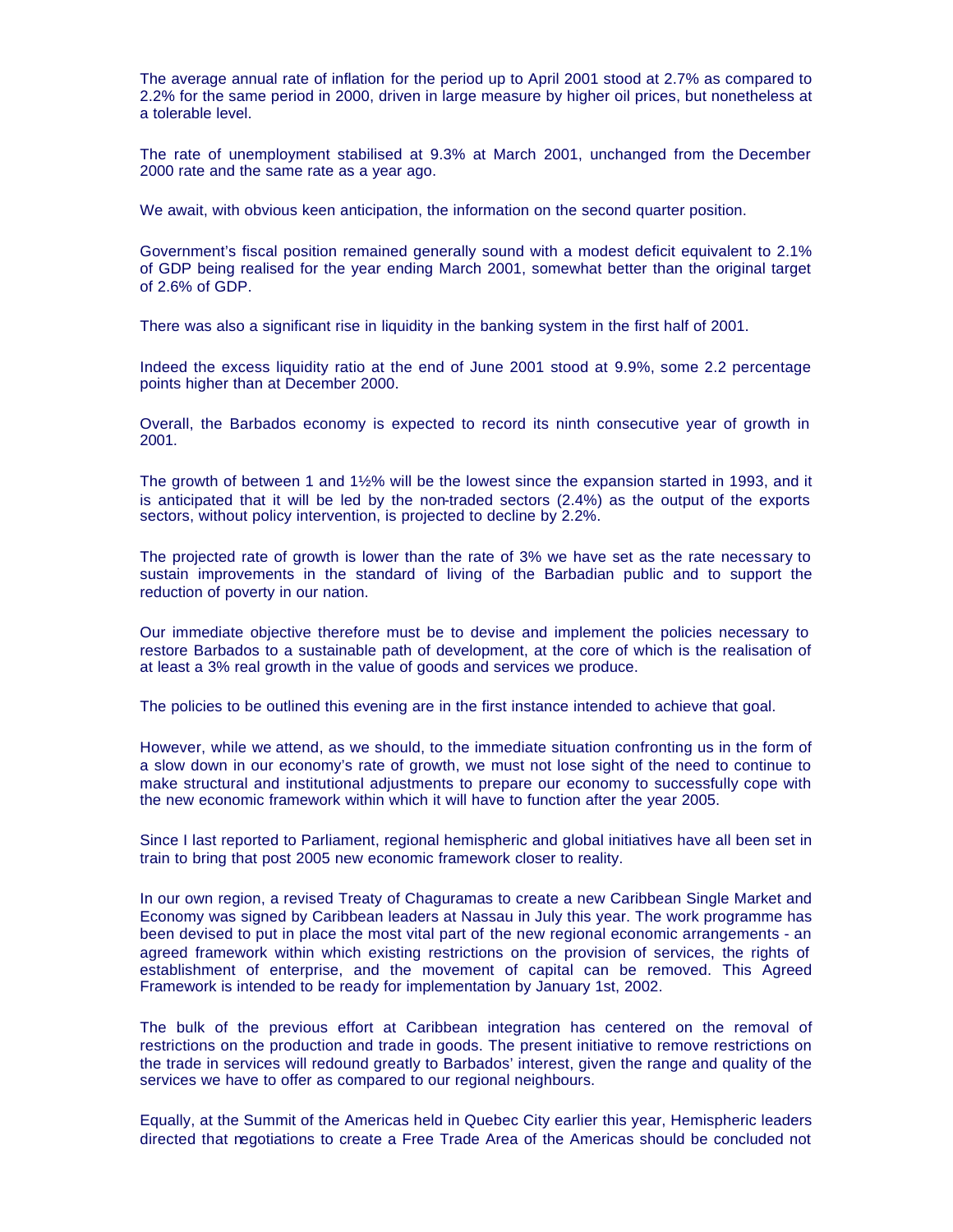later than January 2005, and that the Agreement creating the FTAA should come into force as soon as possible thereafter, but not later than 2005.

Draft Chapters of the Agreement have already been prepared, embracing the areas of market access, subsidies, anti-dumping and counter-vailing duties, agriculture, services, intellectual property, investment policy and Government procurement. The negotiation groups in each of these areas have been mandated to make special arrangements to accommodate the special circumstances of Small States.

The creation of a Free Trade Area of the Americas, stretching across the areas and disciplines mentioned will expose Barbados to major new opportunities and challenges.

On the plus side, it will lead to the dismantling of all barriers to trade and investment which now exist in our Hemisphere, opening up for us the prospect of producing goods and services for a market of over 800 million people, and valued at over US \$20 trillion.

The possible production opportunities from such market liberalisation are enormous.

Participation in such a FTAA will however entail the loss of import duties on imports from outside CARICOM, require the opening of our market to competition from a larger collection of countries and in areas, such as Government procurement, traditionally largely reserved only for domestic suppliers. It will also expose our domestic producers to increased competition from larger and more technologically dynamic enterprises.

It is for these reasons that we will seek to negotiate to have the provisions of such an FTAA gradually phased in, and to be designed such that special and differential treatment is in fact accorded to small economies such as Barbados, to enable us to maximise the benefits ensuing while minimising the dislocation which the new integrating mechanism has the potential to cause.

Of even more immediate relevance to us is that, in keeping with commitments given in 1994, negotiations under the auspices of the WTO have resumed in relation to the Agreement of Agriculture and the Agreement on Services. These negotiations are intended to lead to the further dismantling of international barriers to trade in these two sectors which are areas of obvious significance to the functioning of our Barbadian economy.

In respect of Agriculture one of the crucial negotiating issues concerns the level of domestic support to be given by Government to the sector. Currently, the Agreement permits Barbados to provide domestic price supports of no more than 10% of the value production of any of its agricultural sub-sectors.

Other issues being negotiated pertain to the degree of protection that can be accorded to the domestic agricultural sector vis a vis agricultural imports and the nature and the quantity of subsidies that can be provided by Government to agricultural exports.

The negotiations in the area of services can have even more far reaching implications for the Barbados economy.

Under the existing 1994 Agreement, we were permitted to exclude from liberalisation those parts of our service economy which we felt we could not accommodate any competition.

Our commitments to liberalise in 1994 were therefore narrowly confined to legal services, medical services, software implementation services, courier services, entertainment services and reinsurance.

The new round of negotiations are however expected to be guided by the undertaking that **no service** should be excluded from the negotiations and liberalisation.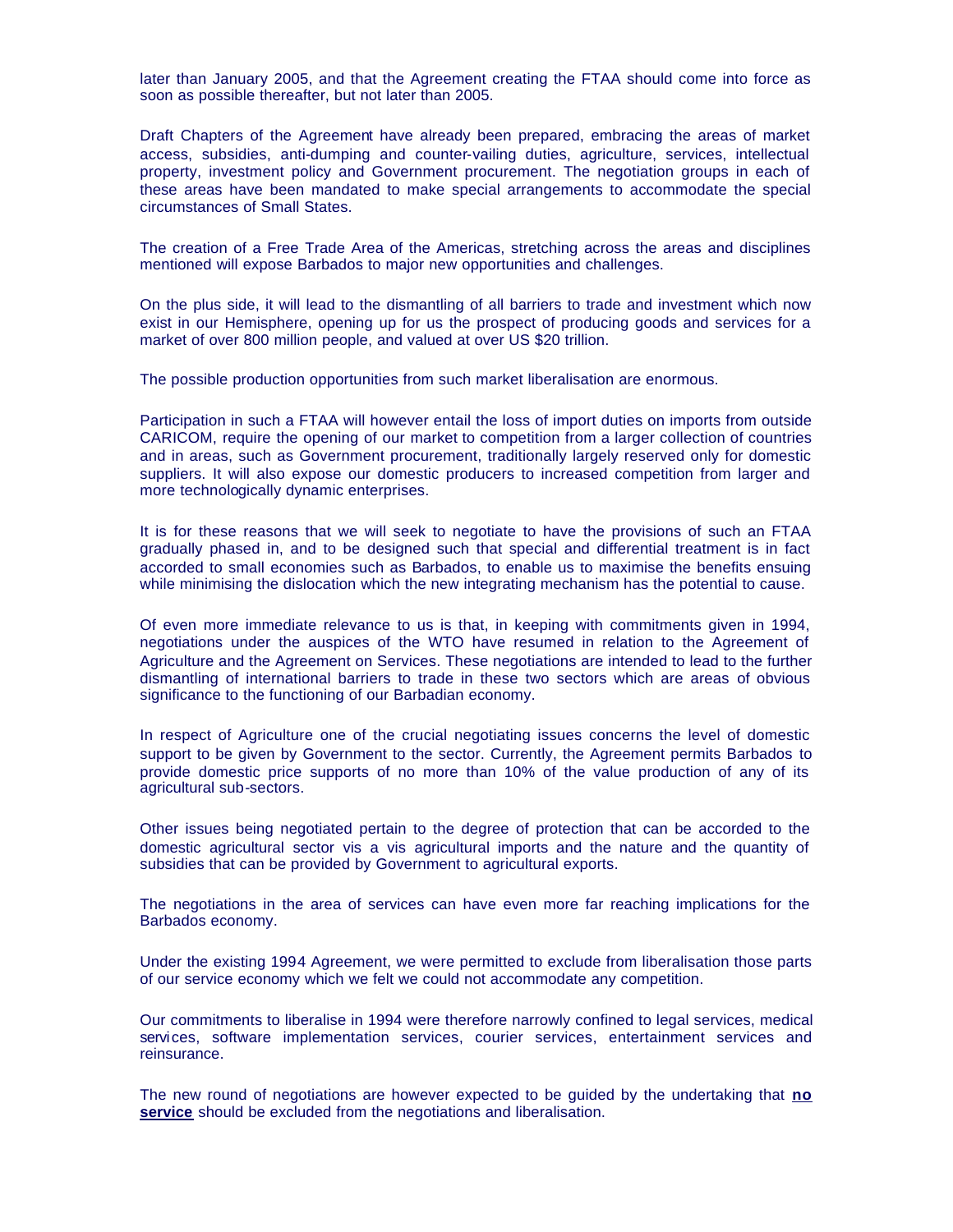When the dimensions of these three regional, hemispheric and global negotiations are seen as one, it becomes immediately apparent that their outcomes will have huge implications for the structure and functioning of the Barbados economy, particularly after 2005.

To begin with, we will no longer enjoy free and easy access for our goods and services in the major markets of the world without giving similar access in our markets to foreign producers.

The extent of the protection we afford our industries, and the nature of that protection will also be changed. For example, we no longer, except on grounds of public safety, can use licences, or quotas to ban other people's goods, as we might have done in the past.

Fundamental changes to the way we organise production in Barbados, support productive activity, treat domestic and foreign investment, conduct the affairs of our corporations, organise and utilise our labour force and use technology and information will have to be made if we are to succeed in the post 2005 global economy.

We however cannot and must not wait until 2005 to make those changes. Indeed, in each presentation since 1998, I have sought to introduce new measures such that Barbados can, in an orderly fashion, phase in the new arrangements that will be required of us to successfully participate in the Caribbean Single Market and economy, the FTAA, and the new global economy.

I refer to it as economic repositioning.

While we must necessarily react to the short term turbulence that is facing the economy, the core of our economic and financial policies must continue to focus on the articulation and implementation of those measures that will allow us to reposition the Barbadian economy to accommodate new international trade arrangement that we know lie ahead.

# **STRATEGIC OBJECTIVES**

The two broad strategic objectives sought by the proposal to be presented to Parliament will therefore be -

- To stimulate economic activity in the short term so that Barbados can be restored to the 3% real growth path as soon as possible, up from the 1% path on which it now finds itself; and
- To continue to devise and implement new fiscal, sectoral, human resource development, capacity building, institutional reform, productivity enhancing measures necessary for us to make our economy more competitive in the context of the regional, hemispheric and global economies, as they are likely to evolve.

In all of this, it is absolutely vital that we do not allow the clamour in some quarters for expedients to cope with the short-term situation to wreck the long-term prospects of our economy.

Some wish us to introduce new restrictions on entry to some of our markets, where no market restrictions exist at present. Others call for the perpetuation of forms of protection which are inconsistent with our regional and global obligations, and are incompatible with the building of a competitive economy. Yet others, while preaching the virtues of private sector activity, look to Government for every solution, usually in the form of the reduction or abolition of every tax.

The Government will not yield to such pressures. Neither will we seek to stimulate this economy by incurring massive deficits, financed by the printing of money nor will we seek to borrow our way forward.

Rather we will seek to strategically stimulate those sectors of the economy that possess strong export potential over the short and medium term; institute measures to reduce the cost of doing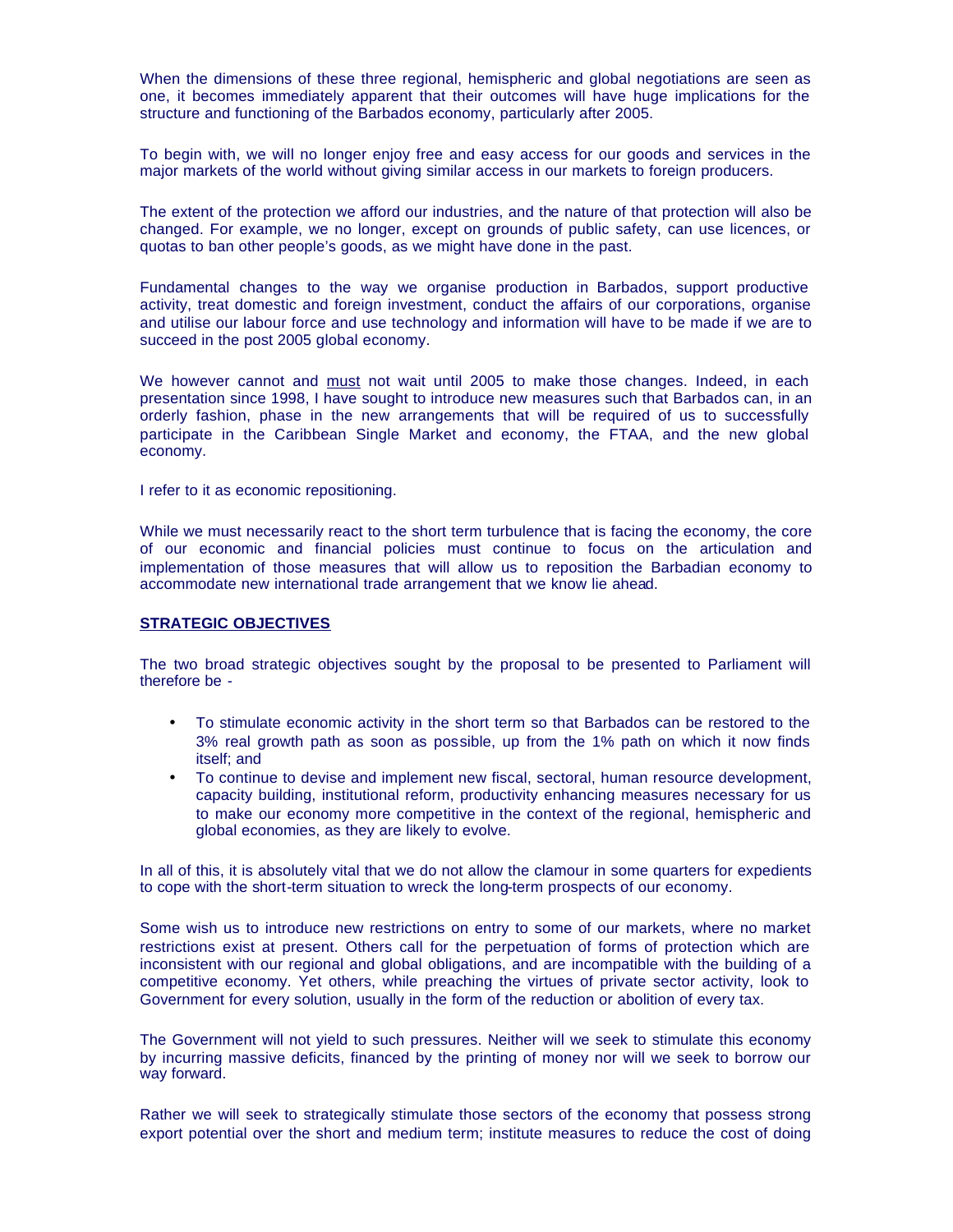business, and institute new measures to facilitate and promote investments in areas which generate foreign exchange and meet pressing social needs.

We will also institute new policies to radically transform the mechanism for the development of our human resources, which continues to be the foundation on which we must rest our development effort.

And we will introduce new far-reaching institutional and fiscal reforms to support a more competitive economy.

In recent years, in anticipation of this phase of liberalisation, our foreign exchange reserves were carefully boosted. In 1992 when adjustments had to be made to our economy, our foreign exchange reserves stood at only \$11 million. Today they exceed \$1.1 billion, one hundred times more, equivalent to over 26 weeks of imports. Some of these foreign exchange reserves on a modest scale, will now be pressed into service to help transform the economy.

Equally as noted earlier, there is evidence of excess liquidity in the domestic banking sector. Our domestic savings are therefore in a state to be deployed in support of higher levels of investment in a transforming economy, and to more than meet the existing needs of both the public and private sector of Barbados.

The point, Sir, is that we have significant elbow room, because of the size of our foreign exchange reserves and the state of our domestic financial liquidity, to stimulate the expansion of our economy without the fear of inducing balance of payment problems, and we propose to use that elbow-room creatively.

It is against that background that I turn to fiscal issues.

### **FINANCIAL STATEMENT AND FISCAL POLICY**

A prudent fiscal policy, reflecting modest and properly financed fiscal deficits has been a considerable factor in generating our growth and stability in recent years.

Our present circumstances require that there be tax reform and the provision of carefully targeted financial support by Government to all of the strategic sectors of our economy.

We have also to provide better for certain vulnerable sections of our community.

Fiscal measures to accomplish these goals will be introduced later today. But these changes will be carefully measured such that even in the context of an expansionary fiscal policy such as is proposed, the overall fiscal deficit remains within manageable proportions.

Certainly, the financial performance for the fiscal year which ended March 31, 2001 can only reinforce our reputation for fiscal soundness.

### **FISCAL PERFORMANCE, 2000-2001**

On March 21, 2000 Parliament approved a financial programme comprised of current revenue of \$1,725.0 million and incurred current and capital expenditures exclusive of amortisation of \$1,838.1 million to produce a fiscal deficit of \$113.1 million or 2.6% of nominal GDP at factor cost.

Final data on the actual fiscal performance for the 2000-2001 financial year indicate that current revenue amounted to \$1717.3 million, while current and capital expenditures stood at \$1,808.8 million, exclusive of amortization payments of \$198.7 million, to produce a fiscal deficit of \$91.5 million or 2.1% of nominal GDP at factor cost. The overall fiscal performance was therefore better, than the original target of 2.6%.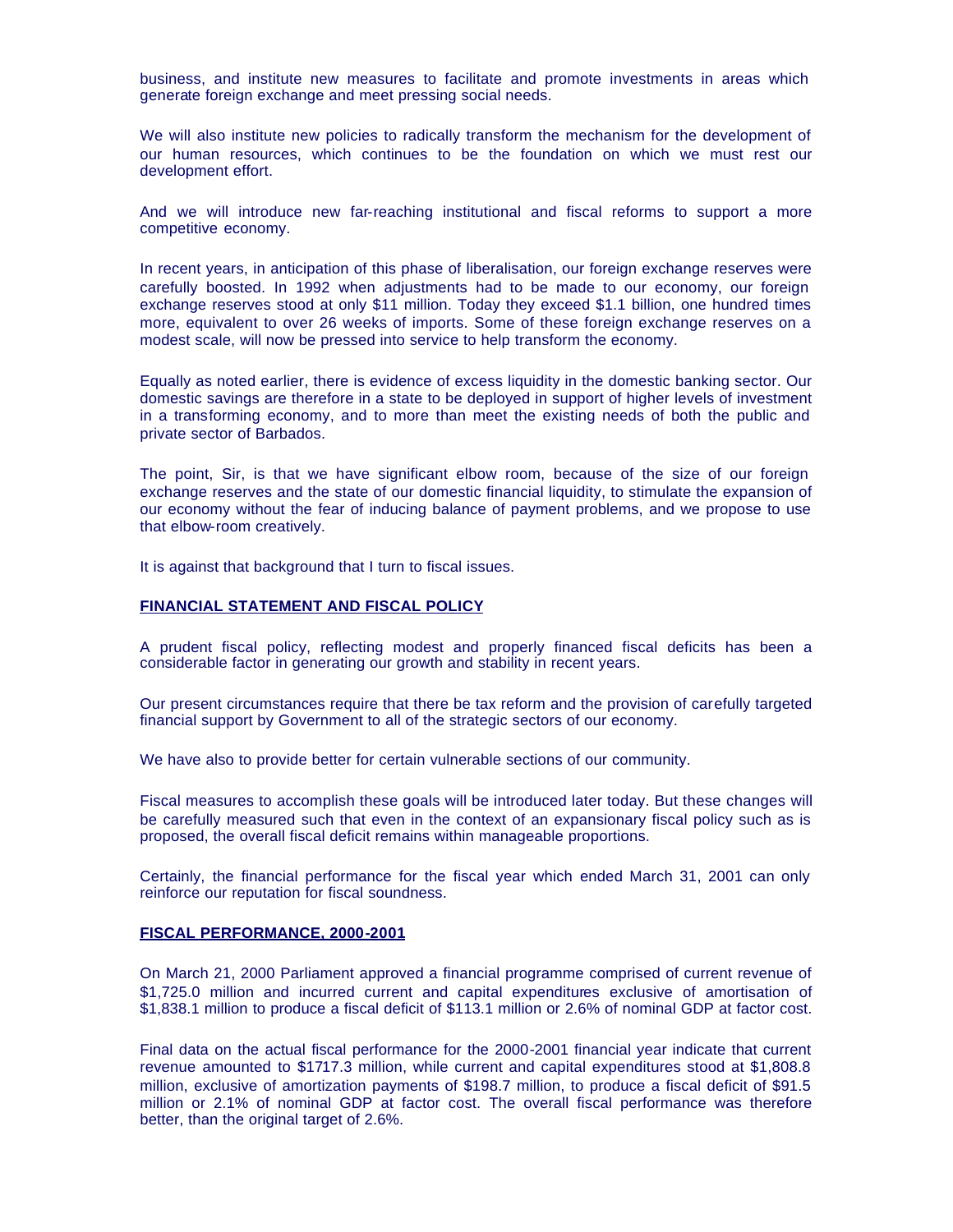The current revenue collected for the financial year 2000-2001 shows an increase of \$91.3 million or 5.6% over the 1999-2000 fiscal year. A breakdown of the major taxes is as follows:

- \$247.9 million in Corporation Tax was collected, which represents \$26.4 million or 11.9% more than the previous financial year, and \$14.8 million or 6.3% more than the original target set for the 2000-2001 financial year.
- The Income Tax yielded \$318.7 million which was \$41.9 million or 15.1% more than the previous financial year, and \$49.8 million or 18.5% more than the original target set for the 2000-2001 financial year.
- Land Tax realised \$64.6 million which represents \$2.4 million or 3.9% more than the previous financial year, but \$8.4 million or 11.5% less than the original target set for the 2000-2001 financial year.
- Value Added Tax produced \$491.6 million which is \$34.2 million or 7.5% more than the previous financial year, and \$26.6 million or 5.7% more than the original target set for the 2000-2001 financial year
- Excise Tax yielded \$160.2 million, \$3.8 million or 2.3% less than the previous financial year, and \$74.5 million or 31.7% less than the original target set for the 2000-2001 financial year; and
- Import Duties amounted to \$135.4 million, \$0.8 million or 0.6% more than the previous financial year, and \$27.1 million or 16.7% less than the original target set for the 2000- 2001 financial year.

# **Expenditure**

In the Financial Year which ended March 31st, 2001 current expenditure excluding amortisation amounted to \$1506 million, \$79.2 million more than the year before, but Government spent \$12 million less than the original target for the year.

Government's wage bill, even including the repayment of the second tranche of the 8% increased only modestly by 3.9%. There was, however, a 15% increase in transfers for purposes such as clearing the arrears to the UWI, payments to the National Insurance Scheme on behalf of state enterprises, and the like.

Some \$302.2 million were spent on capital projects - 13.7% more than the previous year, but \$22.9 million or 7% less than the original provision.

As indicated, because of these trends, Government's overall fiscal deficit turned out to be smaller than that set as a guide to policy at the start of the year.

### **FISCAL PERFORMANCE, 2001-2002**

I turn now to our fiscal performance so far for this financial year. The financial programme approved by Parliament for 2001-2002 was targetted to generate a fiscal deficit of \$179.0 million or 3.9% of nominal GDP at factor cost. It presumes current revenue of \$1,795.5 million, current expenditure, exclusive of amortization of \$1,621.7 million and capital expenditure and lending of \$352.8 million.

Provisional data on the actual fiscal performance for the first quarter of 2001-2002 indicates current revenue of \$403.9 million, current expenditure of \$392.1 million, exclusive of amortization of \$25.2 million and capital expenditure of \$51.6 million to produce a fiscal deficit of \$39.8 million.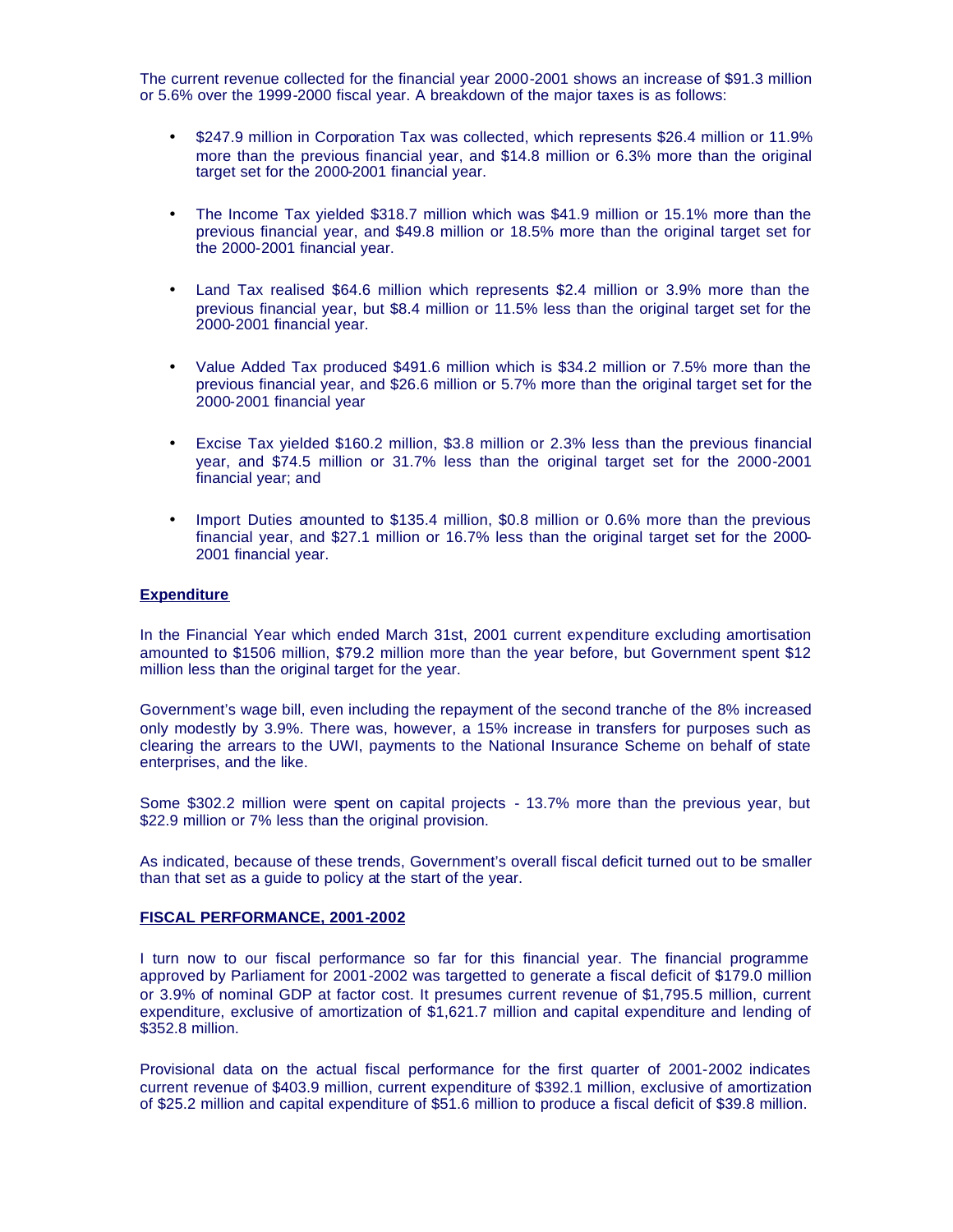The current revenue collected for the first quarter of 2001-2002 was \$13.6 million or 3.3% less than the target set, but \$15.4 million or 4.0% more than the first quarter in the previous financial year.

The Corporation and Income Tax both registered increases which exceeded the amounts collected in the previous financial year, as well as their targets for this fiscal year.

The Value Added Tax, boosted by the collection of \$9.5 million of arrears exceeded last year's level, but was below this year's target.

However, the Excise Tax, Import Duties and the Land Tax all fell below last year's level, as well as this year's target.

## **Expenditure**

Provisional data on the outturn of current expenditure for the first quarter of the financial year 2000

- 2001 shows an amount spent of \$392.1 million, which is \$20.6 million or 5.0% less than the target

set, but \$53.4 million or 15.8% more than the first quarter in the previous financial year.

Personal emoluments grew by 15.6% principally as a result of the payment of the final tranche of 8% reduction in emoluments. Expenditure on goods and services fell marginally, while transfer to public enterprises increased by 6.6%.

Interest payments for the first quarter of this fiscal year was \$24.8 more than in the same period the previous year, an increase of 55.0%.

It is estimated that some \$51.6 million was expended as capital expenditure during first quarter 2001-2002. This is, \$8.6 million or 20.0 % more than the corresponding quarter in the previous financial year, but \$13.7 million or 21.0% less than the target set for the same period.

In the previous financial year, actual capital expenditure was 90.0% of the original fiscal target. Following this trend in expenditure, capital will be revised downwards by \$35.0 million to \$317.8 million, a limit of \$1,651.2 million will be placed on current expenditure, resulting in revised total expenditure of \$1,969.0 million, exclusive of amortization of \$223.8 million this financial year.

The revenue collected in the first quarter 2001-2002 was \$13.6 million or 3.3% less than the target set, but this under performance was due mainly to the \$18.0 million in arrears in excise tax. The collection of these arrears along with the buoyancy in the yield from taxes on income will increase revenue to \$1,818.0 million, as compared to the original target of \$1,795.5 million. The effect of these fiscal adjustments is that the fiscal deficit is now projected to be reduced from \$179.0 million to \$151.0 million, which is 3.2% of GDP at nominal factor cost or 2.7% at market prices.

The evidence therefore indicates that, on trend, the fiscal goals set by Government will be amply achieved, and our public finances will remain in sound order.

# **Other Fiscal Issues**

Mr. Speaker, the information on the Public Debt and the Guaranteed Debt are fully set out in the Financial Statement which was today laid in Parliament, and will not be repeated out of respect for the long suffering endurance of Members.

I however wish to touch on two matters, which reflect on the quality of our fiscal management.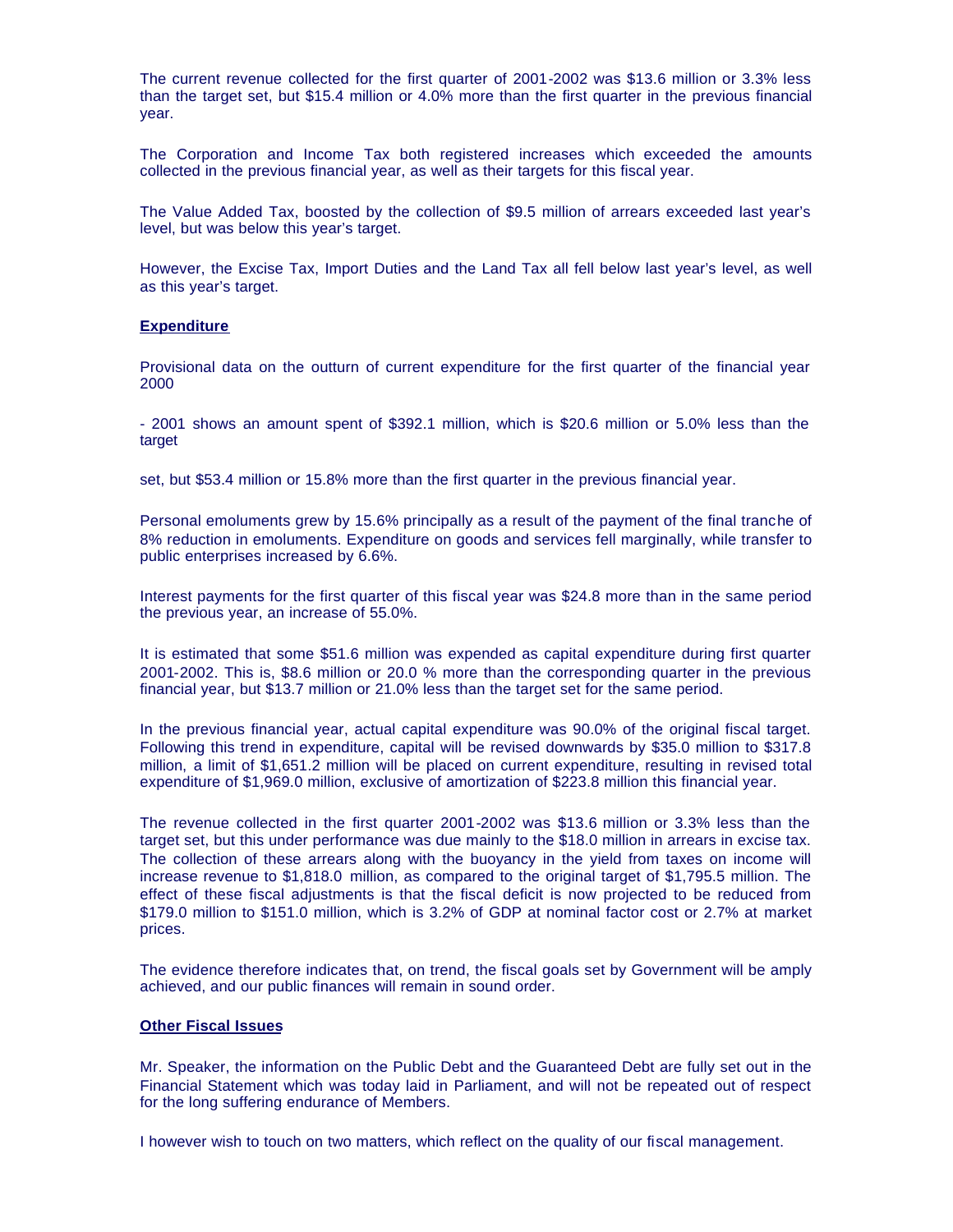The Debt Service Ratio, which compares the total external debt service with export of goods and services decreased from 6.3% in 1999-2000 financial year to 4.2% in 2000-2001. For financial year 2001-2002 it is projected at 6.1%. The external debt of a country is serviced from export earnings, and this ratio is the most relevant measure on the level of indebtedness of a country. International standards set sustainable debt levels for the external debt service to exports of between 20-25%. Therefore, Barbados can be classified as a lowly indebted country.

### **Tax Effort**

There has been some controversy over the magnitude of the tax effort and some persons would wish to have the public believe that it is over 40 percent of GDP.

A full statement of the ratio of tax revenue to GDP at market prices is set out as an attachment to this presentation.

It shows the ratio ranging from a low of 27% in 1994 to its highest of 30.6% in 1997 and 2000.

Most high income countries with highly developed social services have tax efforts that are in fact higher than Barbados' - the Netherlands 43%, US 33.4%, UK 39.2%, France 42% and Ireland 32.4%.

Government is sensitive to the need to ensure that the tax effort does not become a burden.

Without impairing the quality of the public services enjoyed by our citizens, we will continue to provide tax relief as our circumstances and obligations warrant.

# **SECTORAL POLICIES**

### **The Agricultural Sector**

The agricultural and manufacturing sectors have, over the past two years, been the spheres of the economy where the adverse effects of a drastically changed trading environment have been most profoundly felt.

It has been reflected in a steep decline in production, severe pressure on the viability of enterprises, and growing uncertainty, leading to a decline in investment.

One of our most compelling national challenges therefore, we face at the start of a new century, is to make commercial agriculture viable in Barbados.

It will require a supreme effort. The new trading arrangements under which the sector now must operate have stripped away much of the protectionist cover which hitherto afforded it comfort and have exposed it to intense competition at home and abroad.

It can also be anticipated that the implementation of additional trade arrangements in the future, under the auspices of the Caribbean Single Market and Economy, the Free Trade Area of the Americas, The Cotonou Agreement with Europe and the WTO Agreement on Agriculture, will accentuate the challenge of making agriculture in Barbados viable.

Yet, we feel that agriculture has a continuing crucial role to play in the development of the Barbadian society. Through its operation, we can assure ourselves of a satisfactory level of food security. The sector's existence is also crucial to maintaining the stability of rural Barbados. Its beneficial effects on the environment and its potential linkages to other sectors, confers upon it a role of catalyst that goes way beyond its direct contribution to GDP and foreign exchange generation.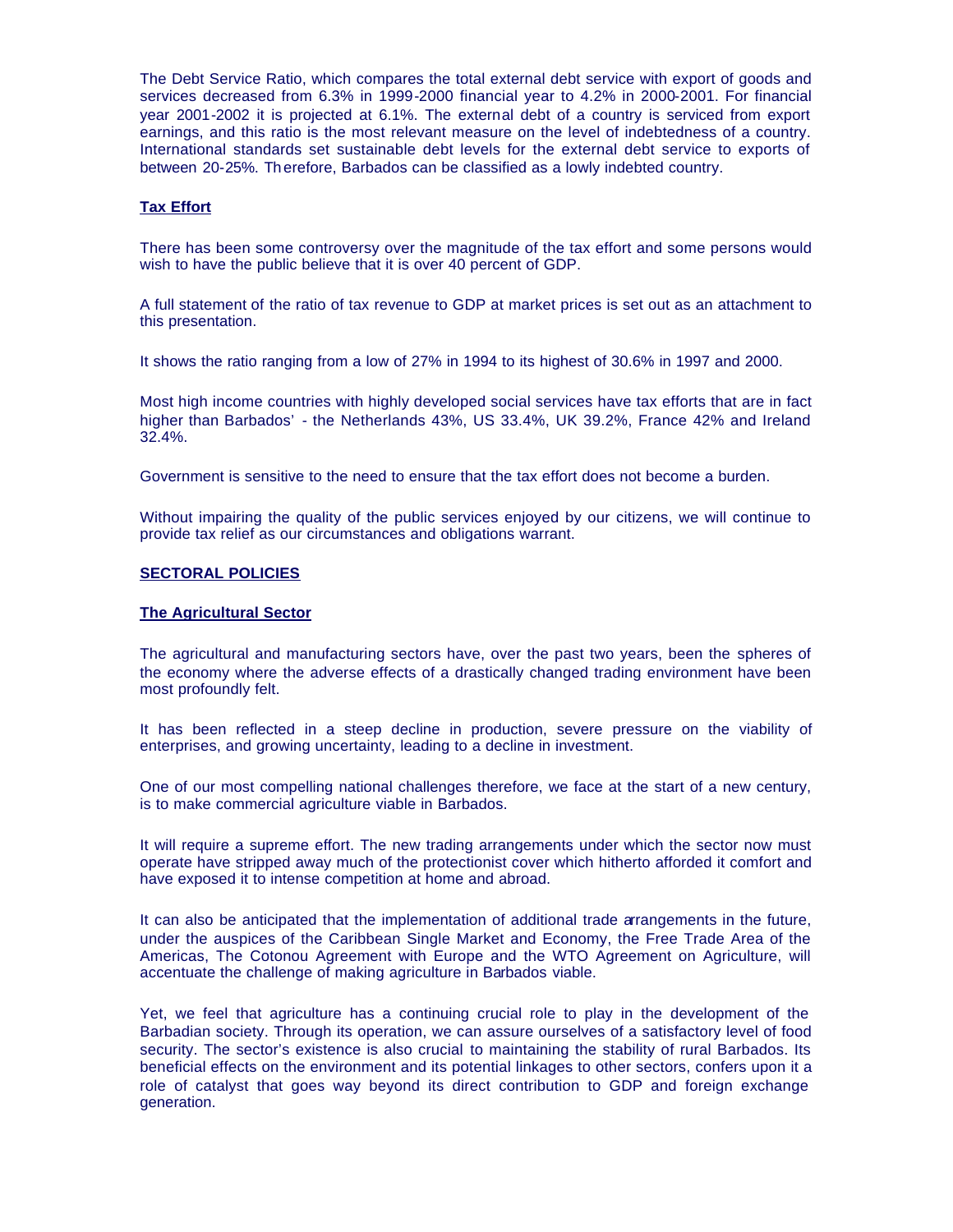Across the world, and especially in the advanced societies, extraordinary financial efforts have had to be made to protect the solvency of the farming community.

Everywhere as well, agricultural activity is treated as being sensitive and hence deserving of special protection.

The nature of the challenges facing our sector now requires that there be drastic reform in what we produce and how we produce in agriculture in Barbados.

Government will, therefore, in the context of reforms to be carried out in the sector, provide our agriculture sector with protection in all forms and fully up to the extent consistent with our regional and international trade agreements.

We will also provide the sector with continued but targeted financial assistance, to support efficient farming enterprises that have the potential to exploit local and foreign market opportunities.

We must also create expanded local market opportunities for the agricultural farmers.

And we must institute a land use policy that afford the sector the space to function effectively.

The framework to ensure the continued viability of our agricultural sector will centre around these four policy considerations.

# **Land Use Policy**

In the context of the intense local competition for land, and the rising price of the available supply, the future of the agricultural sector in Barbados will depend heavily on land use policy.

Of our total land area of 43, 176 hectares, some 32,000 is classified as agricultural land. At present, approximately 22,000 hectares is in gainful agricultural production.

The Land Use Policy, as articulated in our new Physical Development Plan requires that 31,000 hectares be reserved for agriculture, involving the following targets with respect to specific agricultural activities:

| <b>Sectors</b>              | <b>Hectares</b> |
|-----------------------------|-----------------|
| Sugar and Cotton -          | 11,000          |
| Vegetables -                | 1,500           |
| Root Crops -                | 1,200           |
| Fruit -                     | 1,000           |
| <b>Managed Grasslands -</b> | 10.000          |
| Tree Crop/Conservation -    | 6.300           |

Such a land use policy will enable us to assure ourselves of food security, and enable the sector to take advantage of local and export market opportunities.

### **Sugar**

Very far reaching changes now have to be made to ensure that a sugar industry continues to survive in Barbados at all.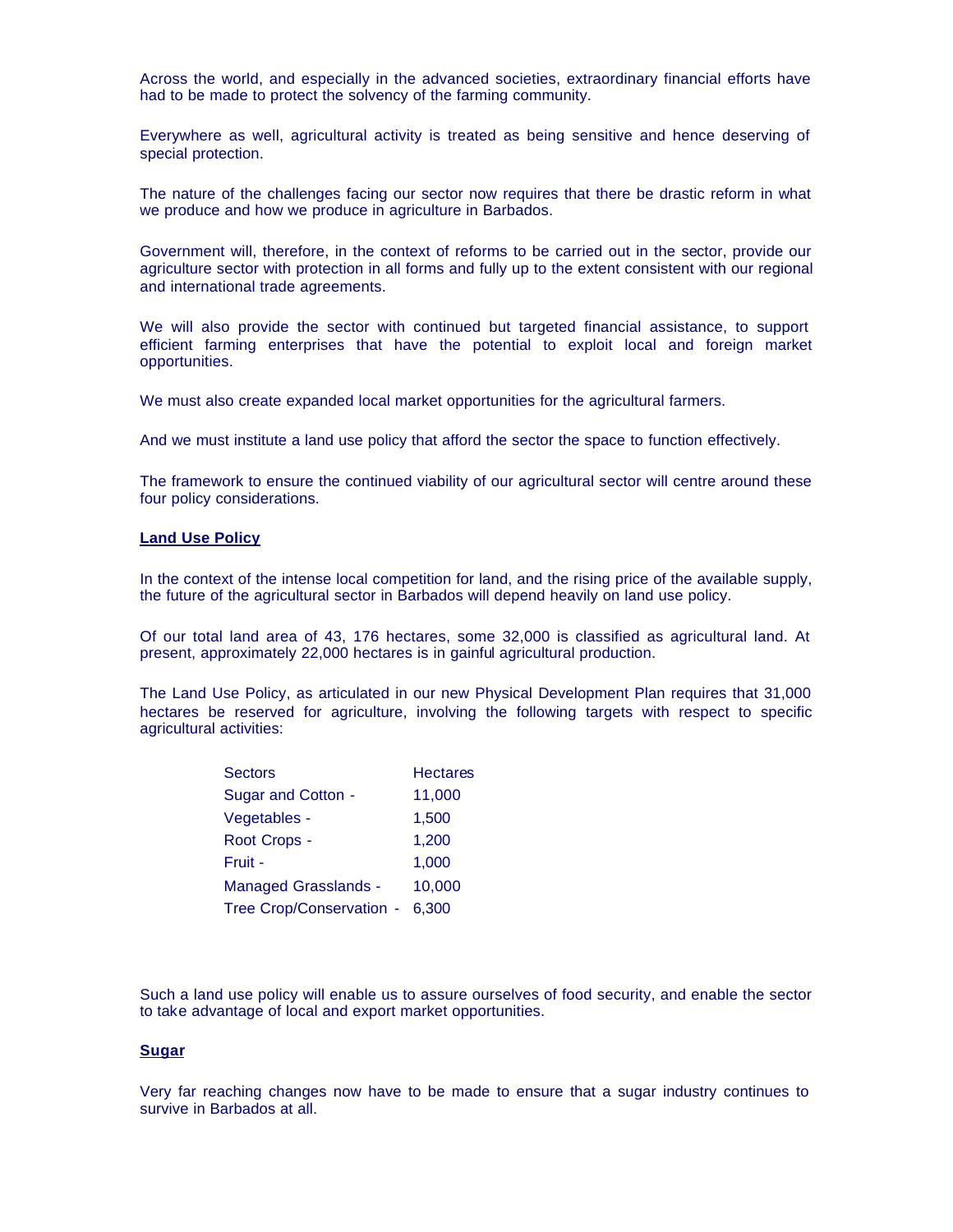Recently, the industry has taken a financial pounding largely as a result of foreign exchange rate fluctuations. In this respect the price received for sugar from Europe has steadily declined from \$1406 per tonne in 1995 to \$988 per tonne in 2000.

It can also reasonably be expected that over the next 10 years, that already depressed price will be further depressed, as the European Union reduces its domestic price supports to its own sugar producers under WTO obligations, and with it, the price it pays for imported sugar.

The market outlook for our export of sugar to Europe has been made even more desperate by the new Everything But Arms Initiative. Under this Initiative, developing countries like Bangladesh, which can produce sugar in vast volumes and at extremely low prices, will be allowed by Europe, beginning in 2006 to sell sugar to the European market without duties and quotas as is presently the case.

Our industry, as presently structured, cannot possibly survive in such a market environment.

We therefore have to move now to avert disaster after 2006.

### **Reforms**

The Government has in recent years provided the industry with financial support.

In the face of the clear financial hardship just described, we now agree to provide additional financial support of \$10.55 per tonne on the 2000 crop which will enable growers to receive a final price of \$83 per tonne at which they will break even.

This will cost \$3.68 million. The Cane Replanting Incentive Scheme will also be continued.

However, in the face of the new international marketing situation, we now set a new production target of 450,000 tonnes of cane, equivalent to 50,000 tonnes of sugar for 2006 and beyond.

At present, sugar produced in Barbados is not sold in Barbados. The Barbadian market is however the most lucrative market, price wise for our sugar. The local price for sugar is \$1,305 per tonne as compared to \$988 we received from Europe.

Hence, in the future, Barbados will stop importing sugar and reserve the first 10,000 of local production for local consumption.

It means that we will voluntarily have to reduce our quota to Europe from the present 54,000 to 40,000 tonnes.

It is also agreed that the cost of production of sugar in Barbados cannot be reduced sufficiently to make the country competitive in the sale of raw, bulk sugar, as it has done for over three hundred years.

Hence, a new production and marketing programme will be mounted to sell our sugar, not as a raw, bulk commodity, but as a branded special product, for direct consumption to niche markets.

Barbados already produces small quantities of such special sugars which are distinctive for colour, clarity and other characteristics.

It is now imperative that we build on this, and add value to our industry by producing a number of high grade, high quality sugars and sugar based products for specific niche markets, including our local tourist market.

These reforms will require changes in our factory operations.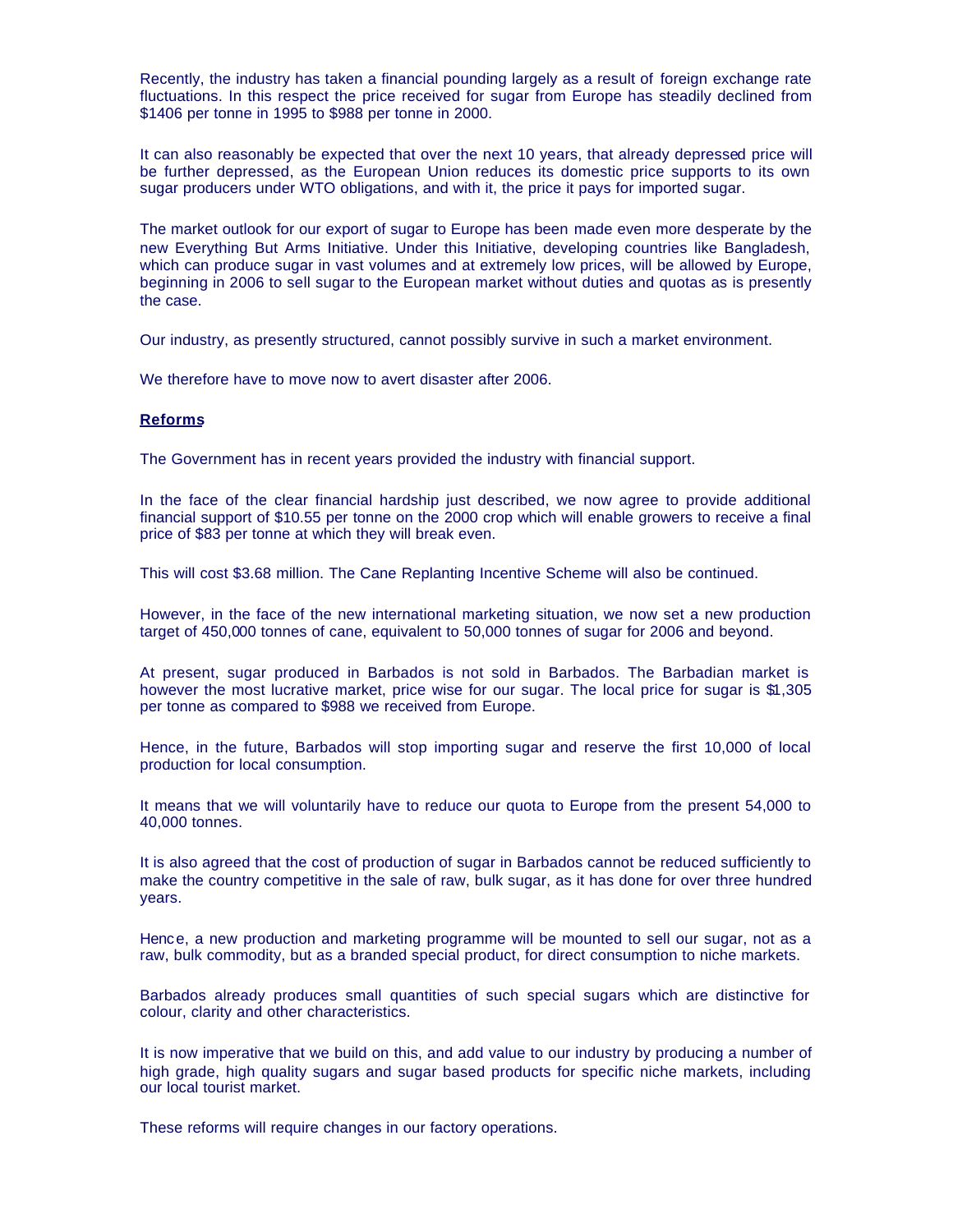The present three factory operations, if kept in place, will require an injection of at least \$15 million in each year to the operations of the BAMC. This, along with high costs and low production efficiencies make the continuation of the current three factory system totally impossible.

The factory operations will therefore be rationalised, beginning with the closure of Bulkeley at the end of the 2002 crop, followed by Portvale in 2005 and the upgrading of Andrews in the context of the new mix of output sought of the industry. The closure of Bulkeley will not lead to job losses as the workers will be absorbed elsewhere within the context of a new 56 hour week arrangement, in place of the 72 hour arrangement which prevails at present.

Such changes will lead to the reduction in operating costs in the industry of \$8 million per year, and together with the proposed changes in the marketing and the output mix, give it a chance, its only chance, to save itself.

#### **Cotton**

A properly developed, integrated cotton industry, aimed at carrying the production process from raw cotton to high valued Sea Island cotton products still represents an attractive alternative and complement to the sugar industry.

However, the production of the primary product will first have to be assured. At present, Barbados produces cotton from only 27 hectares. We propose that a 2000 hectare industry should be encouraged.

To facilitate this, in the same way that we provide price support for sugar, we will provide price support for cotton production, to the extent of \$4.80 per lb. for seed cotton up from the present \$3.20 per lb.

### **Replanting**

We will also provide incentives for the planting of cotton as follows:

1. A grant to farmers of \$500 per hectare for idle land brought back into cotton production will apply to plot sizes from 0.2 hectares to 8 hectares.

2. A grant to farmers of \$250 per hectare for idle land brought back into cotton production will apply to plot sizes over 8.0 hectares

3. A rebate of 25% of the cost of certification of organic cotton farms up to a maximum of \$2,000 per farm.

Government will also continue to assist the West Indies Sea Island Cotton Association (WISICA) to establish its rights to its trademark.

In addition, the role of the Government will be to create the enabling environment within which an integrated private sector owned, led and driven industry can evolve.

Government will therefore provide the following new fiscal framework and incentives to support cotton development:

1. A ten year tax holiday for investments in cotton production, processing and marketing to encourage the move from the current stage of lint to the value added stages of yarn, fabric and final consumer products;

2. A technical assistance fund of \$500,000 to assist producers, processors and investors in areas such as feasibility studies, market research, project development, market development and engineering;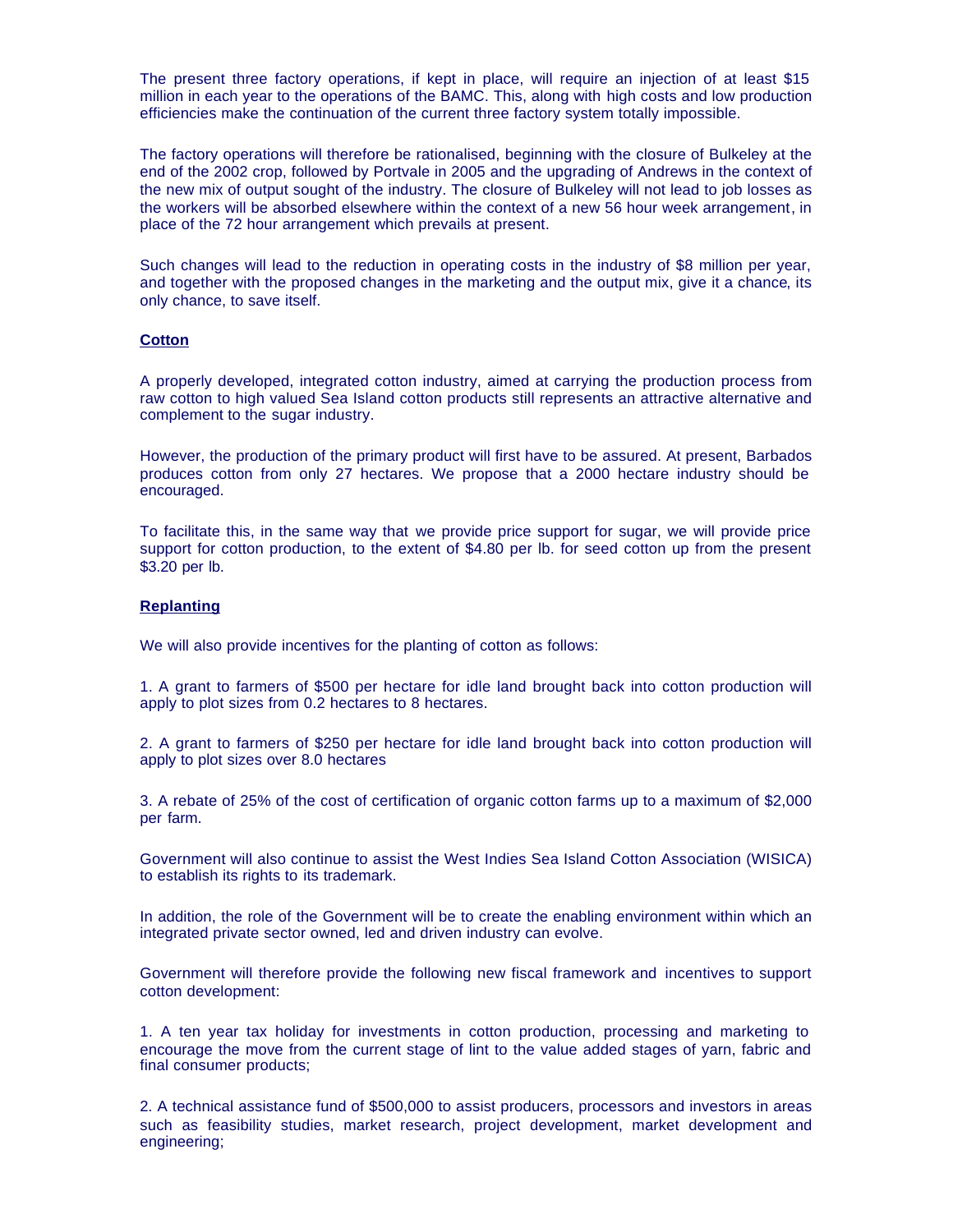3. Establishment of a working capital fund of \$1,000,000 for those involved in all aspects of the cotton industry to militate against cash flow difficulties, this fund will be operated on a revolving basis:

4. Duty free concession on plant, machinery and equipment for all aspects of the cotton industry;

5. Legislation that would circumscribe the development of cotton as an integrated industry similar to that which obtains for sugar; and

6. Establishment of a cotton research and development fund based on 1.0% cess from industry proceeds.

# **Expanded Local Market**

Our Agricultural Sector urgently needs an expanded local market. Government must and will lead the way.

Increased consumption of locally produced agricultural products in schools and other Government institutions such as hospitals and custodial institutions can only redound to the benefit of the farming community. Currently the school meals service uses very little locally produced fresh milk.

This must stop. So must the practices in other institutions which favour consumption of foreign goods at the expense of local production.

Hence, to begin with, at least 60% of the milk requirements of the School Meals Service and all other Government institutions must be met from our local milk production. Should it become necessary, we will require that 100% of the consumption in these institutions be met from local output.

Similarly, at least 60% of the requirements of the school meals programme and other public institutions including hospitals and all custodial institutions will be assigned to local fresh and processed products; beef, lamb, poultry, fish, vegetables, root crops, herbs and spices.

The Ministry of Education and the other institutions will consult with the Ministry of Agriculture and Farmers' Organisations to put in place a framework to ensure that the fres h products are competitively priced, meet acceptable standards, are appropriately packaged and benefit from reliable supply.

#### **Incentives**

To enable the sector to cope with the pressures of trade liberalisation this administration has created an Agricultural Development Fund which now has over \$12 million, to provide targeted assistance to the sector.

It is the wish of Government to prioritise the use of these funds such that potentially efficient farmers can have access to resources to retool, and to strengthen areas of activity that hold strong potential in the local and export markets.

As such, it is now proposed that a range of new incentives be provided to enable Barbadian farmers to improve their post harvest technology, export promotion, product differentiation and niche marketing, productivity enhancing measures and to strengthen farmers' organisations.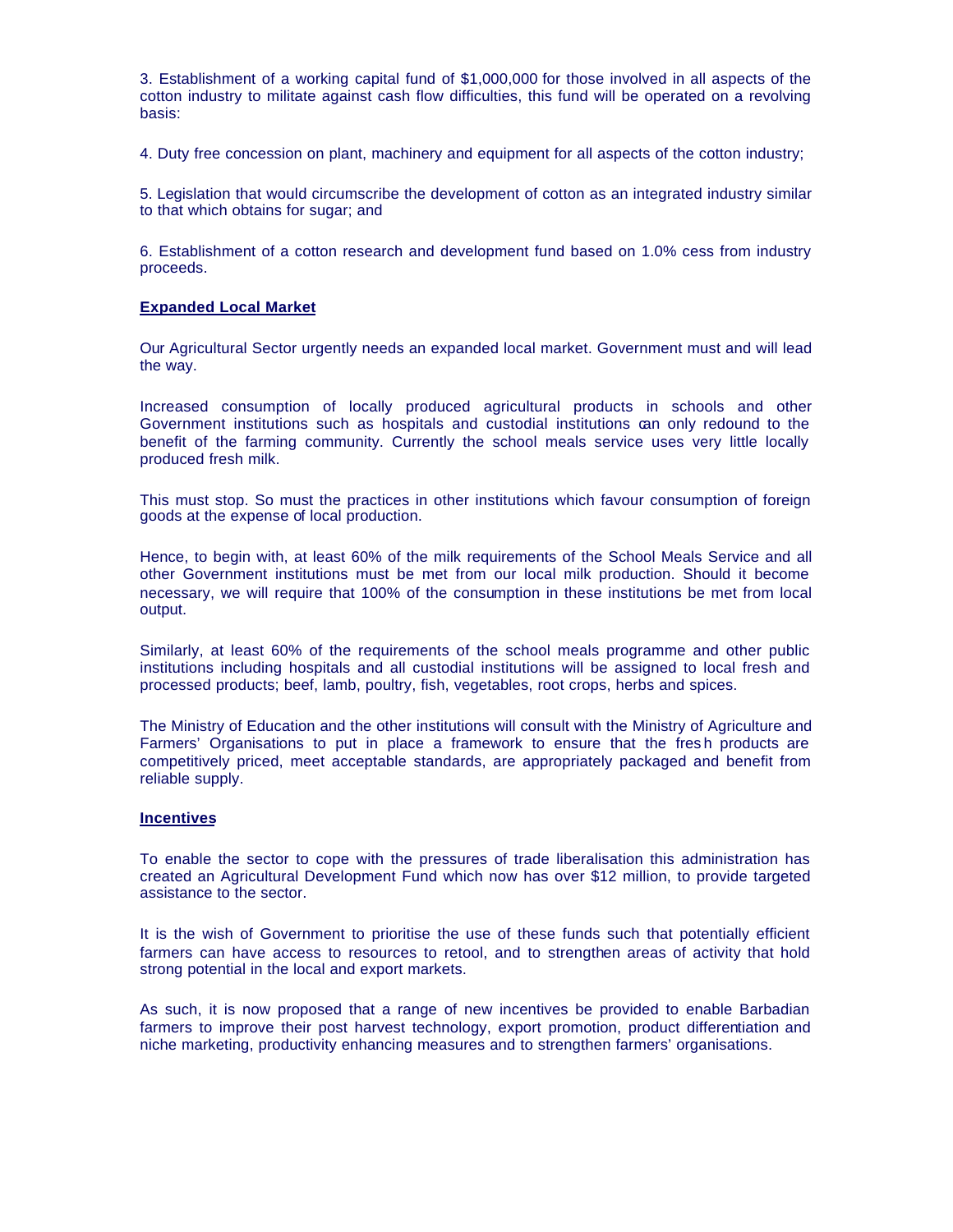# **Post Harvest Technology**

Available data indicate that there is a large variation between average expected yields for fresh fruits, roots and vegetable produce in Barbados and actual yields, ranging from 28% to 75%. Part of the variation has been attributed to inferior quality. It has also been observed that further losses are incurred in the market place because of inadequate handling, packaging and storage. These phenomena are a function of pre and post harvest practices at the farm level, which decrease the overall competitiveness of the agricultural producer.

Development of grades and standards for fresh agriculture produce is an essential aspect of retooling the sector to allow it to compete locally and internationally.

In support of this programme the following post harvest technology incentive scheme will be instituted:

1. A grant of 30% of the cost of establishing a post harvest facility on the farm for sorting, grading and packaging agricultural produce up to a maximum of \$5,000 per farmer;

2. A grant of 40% per farmer of the cost for procurement of approved post harvest equipment such as dipping tanks, grading tables, field crates and materials for packaging produce such as bags and boxes up to a maximum of \$1,000 per annum;

3. A grant of 30% up to a maximum of \$5,000 of the cost of establishing appropriate chilled facilities, firstly for reducing the field heat of fresh agricultural produce and secondly to allow for storage of produce at an appropriate temperature to extend the shelf life;

4. A technical assistance fund of \$100,000 to facilitate farmers accessing training in post harvest technology and quality assurance systems to be administered by the Ministry of Agriculture. Farmers seeking to benefit from these funds will be required to meet 25% of the cost of the training programme.

# **Export Promotion**

Trade liberalisation is expected to present some opportunities to the agricultural sector in Barbados particularly in the form of potential export markets for agricultural products.

It is against this background that the following incentives will be provided to stimulate export agriculture:

1. A rebate of 30% up to a maximum of \$10,000 per exporter per year, on the cost of international transport and freight for fresh produce exports;

2. Establishment of a technical assistance fund of \$250,000 to assist producers and marketers in the conduct of feasibility studies, access new technology and implement quality assurance schemes related to the export of fresh agricultural produce. Producers and marketers seeking to benefit from these funds will be required to meet 25% of the cost of the respective activities.

# **Product Differentiation and Niche Marketing**

In comparison to some of our regional and hemispheric neighbours, Barbados is a relatively high cost producer of agricultural commodities. The country will therefore not be in a position to pursue a competitiveness strategy in commercial agriculture based on cost leadership. Rather the focus will be placed on product differentiation and niche marketing through programmes that seek to address product quality and other non-price competitiveness factors.

Farmers will be encouraged to pursue practices that enhance the appeal of their products, such as the growing of vegetables "naturally" or "organically"since this is a lucrative market with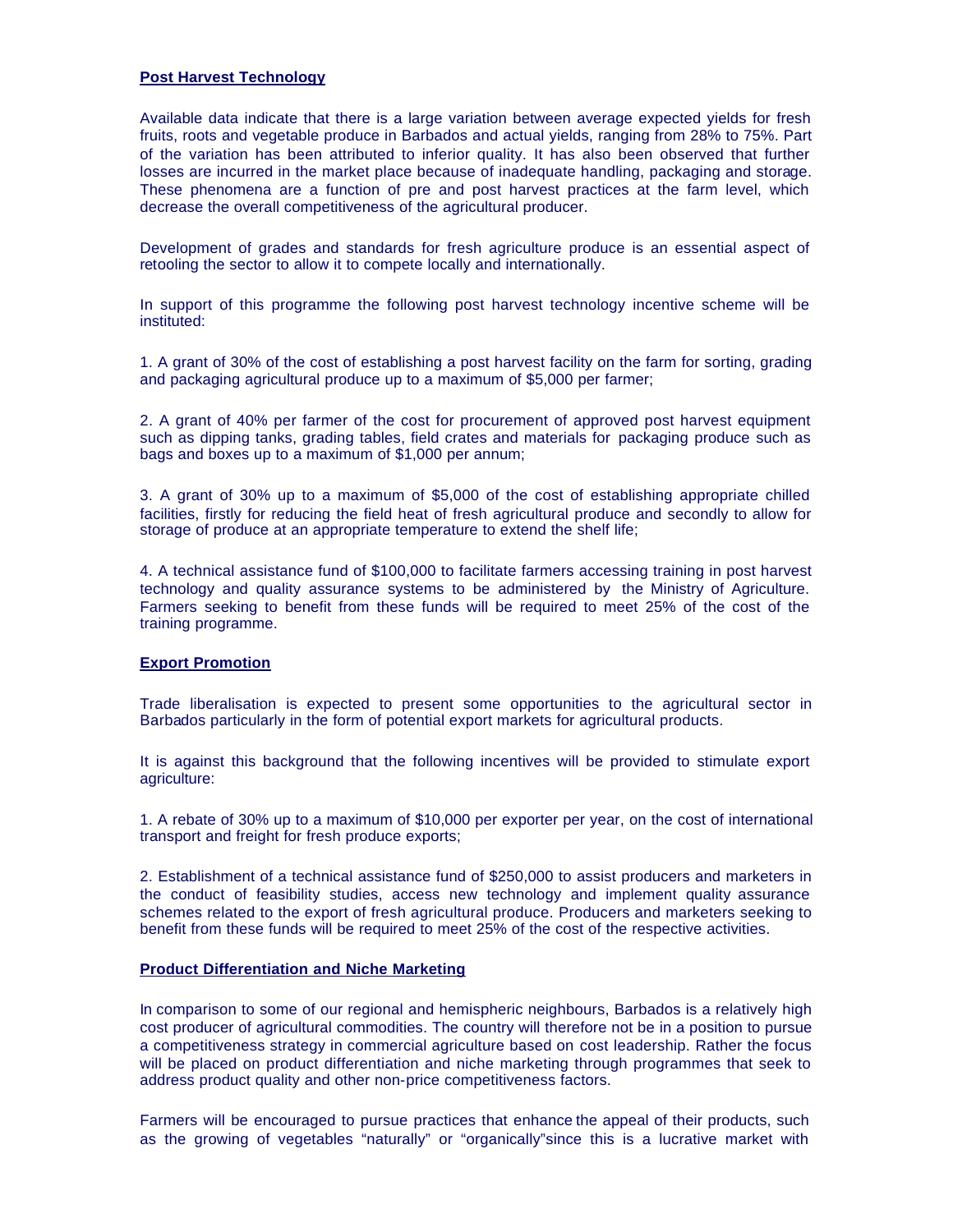tremendous potential because of the healthy lifestyle which is now being promoted locally and internationally.

# **Organic Farming**

The market for organically produced crop and livestock products is considered to be the fastest growing market in the international food trade. This trend has been reflected in the Barbados market as evidenced by foods labelled 'organic' appearing on the shelves of major local supermarkets during the past 18 months; one supermarket imports organic produce from the USA.

Organic crop production in Barbados is estimated to occupy 16.2 hectares and is practiced by seven individuals and two farmer organisations. The Future Centre Trust, a private sector organisation, has played a key role in the promotion of organic farming and is also engaged in some production.

However, an integrated business systems approach is required for effective production and marketing of organic products. The following incentives will be instituted in the area of organic farming:

1. Establish a technical assistance fund of \$100,000 to facilitate the development of organic production in Barbados through, inter alia, the development of an internationally acceptable protocol for certification of organic farming in Barbados.

2. A grant of 50% of the cost of certification of organic farms, up to a maximum of \$2,000 per farm. Where 2 or more farmers work together to achieve international organic certification, a grant of 60% of the cost of certification up to a maximum of \$10,000 will be provided;

3. A grant of 30% of the cost of approved organic inputs made from local materials, up to a maximum of \$500 per hectare. The range of products includes compost, pesticides, fertilizers and mulches;

4. A grant of 50% up to a maximum of \$30,000 of the cost of establishing a facility to manufacture organic inputs such as pesticides, mulches, planting material, fertilizers, soil ameliorants and compost using local material would be made available to a registered farmer's organisation or agricultural cooperative predicated upon an acceptable business plan;

5. Duty free concession for specified organic agricultural inputs.

### **New Crop Technology**

Emphasis must be placed on the adoption of farm practices and technologies which result in a reduction in the relatively high cost of production in Barbados. In this regard the following incentives will now be made available:

1. A rebate of 40% for the components of greenhouses and hydroponic systems for crop or horticultural production up to a maximum of \$30,000 in order to stimulate the investment in proven technology that can lead to increased productivity. Commercial plant nurseries are not included in this provision;

2. A rebate of 30% of the cost of extended life weed fabric up to a maximum of \$2,000 per hectare. This is designed to reduce weed management costs and increase quality of fresh agricultural produce.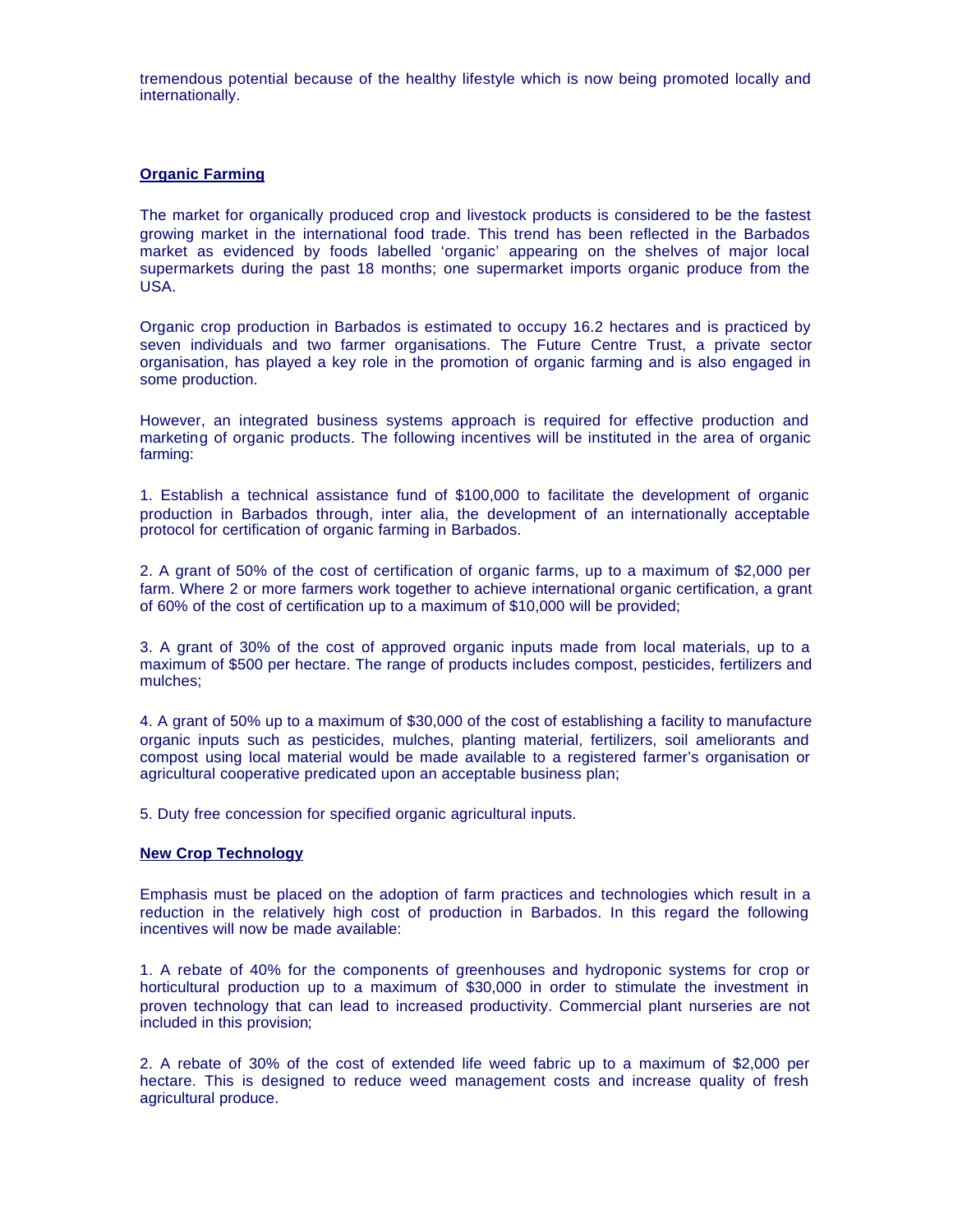# **Artificial Insemination**

The Ministry of Agriculture in collaboration with livestock farmers successfully applied artificial insemination technology over the last 20 years to improve the genetic potential and the productivity of cattle in Barbados. Dairy farmers have recorded an increase in productivity from 9.1 to 11.4 kg of milk per animal per day to the current level of 18.2 to 20.3 kg per animal per day as a result of AI. All classes of farmers now avail themselves of artificial insemination in cattle. The Ministry has embarked on an artificial insemination programme for goats and pigs and is in the process of pursuing research related to artificial insemination in sheep.

To assist in the development and promotion of artificial insemination among commercial farms in Barbados the following incentive will be provided:

1. A rebate of 50% of the cost of approved fresh or frozen semen of cattle, pigs, sheep and goats up to a maximum of \$5,000 per farmer and \$20,000 per farmer's organisation per year. Previously the rebate was confined to \$5,000 per farmer's organisation per year and excluded individual farmers.

# **Livestock Feed**

Inadequate supplies of forage during the dry season remain the bane of livestock farming in Barbados. In addition to the existing pasture development incentives, incentives will be provided as follows:

- A grant of \$50,000 to a registered farmer's organisation towards the cost of establishing an operation to manufacture and distribute molasses/urea blocks to aid in dry season livestock feeding. Funds are to be accessed on the basis of an approved business plan;

- A grant of 30% of the cost of establishing forage preservation facilities such as a hay barn or silo up to a maximum of \$12,000 per annum, this has been previously \$2,000 per annum.

### **Retooling, Fishing and Dairy Industries**

Industry officials have advised that the equipment and machinery being used by producers are obsolete and are not compliant with HACCP or ISO requirements. Consequently, for producers to become internationally competitive it is essential that their plants be upgraded.

- We now propose to provide a rebate of 50% of the cost of equipment and machinery up to a maximum of \$30,000 to retool dairy farms as well as fish processing and fish landing operations in order to bring them up to required HACCP and ISO standards. (The rebate for the fishing industry would be applied to secondary fish processors as well as primary fish processors who are engaged in the export of fish and fish products;

- Technical assistance to train producers in the necessary due diligence practices in accordance with HACCP requirements will be facilitated by the application of a grant up to a maximum of \$3,000 per dairy farmer and per fish processor.

# **Farm Management and Agribusiness**

With the emphasis now being on international competitiveness, and given the rapid changes in the policy environment, the Agricultural Sector has to move from being a highly state-supported sector to one organised on the basis of international business practices, driven by a market orientation.

The incentive regime will accordingly be amended to allow agricultural producers to claim for rebates for costs incurred in accessing professional business services as a means of encouraging the agricultural producers to utilise these services.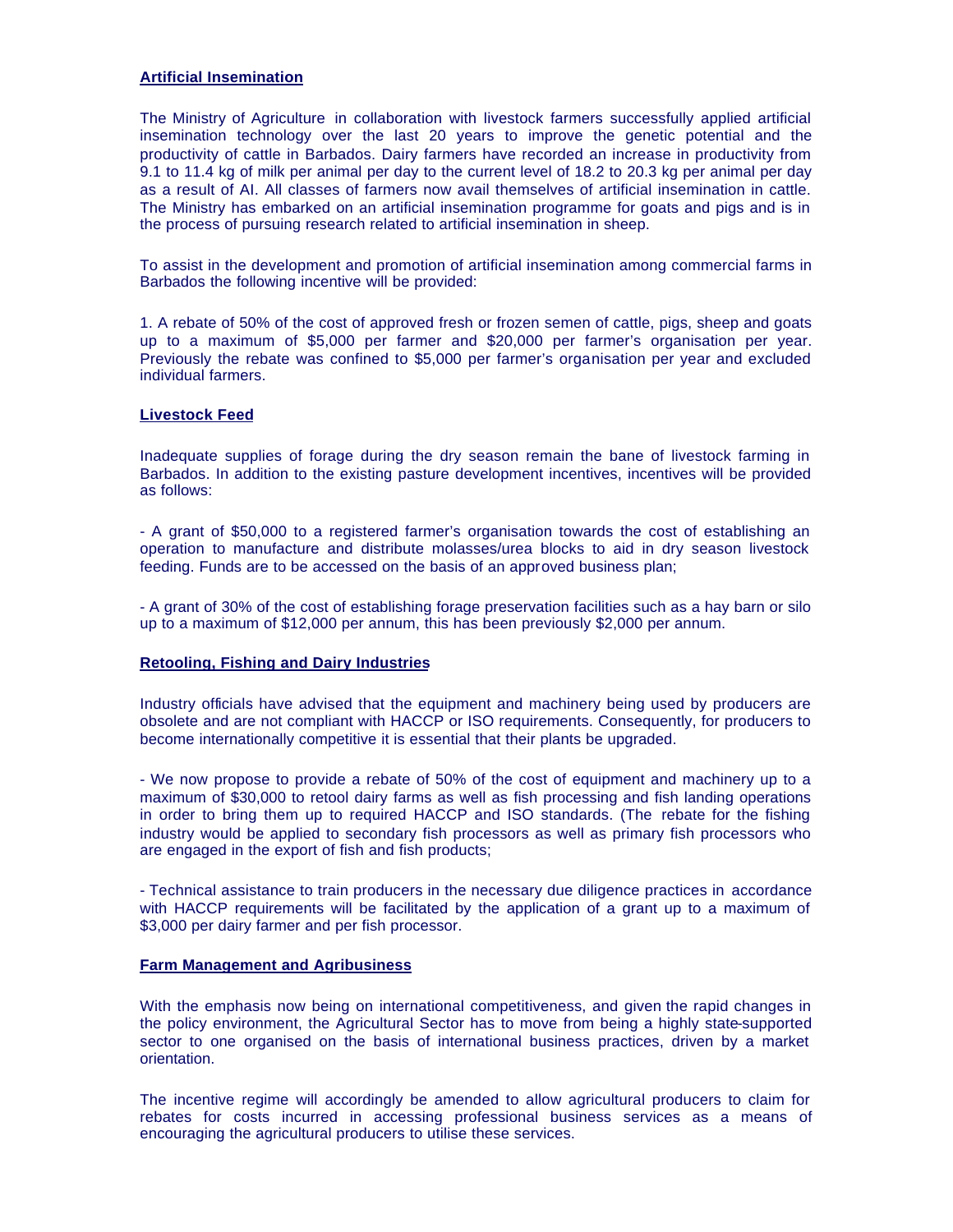Accordingly, in addition to the current 50% rebate up to a maximum of \$1,000 for any approved computer programme specifically for crops and livestock enterprises, we propose to add agro processing, cottage industries, fisheries and cooperatives.

In addition we will provide a grant of 50% up to a maximum of \$5,000 of the cost of procurement of a multi-user licence for a farmers' or fisherfolk organisation or cooperative to procure an appropriate records management software for its members. The programme must be installed and contain at least six months of farm data before the rebate is granted.

# **Support to Farmers' Organisation**

The future of the Agricultural Sector in Barbados will depend heavily on the capacity of farmers and fisherfolk to work closely together in the form of agricultural and fisherfolk cooperatives and other forms of association.

It is now proposed that a financial window of \$250,000 be put in place to facilitate empowerment of registered farmers' and fisherfolk organisations to better serve the farming community.

# **Farm Security**

Praedial larceny is a big problem and as such Government will provide a one time rebate of 50% of the cost up to a maximum of \$5,000 for any approved farm security system to protect against praedial larceny. The maximum rebate was previously set at \$1,000. This system may either be physical, electric or electronic or any other kind which does not breach the laws of Barbados and meets the requirement of the Ministry of Agriculture.

### **Resource Planning and Management**

It is well established that Barbados is endowed with shallow soils. As a result, some of the topsoil is lost due to inadequate cultivation practices, lack of attention to appropriate soil conservation techniques, as well as incidental rainfall.

We propose to encourage farmers to invest in approved soil conservation measures such as, but not confined to, grass barriers, diversion ditches, grassed waterways, windbreaks, storm-drains and hedge rows by providing a rebate of 30% of the cost of establishment of such measures up to a maximum of \$5,000.

In addition, in order to mitigate the effect of livestock production on Barbados ground water supply and in order to promote a mechanism for recycling of waste water, gas and organic slurry, the Ministry proposes a 30% rebate of the cost of design and construction of biogas digesters up to a maximum of \$3,500 per farmer.

The cost of these new incentives, together with the support for the sugar and cotton industries will be met in large measure from the Agricultural Development Fund which now stands at over \$11 million.

I urge the farming community to make the most of these measures.

# **THE TOURISM SECTOR**

Tourism continues to be the prime generator of foreign exchange for Barbados and the motor for much of the rest of the economy. We must therefore make sure that this sector maintains its optimum performance in order for the economy to sustain its development.

Current performance in 2001 to date suggests that considerable work still needs to be done. In comparison to last year's relatively good performance of a 5.6% increase, visitor arrivals for the first quarter saw a marginal increase of 1.5%. The second quarter decreased by 7.1% and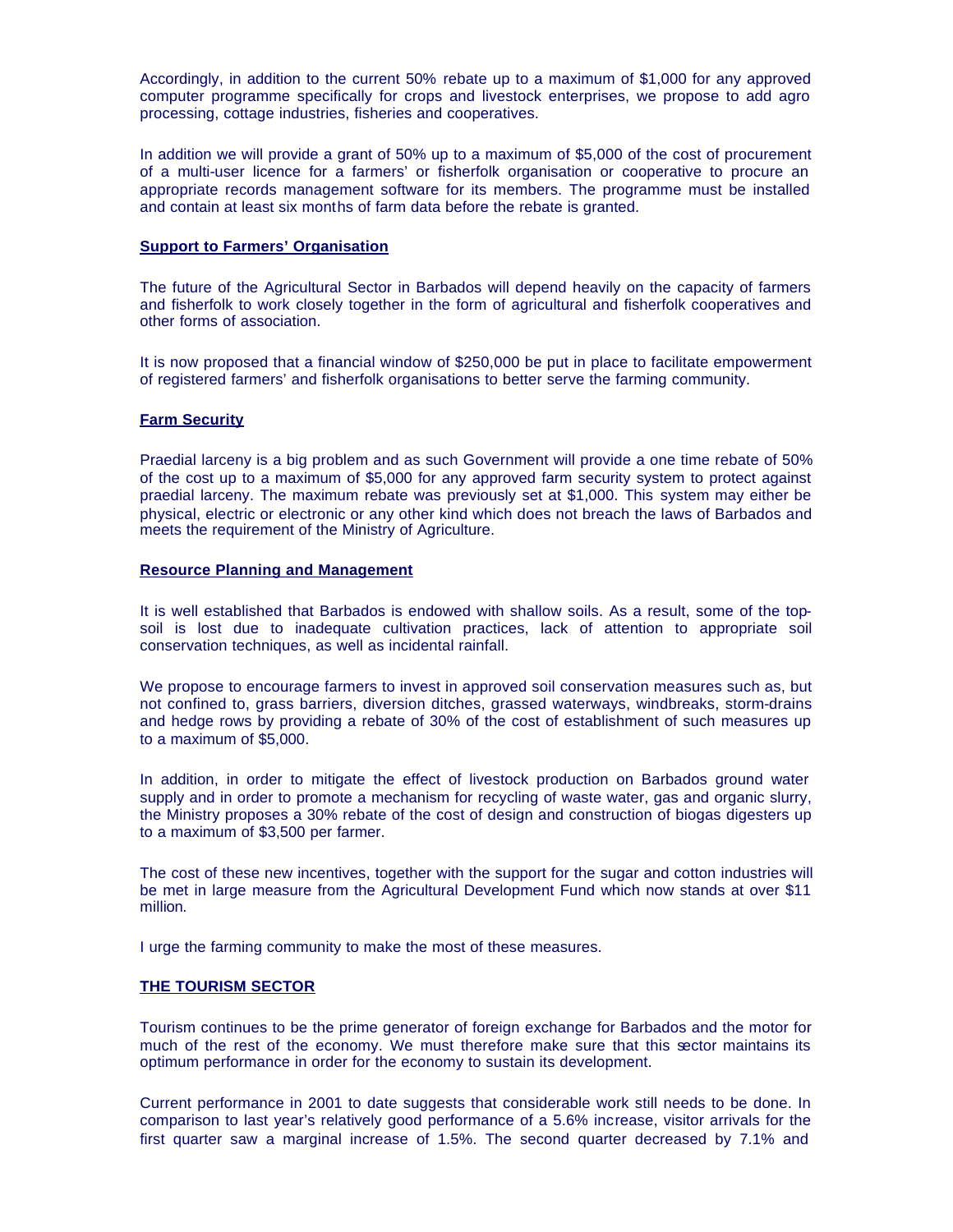together so far there has been an overall decrease in arrivals of 2.7% to June. Cruise arrivals are however up by 15%. Current economic growth rates and changes in the level of consumer spending and confidence in the major markets for our tourism do not help matters.

In the past, we have never responded properly to the cyclical period of decline nor attempted seriously to tackle market va riations in preemptive fashion.

This time, however, we are going to increase our market presence to stave off the decline this year and to prepare the way for renewed increases in the following years.

# **New marketing thrust for the BTA**

The Barbados Tourism Authority, along with the private sector, has developed a strategic marketing plan for 2000-2005 as a framework within which actions will be taken. It is against the above background that we will commence an appropriately funded programme in the current fiscal year and continue it over the next few years to support a new marketing thrust for tourism.

Our thrust will be to augment the existing overall marketing programme to stave off any major disruption in the United Kingdom market, and to capitalise on current airlift opportunities especially in the USA. As an integral part of this new marketing thrust, Government is prepared to provide marketing support for additional sustained airlift to Barbados where, on the basis of a cost /benefit analysis, there are clear benefits for Barbados in doing so.

With respect to airlift, we expect:

- US Airways to introduce its daily non-stop service from Philadelphia starting November 03, 2001, providing approximately 1000 new seats per week;

- Air Canada to increase its seat capacity by 600 seats weekly for this winter, starting November;

- British Airways to increase capacity by 275 seats weekly from December 01, 2001 through April, 2002;

- Condor Airlines to reintroduce service from Germany, with 135 seats per week

To implement the immediate and sustained intensification of this marketing thrust, the Government will make available an additional \$20 million over the next three years, with \$6.5 million being provided immediately to support the programme.

Having dealt with the immediate and medium term marketing issues, we now turn to some of the medium to long term financial incentives for the tourism sector. A National Tourism Policy has now been developed by the Ministry of Tourism after wide spread collaboration with our tourism partners, and will be used as the basis for developing a new Tourism Bill to facilitate increased investment in the tourism sector in Barbados. The new approach treats to the needs of the entire hospitality industry and this represents a fundamental difference and point of departure from the existing Hotel Aids Act 1967, which focuses on giving concessions to hotels only.

### **New provisions under the Draft Sustainable Tourism Bill**

The new Sustainable Tourism Bill introduces the concept of a qualifying tourism project that will be considered for concessions that not only include hotels, but also restaurants, villas, time-share properties, recreational facilities and the establishment and restoration of monuments and other outstanding historical structures as designated by the National Trust.

Our policy framework also recognises that Barbados' competitive niche in the tourism business is in the upper middle to high end accommodation. As a result, new definitions of hotels,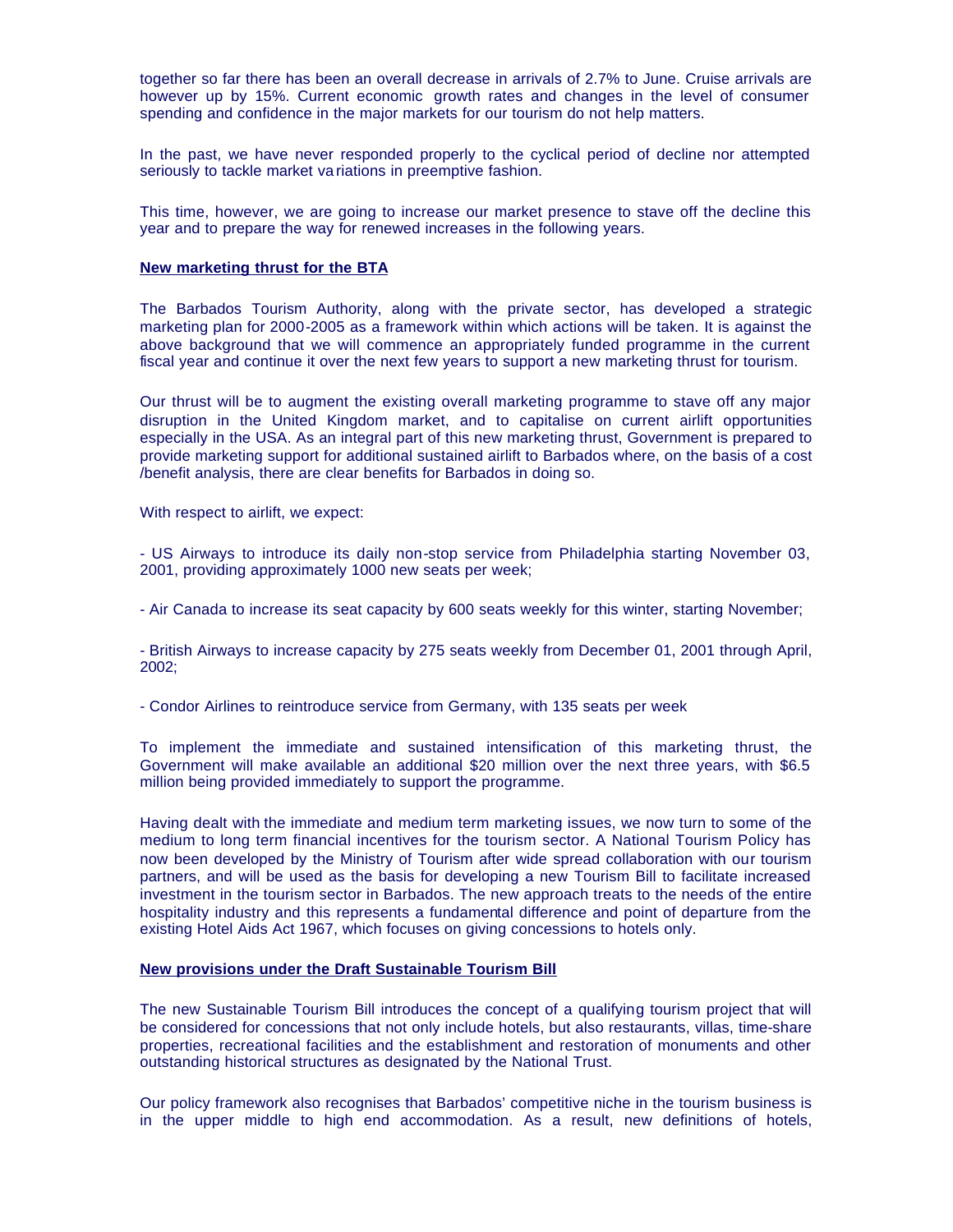restaurants, villas, time-share properties and recreational facilities have been adopted to reflect this class of tourism business that Barbados wishes to attract.

#### **Concessions for qualifying tourism projects**

For the first time, concessions previously given only to hotels will be extended to restaurants, villas, sports/recreational facilities and attractions. The Bill provides that qualifying tourism projects for which approval has been granted, can import or purchase locally free of duties and taxes, building materials and the items listed in Appendix B.

Owners and operators of qualifying tourism projects can, on presentation of the relevant tax clearance certificate, import items listed in Appendix B for refurbishing and upgrading of facilities.

Other new concessions will also be given to qualifying tourism projects, however these will be addressed under the Income Tax Act. CAP 73. These new concessions differ from those currently made available under the Hotel Aids Act.

Some would have already been referred to in my presentation in the past two years. These include:

- Provision to allow investors to write off expenditure against revenue over a 15 year period, rather than the present 10 years;

- accelerated write off of up to 150% of interest incurred on loans for upgrading facilities, building conference centres, investment in inland hotels, refurbishing and upgrading natural, historical, cultural or heritage assets;

- Provision of an allowance of 150% write off for training and marketing expenses;

- special provisions to encourage large investments through longer periods for capital recovery, up to a maximum of 20 years; and

- Special tax concessions to encourage investment in inland tourism.

It is now proposed that additional concessions not previously announced be given in addition to those outlined above. Some of the more significant of these are as follows:

- The activities for which investors may write off 150% of expenditure against income for tax purposes will be extended to include the following provided that they are approved by the Minister of Tourism:

- Development of operating trails in rural Barbados for tourism purposes;
- Development of linkages between tourism and other sectors;
- Development of community tourism programmes;
- Development of computer software for the industry;
- A qualifying tourism project will be allowed to write-off 150% of training expenses. An additional 50% can be claimed if the qualifying tourism investor has an employee share ownership scheme that meets the criteria set by the Minister of Tourism;

- Dividends paid by an approved tourism product to resident and non-resident persons shall be free of witholding taxes and the provisions of Sections 65(4) and 65(4a) of the Income Tax Act shall not apply;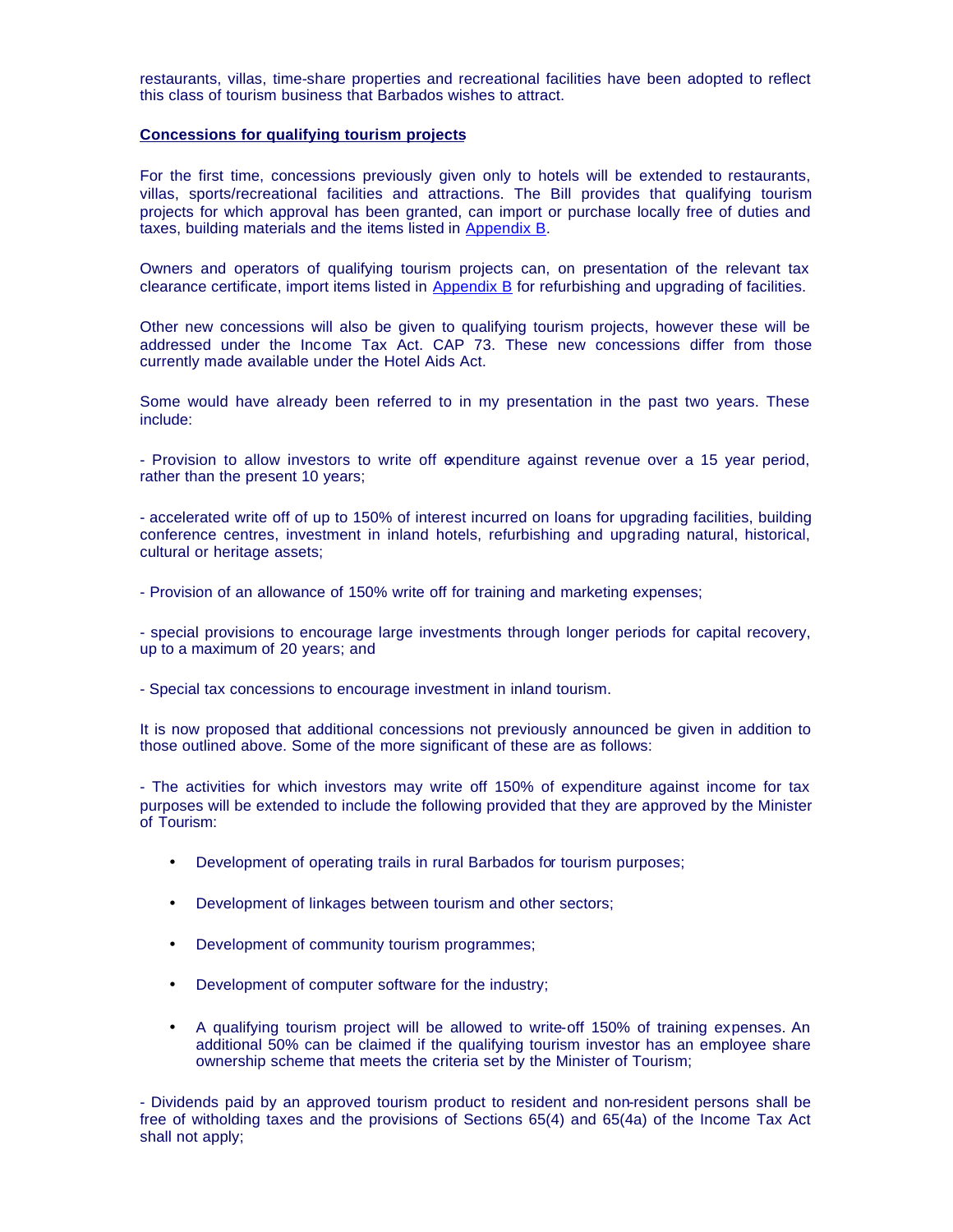- Qualifying tourism projects and not just hotels will be allowed to write off capital expenditure against revenues over a fifteen year period. This represents an improvement on the concession given under the Hotel Aids Act, which was for ten years and applied only to Hotels.

A full list of all of the concessions now to be made available to tourism are set out at Appendix B.

These proposed changes have been the subject of full and frank consultations between the Government and other stakeholders in the sector and have been fully agreed to. These will substantially improve the prospects of our Hospitality Industry. But we will not rest. For we have opted with good economic reason to compete in that part of the tourism market where standards have to be high and constant, and so we have always to be one step ahead of the competition to ensure that we maintain our edge.

# **INDUSTRY AND INTERNATIONAL BUSINESS**

Output for the first quarter within the manufacturing sector contracted by 8.8% when compared with the same period in 2000.

The outlook in the short-term for local manufacturing is also challenging, having regard to its ability to compete in the local, regional and international arenas.

#### **Government's Objectives for the Redevelopment of the Manufacturing Sector**

Government is prepared to provide all requisite support and protection for the local manufacturing sector within the framework of its obligations under the CARICOM Single Market and Economy (CMSE), the EU/ACP arrangements, the World Trade Organisation (WTO) and the pending Free Trade Area of the Americas (FTAA).

A highly structured programme has also been prepared to provide financial and technical assistance designed to create a core of competitive and efficient local enterprises over the medium to long-term. This strategy will focus on those enterprises with export potential as well as those with significant local market share and contribution to employment.

Government has also implemented a number of trade policy initiatives to assist the continued development of the sector.

Bound rates of duty and ceiling bindings, to provide tariff protection equivalent to the value of protection previously extended by licences and quotas, have already been instituted, in keeping with the 1994 Uruguay Round Agreement.

The Cabinet has also recently approved the implementation of an applied duty of 60% on extraregional imports of selected products formerly under the surtax regime as well as a number of products which were outside of that regime. This will provide further protection to the manufacturing sector.

Government has also provided and will keep in place a number of incentives to encourage a vibrant and striving manufacturing sector. New export and training grant incentive schemes were established to provide much needed assistance to those enterprises that wish to strengthen their technical skills and to encourage export market penetration and development. Recently, Government has enacted the Fiscal Incentives (Amendment) Act 2001 to extend the maximum tax holiday from ten (10) years to fifteen (15) years, and to increase the length of time for which an Approved Enterprise may carry forward losses following the period of the tax holiday. Under the Small Business Act, eligible enterprises are only required to pay corporation tax of 25% instead of 40%. This regime also provides an exemption from import duty on plant and equipment, and withholding tax on dividends and interest earned on investment by small businesses. Additionally, there is no stamp duty on all financial documents and registration for small businesses. Under the Act, small businesses qualify for incentives on exports earnings, market research and general development activity.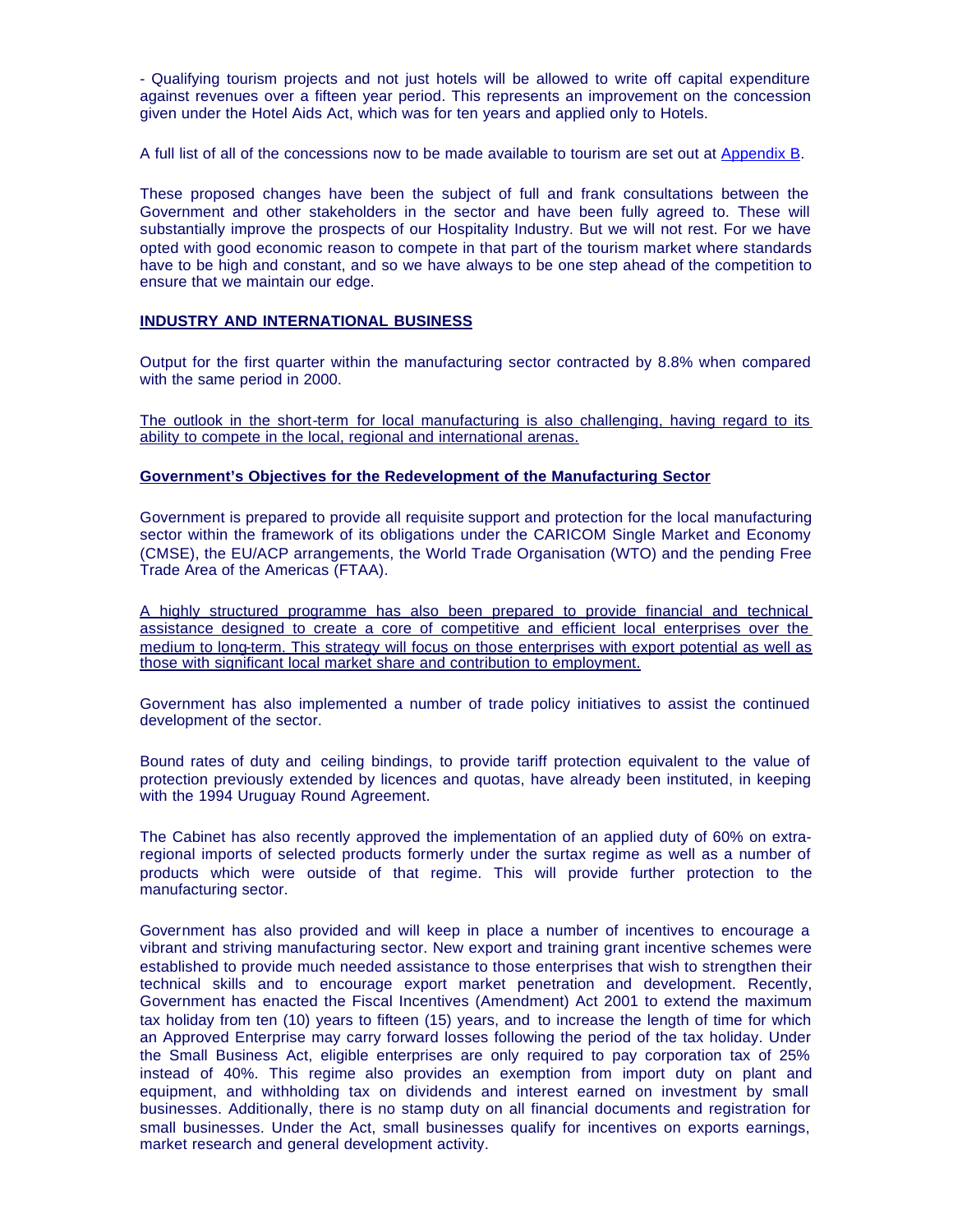In addition, all manufacturers since 1994, qualify for exemption from import duty on inputs to the manufacturing process.

And since 1998 we have provided technical assistance to the manufacturing sector with an aim to develop a more competitive sector. Indeed, last year I announced the allocation of an additional \$5 million for each of the next three years in additional technical assistance to support manufacturing .

### **Policy Measures for 2001**

By way of further financial assistance a new \$25 million Industrial, Investment and Employment Fund will be now be created this year by way of the sale of shares of the BNB and the ICB. In a word, the fund will be geared toward the building of international competitiveness of the local manufacturing sector by providing a source of funds to finance the retooling of industries, complementing much of the work done to date through technical assistance.

We look, through the use of this Fund, to create at least 30 new competitive industrial firms in Barbados over the next few years.

Barbados is the only Caribbean country which negotiated for special safeguard provisions for its agro-processed products under the Uruguay Round of 1994.

Additionally, therefore, my government will shortly be applying the special safeguard provision to selected agro-processed food products, in accordance with its rights under the World Trade Organisation. This provision will provide additional protection to prevent a large surge in the volume of imports from flooding the local market. The special safeguard provision will be applied to the following products:

- Selected Oils and Fats
- Processed Meats
- Jams and Jellies
- Selected Beverages.

### **INFORMATION SERVICES SUB-SECTOR**

The Information Services has continued to exhibit prospects as an area of potential growth, despite constraints, some of which revolve around the present downturn in the international economy in general and the information technology sector in North America in particular.

This sub-sector has over the past three to four years provided job opportunities for more than 1,500 persons on average per year, two-thirds of whom are female.

The sector has however been challenged to adapt to the rapid change which is sweeping the international market place, and increased emphasis has been placed on the higher value-added activities in Software Technology and Applications Development. In addition, Call Centres have emerged as an activity of favourable prospects for Barbados. These areas, however, require a very much higher level of technical skills-a requirement which has presented us with a major challenge.

In moving to meet this challenge, Government has recently established the Barbados Technology Training Centre, at the Harbour Industrial Park.

The Technology Training Centre, in providing accelerated training in software development, ecommerce and other internet-related applications, will play a significant role in enhancing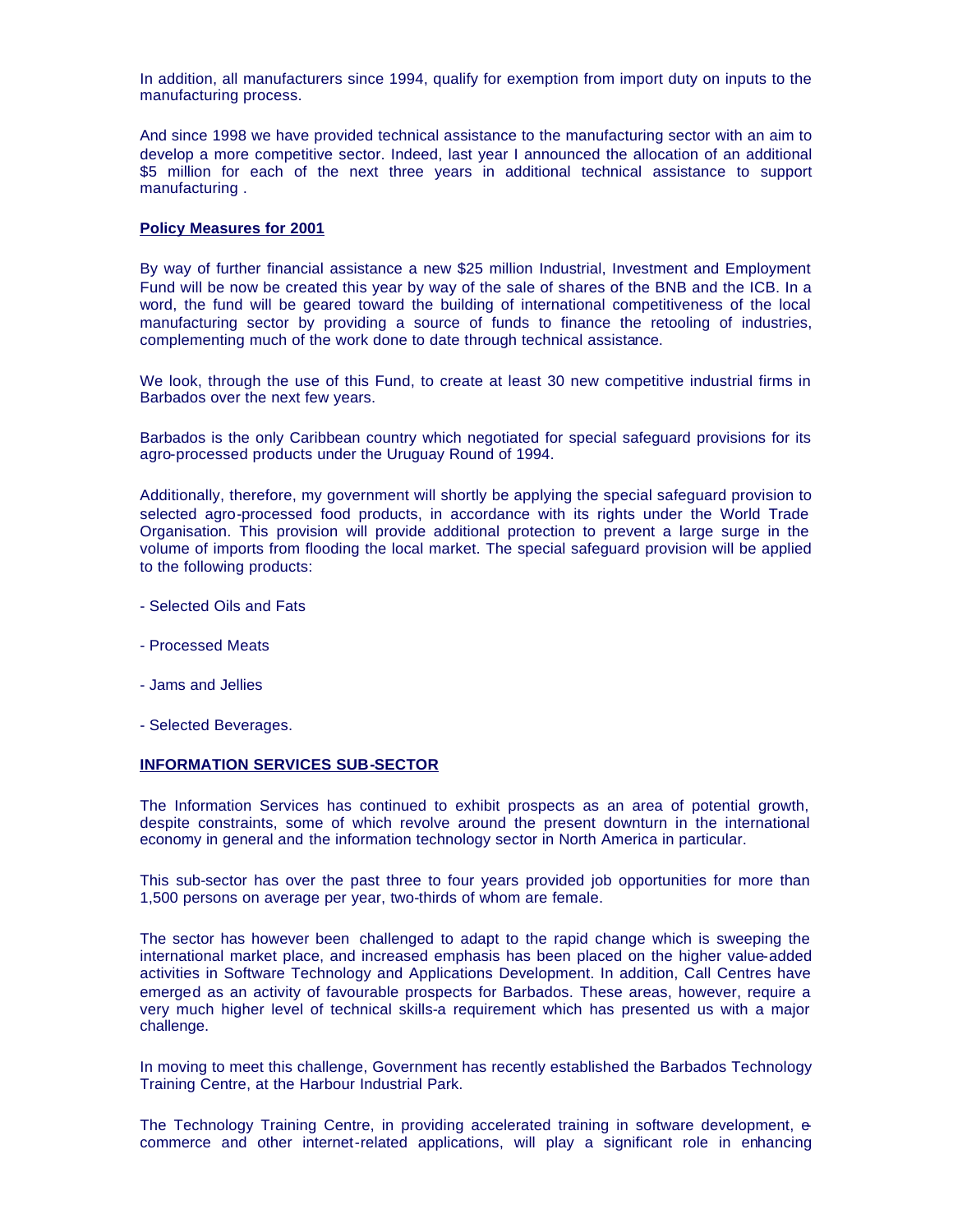productivity locally and improving the international competitiveness of the sector. Through its training and certification programmes, it will equip Barbadians to access employment opportunities not only in the Caribbean, but in almost any part of the world. A minimum of 250 persons is expected to be trained by the Centre annually.

In furthering the development and diversification of the information services sector, the promotion of Call Centres and Medical Transcription Services is now being considered. Call Centres have the potential to generate significant employment, ranging between 200 and 800 employees per centre. However, the future growth prospects of these areas could revolve around the success of present efforts to liberalise the local telecommunications industry.

# **Telecommunications**

In my last Economic Policy Statement to this Parliament, I indicated that the Government would implement a telecommunications reform policy aimed at introducing competition into the telecommunications sector, enhancing the technological capabilities of our national and international network and the implementation of a modern regulatory framework, compatible with the technological and business environment of the 21st century.

All arrangements have now been concluded to permit the full implementation of the reform of the telecommunications sector.

The Government and Cable &Wireless have concluded negotiations on the transition arrangements for the early surrender of their existing licences and the entry into the new liberalised environment. These arrangements have been cast in the form of a Memorandum of Understanding and, subject to the remaining formalities on both sides, will be signed by the Government and Cable & Wireless by the end of this month.

I am therefore happy to announce revised but firm, fixed and achievable dates for the phased liberalisation of the telecommunications sector. The majority of the reforms will occur in Phase One. This Phase will last for 12 months starting on November 1st, 2001 and end on October 31st, 2002. During this phase, there will be competition in cellular telephone services, provision of telephone sets, and Call Centres in the informatics sector will be able to use their own communications equipment such as VSAT's for international communications, among other reforms. This latter reform will be a major boost for the informatics industry and will result in several more Call Centres immediately setting up business in Barbados and providing jobs for hundreds of Barbadians.

Phase 2 will be of nine months duration from November 1st, 2002 until July 31st, 2003. During this phase there will be competition in the provision of the local telephone services.

In addition to the legal and regulatory reform outlined there have been ongoing investments in the telecommunications infrastructure. Also, the consolidation by Cable & Wireless of several critical business units in Barbados has resulted in the additional investment of approximately \$35 million, the creation of a number of new jobs and the establishment of Barbados as a regional telecommunications hub.

### **International Financial Sector**

During the last year the international business sector showed growth in the registration of new companies in all areas except Foreign Sales Corporations. Of the 621 new registrations in the year 2000 there was a record 456 new International Business Companies (IBCs) formed.

The arrangements to create a new framework within which the sector is to function are virtually complete. These reform measures include, the strengthening of supervisory and regulatory framework, expanding the range of tax treaties, increasing the range of products available in the financial services sector, more aggressive marketing of Barbados, and administrative reforms to increase the efficiency or company registration and other approvals.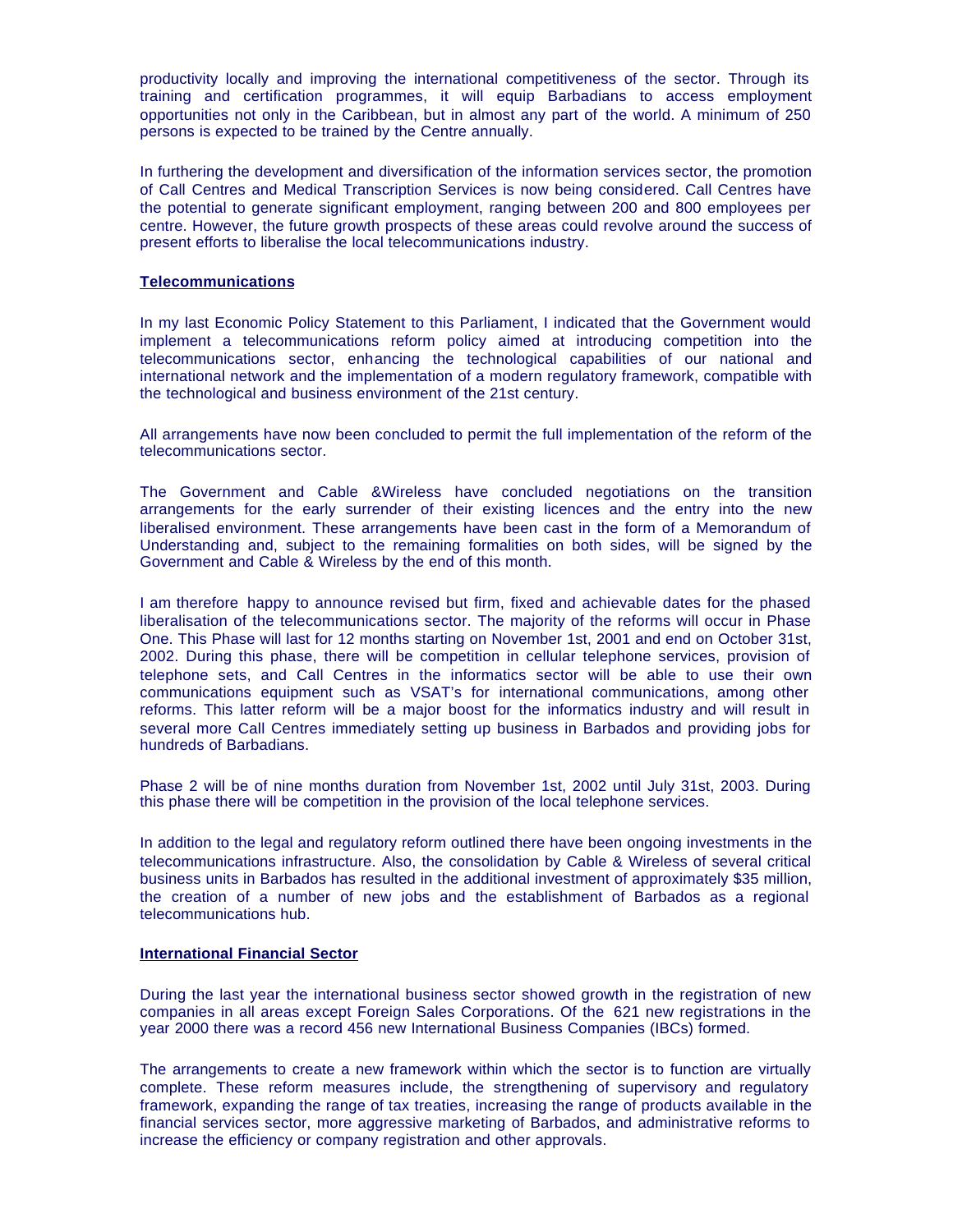I am happy to report that these sector reforms are, where appropriate, captured in law.

The amendments to the IBC, SRL and Exempt Insurance Acts to permit doing business in Caricom is before this Parliament.

The range of insurance products will be expanded by amendments to the Insurance Act and the Companies Act to permit the formation of Protect Cell Companies and Segregated Accounts. In addition the Exempt Insurance Act will be amended to permit registration of branches. There is high demand for these new products and already several investors are awaiting the enactment of this legislation.

I now turn to the OECD Harmful Tax Initiative. I can report that much progress has been made at great effort and expense to Government. Whilst indications are that the matter no longer poses as grave a danger to Barbados as before, we will not drop our guard. We will continue to engage with the OECD in this matter but we remain committed to pursuing this matter to wherever the ends of justice may take us.

### **HOUSING**

The Housing Sector presents itself as one which can lend to our objectives of raising economic activity and uplifting the standard of living in the short term.

The National Housing Corporation now has a land bank of over 942 acres which stand ready to be developed. The existing financial climate of excess liquidity and falling interest rates can support the launch of major new Housing initiatives. Government has also been approached by a number of local and foreign developers to support joint venture arrangements for residential construction aimed largely at middle and lower-middle income earners.

Over the next 18 months, a new Joint Venture building Programme, involving the National Housing Corporation, Barbados Mortgage Finance Corporation and private developers will be launched.

The National Housing Corporation will contribute 100 acres of publicly owned land to be developed into 1000 lots for sale to lower and middle income earners.

Mortgage financing for the purchase of house and land will be provided by the Barbados Mortgage Finance Company up to a tune of \$50 million,to be raised by a bond issue. Other institutions that provide mortgage loans will finance the remaining part of the programme.

The rates on these mortgage loans from the Barbados Mortgage Finance Company will be around 7.5% for qualified first time home owners whose family incomes do not exceed \$9,000 per month. In the case of single person families the qualifying income will be \$ 5,000 per month. The total cost of properties cost is anticipated to range between from \$176,000 to \$236,000.

Furthermore, Mr. Speaker to ensure that the Barbados Mortgage Finance Company is able to carry out its part of this programme, Government will invest with the Barbados Mortgage Finance Company part of the proceeds of new sale of some of Government's shares in the Barbados National Bank and the Insurance Corporation of Barbados Limited.

Mr. Speaker, I turn now to the tenantries. The Tenantries Freehold Purchase Act Cap 239 was recently amended to permit qualified tenants on non-plantation urban and rural tenantries to pay no more than \$ 2.50 per sq. ft for their lots. The difference between this figure and the price of the lot will be met from the Consolidated Fund.

Government recognizes however that in spite of this concession, there will be some households who would wish to purchase their lots but will be unable to do so for lack of funds. In this respect therefore the existing loan facility for tenantries at the Barbados National Bank will be expanded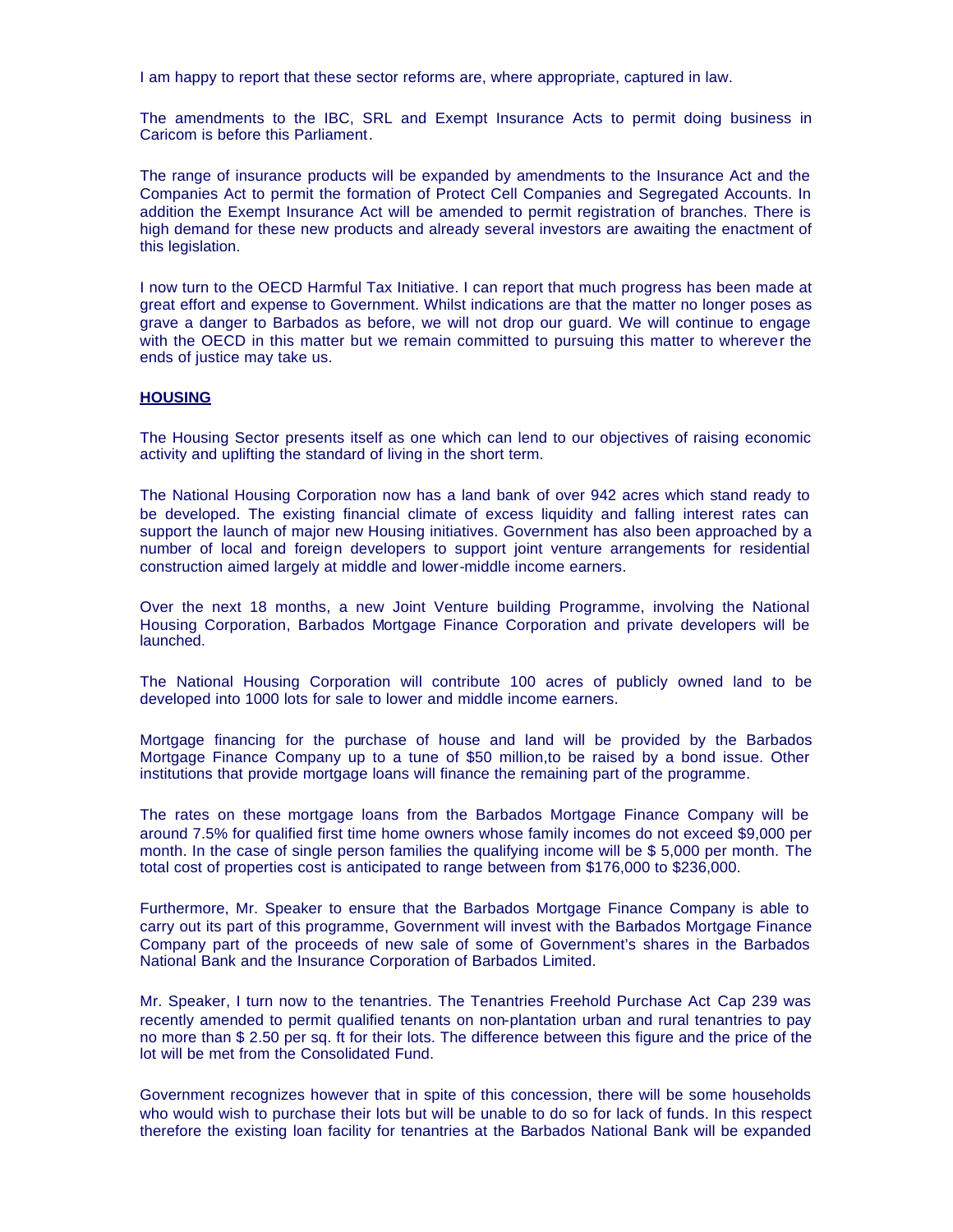so that these tenants may also be assisted in becoming enfranchised freeholders through ownership of their own house and land.

Provision will be made for such tenants to borrow both to finance the purchase of the lot and also to improve their houses. The loan ceiling will be raised to \$50,000 with interest rates on loans at 6% for concessionary loans and 9% for all others.

### **INVESTMENT PROMOTION PROGRAMME**

PUBLIC AND PRIVATE SECTOR CAPITAL INVESTMENTIn addition to the measures that I have just outlined to improve the market and investment conditions for the productive sectors, it is my judgement that the short and long term improvement of the economy can also be met by a programme to stimulate public and private investments in areas that can, both directly and indirectly, expand the foreign exchange earning capabilities of the economy.

Many of the projects are also collectively designed to ensure that Barbados' built infrastructure is of such high quality and durability as to allow the unimpeded and continuous undertaking of economic and social activity in the country.

These investment projects have passed through their initial conceptualisation, development and design phases, have secured their required financing and have received their requisite planning permissions, or are at the point of doing so, such that they constitute the core of the investment stimulation programme that will be implemented over the next 18 months.

Many of the projects will, in large measure, involve off-budget financing, and many will introduce new and innovative financing methodologies to Barbados.

Allow me, Mr. Speaker, to outline the principal features of some of the major projects that form part of Barbados' capital project pipeline.

- The \$185.6 million Grantley Adams International Airport Expansion Project is ready to proceed. Financing for the project in the amount of \$75.0 million has been obtained from the Caribbean Development Bank and the European Investment Bank, and sources for the remainder have been identified.

- A major overhauling of the Bridgetown Port, in the amount of \$67.0 million, to improve port operations and systems is expected to get underway next year. Some \$33.0 million of the required financing has been secured from the Inter-American Development Bank, and the remaining \$34.0 million will be financed by the Barbados Port Authority.

- Construction on the new Barbados Hilton Hotel Project is expected to commence construction before the end of the 2001.

- The new Barbados Hilton will feature 350 rooms, a ballroom and associated resort facilities. The financing of this \$153.0 million project is by a consortium of public and private sector entities injecting a mix of equity, quasi-equity and loans.

- The Barbados Tourism Investment Inc. will seek to spend \$50.0 million of funds acquired through a development bond issue, and \$25.5 million in loan funds from the Caribbean Development Bank on a \$75.5 million Urban Rehabilitation Programme in the Bridgetown, Speightstown and St. Lawrence Gap. The project seeks to enhance physical and economic infrastructure of the three urban centres.

- The Barbados Investment and Development Corporation will to commence the construction of New Business Park at Newton, Christ Church to support the growth and expansion of the information technology sector by providing for speculative and derived demand for office space. The Business Park is estimated to cost \$18.5 million and financing will be by way of a Build, Own, and Transfer arrangement which has already been secured.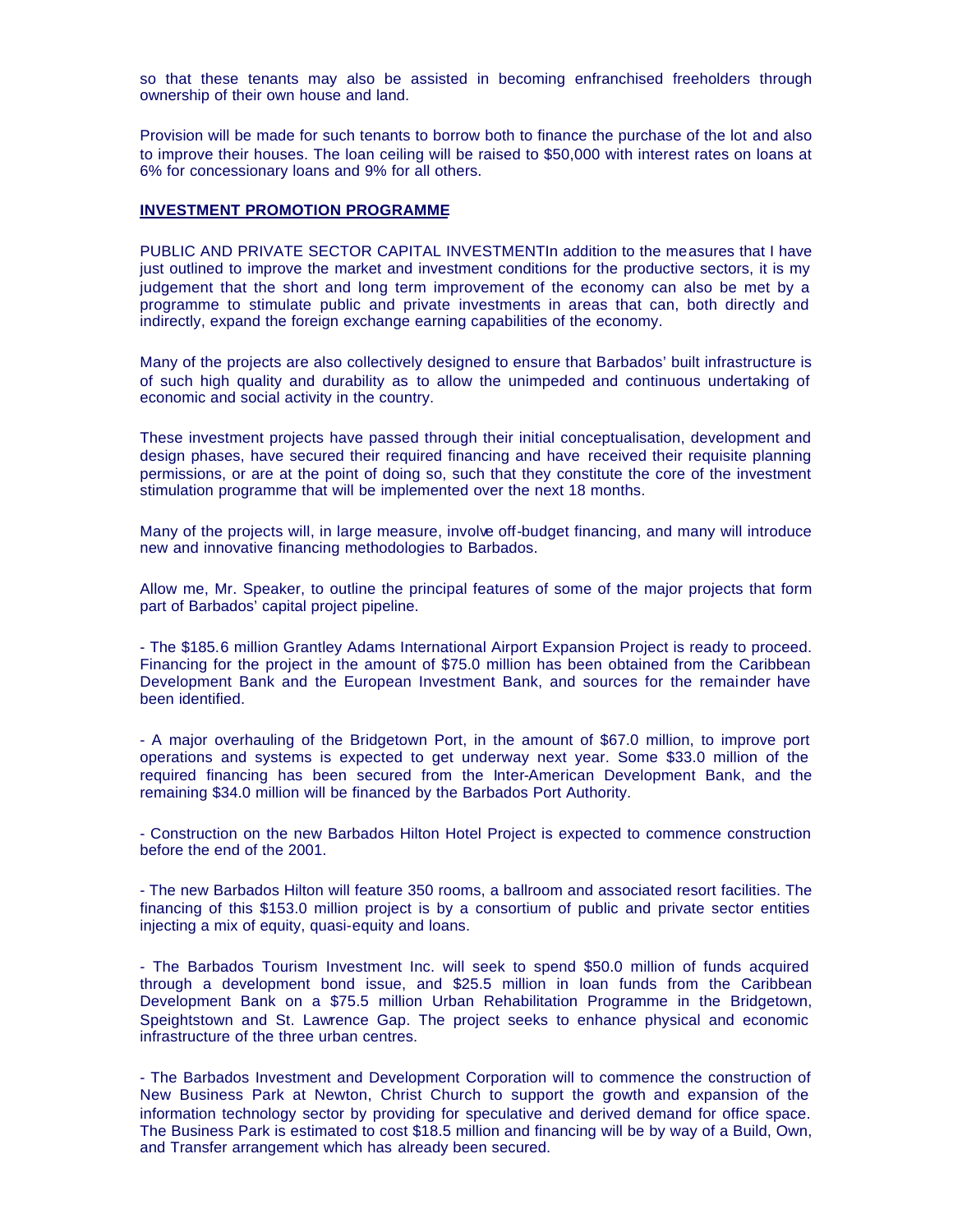- The Government will support the Hotels and Resorts Limited (Gems of Barbados) programme to create a group of a minimum of 500 new and renovated hotel rooms on the South Coast of Barbados that are centrally managed and marketed, and serve as a successful model for small hotel development in Barbados.

The Government is committed to supporting Gems in the completion of its medium term capital development programme for Blue Horizon, Eastry House, Dover and a Phase III expansion of the Savannah Hotel. However, this support will be in the context of placing a moratorium on any further capital development in order to give Gems breathing room to work down its significant debt overhang, seek a minimum level of profitability and to acquire a significant equity partner through which the operation can be converted into a public-private joint venture.

In addition to these projects that are sponsored and co-financed under the aegis of the public sector, there are a number of exciting projects sponsored and financed totally by the private sector, that have been evaluated and appraised by Government's regulatory agencies to the point where they are ready to start. The Government is determined to facilitate the implementation of these projects over the next year and a half.

Planning permission has been granted for the construction of a major new 870-acre golf resort, featuring a hotel and residential units, on lands encompassing lands at Apes Hill, Water Hall, Gregg Farm Plantations, St. Andrew and Taitts Plantation, St. James.

Also on the cards, Mr. Speaker, is an 18-hole golf course at Bushy Park, St. Philip that will feature the construction of almost 600 villas and apartments and 275 square metres of commercial shop space to start in 2002.

At Bennetts, St James, permission has been recently granted for the development of golf courses and development of other lands for residential and recreational purposes. One of the golf courses is completed and work on the residential units is expected to commence in 2002.

Government will support Phase II of the Sugar Hill project which includes an 18 hole golf course, residential units, an hotel and retail space.

Government will also support the erection of a new 120-room hotel, the Mango Bay Hotel, on the Needhams Point peninsula, since this will enhance Government's effort to convert the peninsula into a premier belt for hotel accommodation on the South Coast.

Also on the South coast, activity has already commenced for the renovation of the Ocean View Hotel, which will bring 116 hotel rooms into operation.

Crane Beach Resort has commenced phase I of its upgrading programme and phase II, which consists of private villas, timeshare facilities and condominiums, is expected to commence in 2002.

The development of a 27 apartment, four (4) town house development at Queens Street, Speightstown (the Schooner Bay Development) is expected to break ground before the end of the year.

Government will support the major multi-faceted private sector development planned for the Pierhead area of Bridgetown, that will now also feature the construction of a marina, as well as the retail shops, restaurants, entertainment facilities, offices, a museum, apartments, a hotel and parking facilities that were part of the original project.

Mr. Speaker, these major capital projects have important beneficiary effects on the Barbados economy. They will continue the boom in construction activity in the economy and thereby sustain and create employment in the sector. Since many of the projects carry foreign financing, their implementation will sustain inflows of long term capital, and in so doing, support the maintenance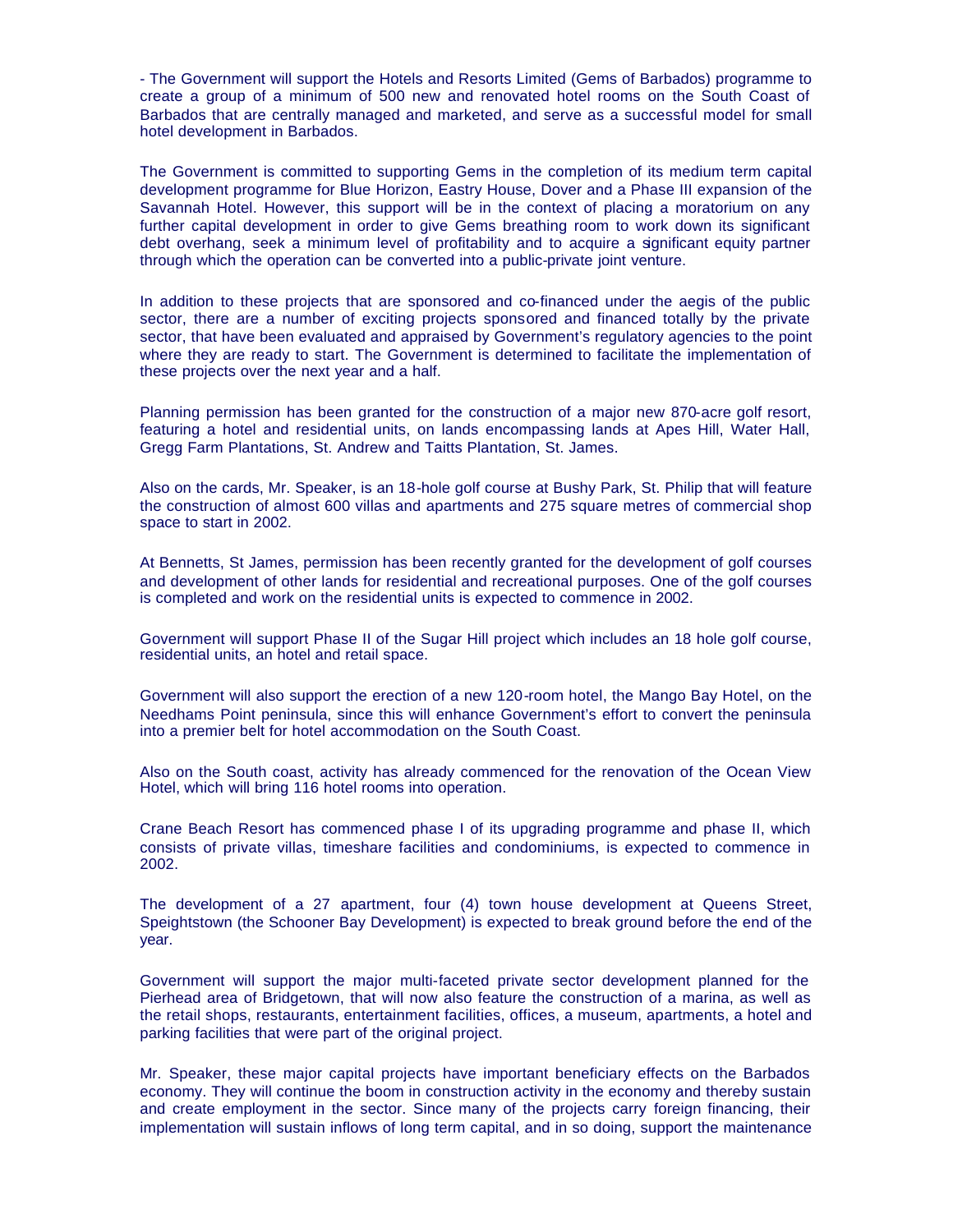of a favourable overall balance of payments position. These projects will also allow Barbados to realise its potential to be the premier exporter of high quality services.

#### **SINGLE MARKET**

We are at the stage where the implementation of the measures to create a Single Market and Economy will bear on the immediate functioning of the Barbadian economy more than it has in the past.

I wish therefore today to announce Barbados' position in relation to the programme of liberalisation subsumed under the CSME.

Before I proceed to specific measures, I will need to make a few general observations about strategy and philosophy.

The first is that a Caribbean Single Market and Economy should be WTO and FTAA plus; meaning that we should be prepared to dismantle barriers to trade and investment among ourselves, and over a broader area than we are prepared to with the Americas and the rest of the world.

Secondly, the CSME now has only about four years to be a real driving force in Caribbean affairs. Most of its provisions will after 2005 will be subsumed in the arrangements we make to be integrated into the new Free Trade Area of the Americas. There has hence to be a greater urgency in how we proceed.

It means that we have to go as fast and as far as possible in implementing the obligations we have assumed under the revised Treaty of Chaguaramas to create the CSME.

Briefly, the main feature of the Caribbean Single Market and Economy is that it allows Caricom goods, services, people, businesses and capital to move throughout the Caribbean Community without tariff and without other restrictions on a non-discriminatory basis and on similar terms and conditions. These rights are secured in a series of Protocols, all of which have now been signed by Member States, and have been incorporated into a revised Treaty.

The most important of the nine Caricom Protocols is Protocol II which deals with the right of establishment of businesses, the provision of services and the movement of capital within the Community.

The Caribbean Region is now in a position to commence negotiations with a view to developing an agreed programme and time-table for the removal of any impediments to the implementation of Protocol II. As required under Protocol II, Barbados and its other CARICOM partners have all officially notified the CARICOM Secretariat about our existing restrictions (including the administrative arrangements) regulating the flow of capital, the movement of labour and the right of establishment of enterprises in our respective jurisdictions. It is intended to have an agreed programme ready for implementation by December this year.

The Government of Barbados has examined the implications of implementing its obligations under Protocol II and is satisfied that, except in a few sensitive areas, Barbados is in a position to liberalise on a reciprocal basis within the framework of Protocol II as soon as agreement can be reached with our CARICOM neighbours.

## **Skills**

It is no secret that Barbados is already quite "open" in terms of the free movement of professionals. The provisional implementation of this aspect of Protocol II has already brought to our shores a number of skilled professionals from other CARICOM countries such as doctors, lawyers, accountants, engineers and others. Far from taking Barbadian jobs, these persons bring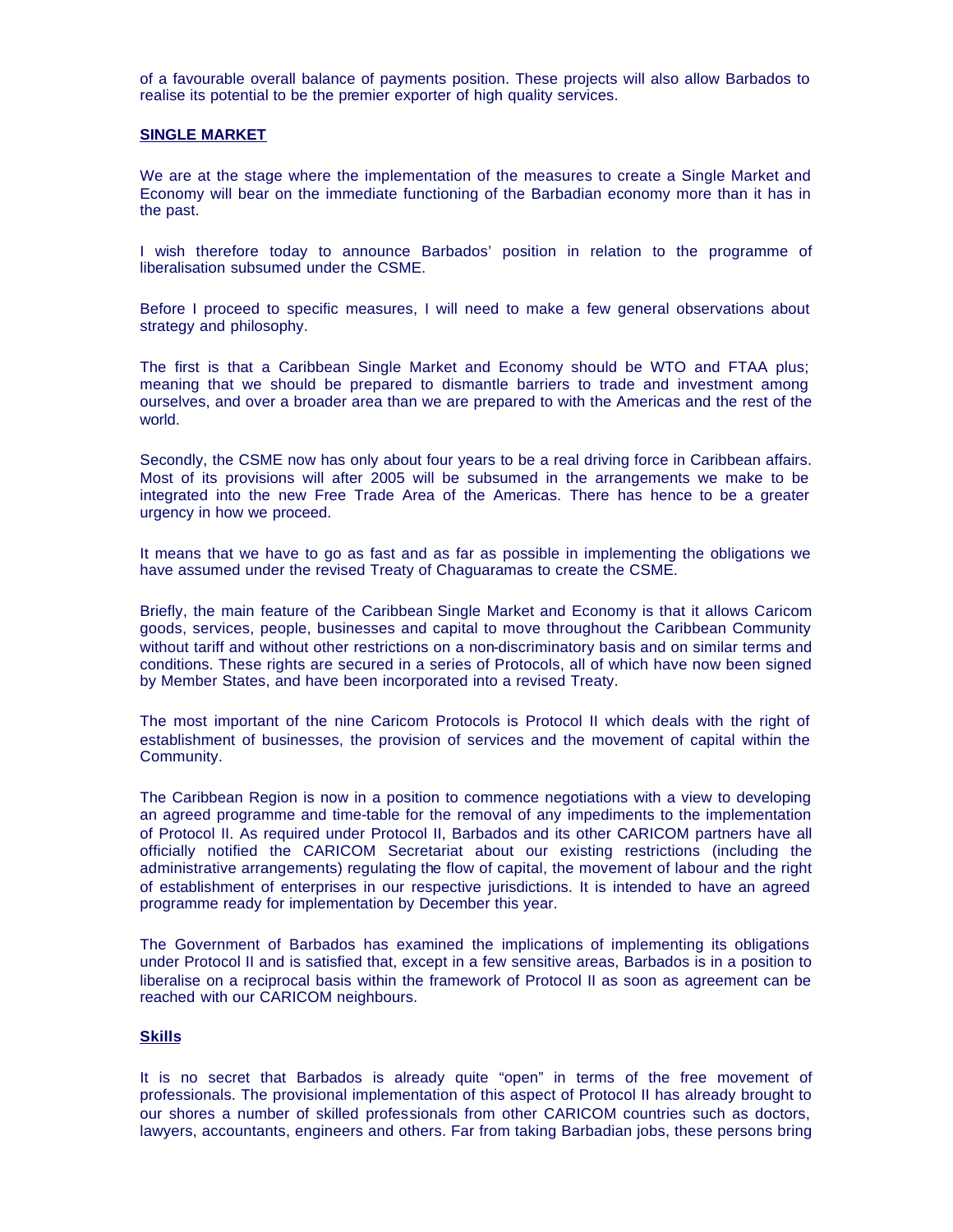with them much needed skills and expertise and are daily contributing to the overall development of Barbados and to the delivery of services in and from Barbados and we welcome them.

#### **Rights of Establishment**

It is also our judgment that the existing legal framework which governs the right of commercial establishments in Barbados is already almost completely liberalized. The Barbados Companies Act, Cap. 308 (passed in 1982 with an eye on the 1979 CARICOM Company Law Harmonization Report) already provides, in our view, the necessary legal framework for the creation and management of economic enterprises by persons irrespective of nationality (including nationals of CARICOM Member States). Using these provisions, numerous external companies from Trinidad and Tobago, the Bahamas, Bermuda, the British Virgin Islands, Canada and elsewhere have, without very much difficulty or red tape, registered their enterprises with the Registrar of Companies for the purposes of investing and doing business in Barbados. I venture to say that the investment and commercial climate in Barbados is much the healthier for their presence among us.

The Barbados Companies Act also facilitates corporate mobility into and out of Barbados, provided that reciprocal provisions exist in the state or country from which or to which the company migrates or emigrates. Several foreign companies regularly use and continue to use these provisions to move their business operations from other CARICOM countries and from farther afield to our shores, creating jobs and otherwise stimulating activity within the local economy.

The Registration of Business Names Act, Cap. 317 which is regularly used by Barbadians to conduct business under a business or trade name, can similarly be used by CARICOM nationals to establish a commercial presence in Barbados. The Act contains no hindrances to the right of establishment by CARICOM nationals and is yet another example of how liberalized and "open" the Barbados market already is.

Turning to the registration of intellectual property rights, Barbados has always had, and with the recent passage of new intellectual property rights legislation, currently has, a modern regime for the protection of intellectual property rights in line with international standards established under numerous treaties to which we are party. Right-holders of intellectual property of many kinds have always been able to seek protection in Barbados on a non-discriminatory basis and all applications local or foreign are dealt with on an equal footing.

Despite the relative ease with which CARICOM nationals may currently establish commercial enterprises and register their intellectual property rights in Barbados, a Study conducted on behalf of the CARICOM Secretariat in 2000 identified four (4) sections of the Companies Act and one (1) section of the Industrial Designs, Patents and Trade Marks Acts as restrictions on the right of establishment and therefore presumed to be inconsistent with our obligations under Protocol II. Barbados is, however of the view that valid objections may be raised at the upcoming Protocol II negotiations concerning the categorization as restrictions of certain of the provision relating to the establishment of external companies and the making of intellectual property applications by non-nationals.

In the negotiations, Barbados will vigorously resist the removal of most of these provisions on the basis that (a) they are not restrictions or impediments to trade and investment but rather necessary regulatory or administrative requirements which cannot be removed without seriously compromising domestic arrangements and/or (b) that they do not discriminate or offend the "national treatment" requirement of our obligations under the CARICOM Treaty.

Since it is our view that Caribbean Company Law must stand on common ground within the CSME arrangements, Barbados will endeavour to ensure that the Report of the Work and Recommendations of the 1979 Working Party on Company Law in the Caribbean Community together with the draft Bill is placed on the negotiating table for the consideration of Member States and be used as a reference point for the negotiations.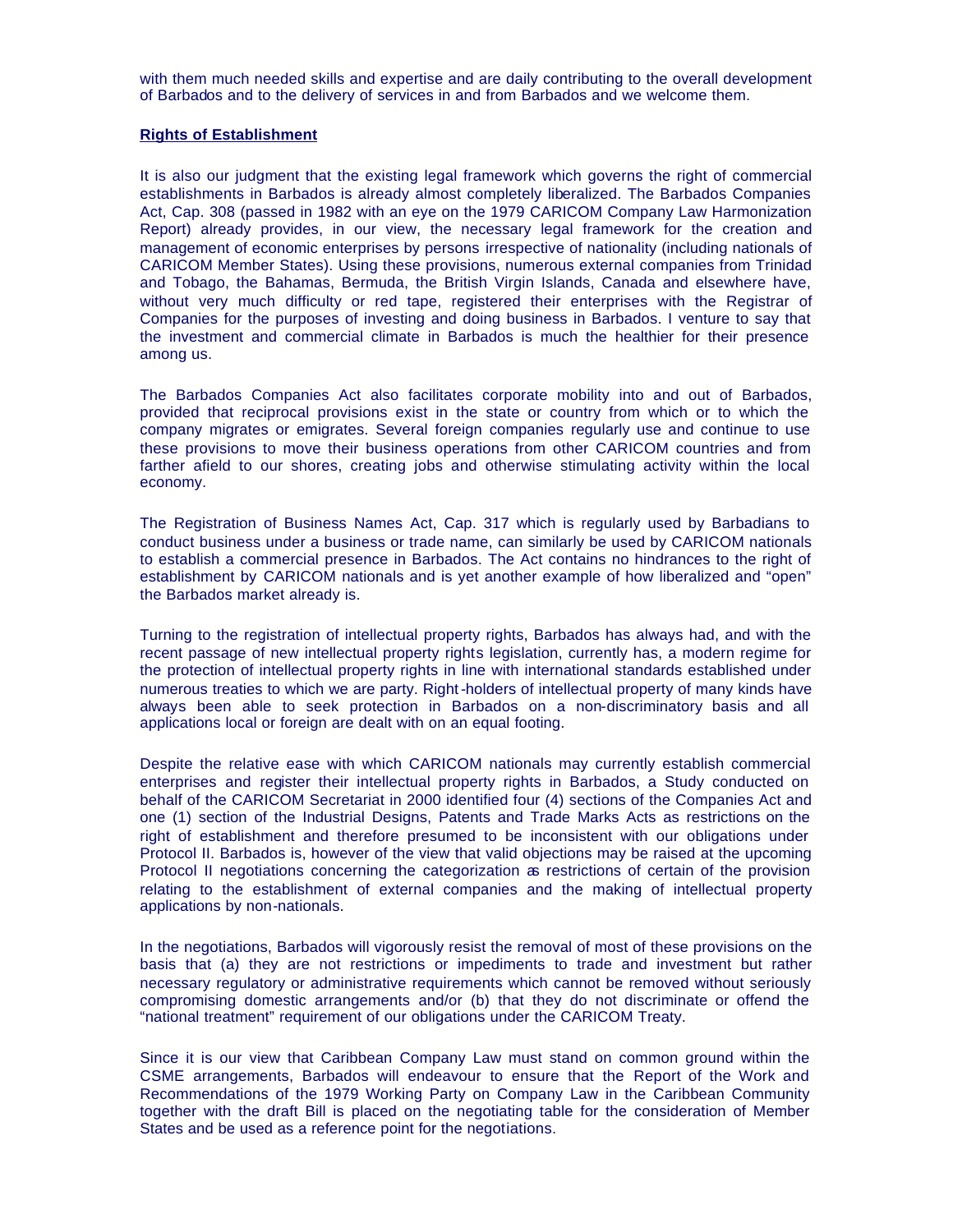## **Services**

The analysis has shown that Barbados in relation to services has relatively few restrictions to remove. Indeed, of the 21 notified restrictions associated with Barbados, five of them are in the category of necessary regulations, leaving just 16 restrictions to be actually removed.

It is this Government's view that Barbados has a comparative advantage in the provision of services to the region. Indeed, Barbados has a long history of providing teachers, policemen and lawyers to countries of this region. In today's Caribbean, we similarly have the specialist educators, nurses, computer technicians and heart surgeons that can find the opportunities for further career advancement in the various parts of the Region. It is therefore in the best interest of Barbados to move as quickly as possible with the removal of its few restrictions, since the long term benefits to be gained in this regard far outweigh the short-term dislocations that may be associated with such action.

However, there is one important caveat in relation to Barbados' removal of its restrictions. Mr. Speaker, its process will not and must not be unilateral. Barbados cannot be expected to act to remove its restrictions while our Caribbean neighbours keep their restrictions in place. Rather, the removal of Barbados' restrictions will only be in the context of reciprocal treatment by Caribbean Member States for Barbados. We have an example of this methodology already in practice in today. This is in relations to the provision of legal services in Barbados. Under the Legal Profession Act, only qualified citizens of Barbados are admitted to practice law in Barbados. However, non-citizens belonging to the countries listed in the First Schedule to the Act are admitted to practice on the basis of reciprocity.

Further, Mr. Speaker, the removal of Barbados' restrictions will only be constrained by considerations associated with the maintenance of economic and national security. In this context, it is to be noted that Protocol II makes provision for an exemption from the removal of restrictions with respect to the existence of monopolies deemed by the Government to be in the public interest. Therefore, the provision of water, sewerage, inland postal and telecommunications service will be declared by Barbados for the purposes of Protocol II, as public monopolies, recognising the fact, however, that the Government is taking action at this time to deregulate the provision of telecommunications services in Barbados.

As I indicated earlier, there exist a number of reported restrictions that are by nature necessary regulations. These regulations for the provision of official addresses and names and addresses of key contact personnel come to the fore in cases of applications for the registration, use and licencing of industrial designs, trademarks, patents and copyrights. They are also seen in the establishment of onshore banking and insurance services. These regulations will remain in place since they are required operational tools for efficient government regulation and monitoring of sectoral activity, for the protection of the public and to allow for the practical litigation of the service provider.

With respect to the regional provision of professional services such as financial auditing, land surveying and architectural services, there exist in Barbados minimal restrictions on the movement of persons entering Barbados for the temporary or intermittent provision of these services. For example, there is the requirement that the provider be a citizen or ordinarily resident in Barbados as in the case of auditors, or to have spent a six month apprenticeship at the Government Lands and Surveys Department as in the case of the land surveyors, and the necessity to collaborate with Barbadian architectural entities in the case of architectural services. The need for a foreign entity to act with or through a domestic entity is also applicable in respect of the provision of tour operator services, where tour operators not resident in Barbados can only offer facilitation or other services in Barbados through a travel agent licenced under the Travel Agents Act. Barbados will agree to remove such minimal restrictions in respect of these professional services to those Member States that remove like restrictions that impede the movement of Barbadian services, people and skills in the areas of auditing, land surveying and architectural services and tour operator services.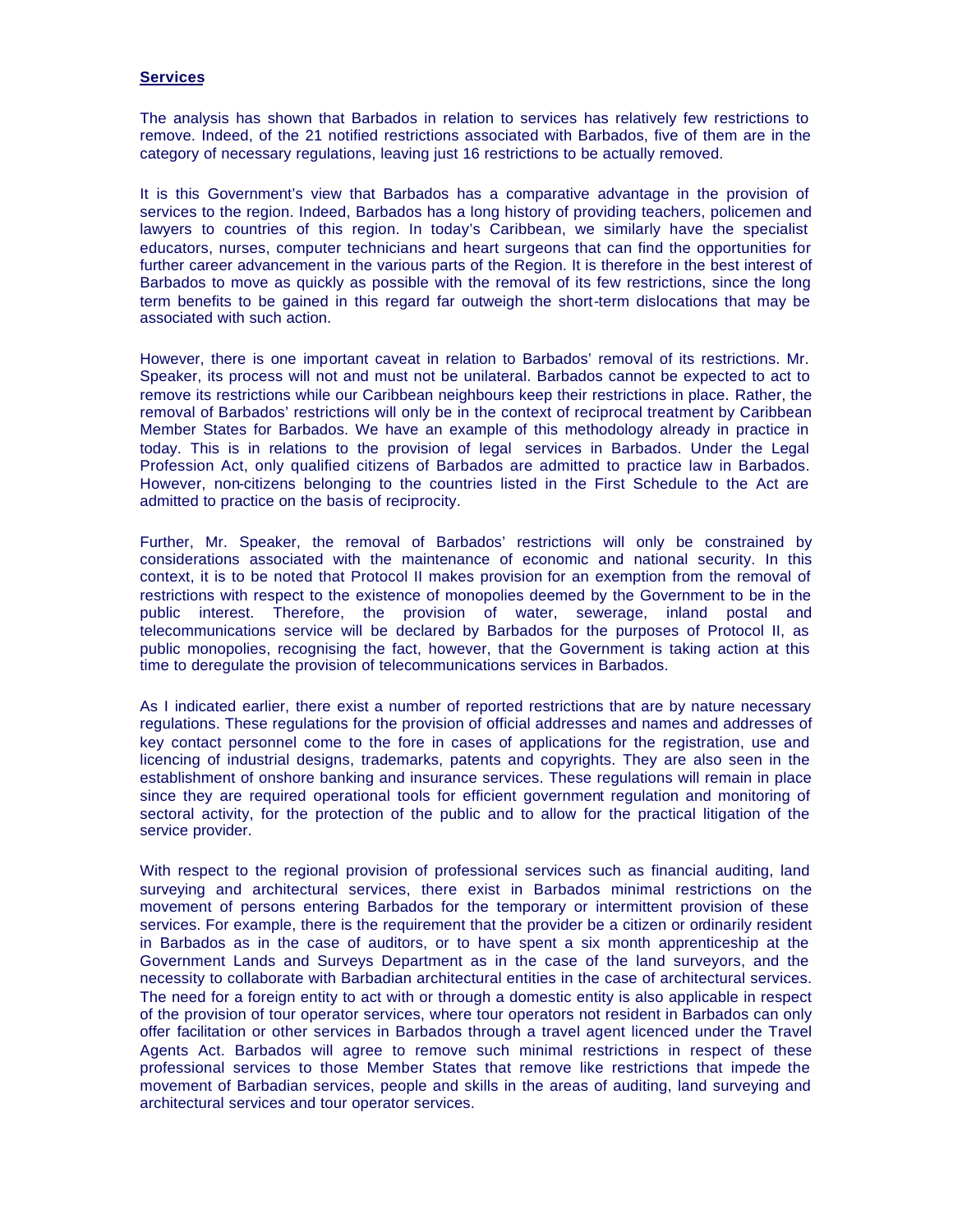There are currently some services activities that are reserved to nationals only. Services such as taxi services, car rental services, minibus and omnibus services, water sports providers, travel agent services and small-scale restaurant services fall in this category. The Government's policy will be to seek to remove these restrictions of nationality on the basis of reciprocity within the negotiation process. Barbados will therefore liberalize in such areas only if a similar liberalization is granted to Barbadian nationals to provide the same service within reciprocating Member States.

In summary, Mr. Speaker, the negotiating position that I have just outlined for Barbados with respect to the removal of its restrictions that are at variance with the provisions of Protocol II, seeks to provide an appropriate non-discriminatory but regulated environment that opens up the Barbados economy to further investment opportunities for others in the Caribbean, while at the same time providing Barbadian service suppliers the same opportunity to gain access to the more lucrative markets in the region which has been for so long closed to Barbadian investment. Barbadians need not fear that the opening up of markets in this way will generate a free-for-all. To a significant extent the appropriate regulatory framework is in existence in Barbados, and wherever necessary, the relevant laws and administrative procedures will be put in place to make internationally accepted best practices an established element in the way business is done in Barbados.

# **Capital**

Our obligations under Protocol II also requires us to remove existing restrictions on the movement of capital.

The Central Bank of Barbados will, in this context, continue its policy of gradual liberalization of exchange controls as they affect the Caribbean Single Market and Economy. The Central Bank has therefore completed an evaluation of the exchange control regime and has submitted recommendations on the further liberalization of Exchange Control, which I have accepted.

## **Current Account**

In the context of the facilitating e-commerce transactions it is proposed that entrance and subscription fees in respect of credit and travel cards be liberalised and will be dealt with by commercial banks under the delegated authority of the Central Bank. Also to encourage Barbadians to patent their work and to register such patents overseas, it is recommended that exchange controls on these transactions be further liberalised.

### **Capital Account Transactions**

The Securities Exchange of Barbados currently has been delegated authority to approve the purchase and sales of shares listed with stock exchanges in Member States of CARICOM up to the value of BDS\$2.0 million per transaction. In keeping with the commitment of the Government of Barbados to the CARICOM Single Market and Economy, it is recommended that, with effect from September 1, 2001, further authority be delegated to the Securities Exchange of Barbados to approve up to a value of BDS\$3.0 million per transaction for such transactions.

# **FINANCIAL SECTOR AND CAPITAL MARKETS**

Mr. Speaker during my presentation last year, I announced that the BNB & ICB would be partially privatized and this was done during the latter part of 2000 and early in 2001. The Government however, is still the overwhelming majority shareholder in these entities. It is therefore our intention to return to the market to continue the divestment of a substantial portion of the remaining Government interest in these companies. Government is committed to retaining at most 20% of the equity in the two companies. This second offer will not be limited to the local market, but will also be targeted at regional pension funds, insurance companies, social security schemes and strategic partners either regional or international. I must also especially state that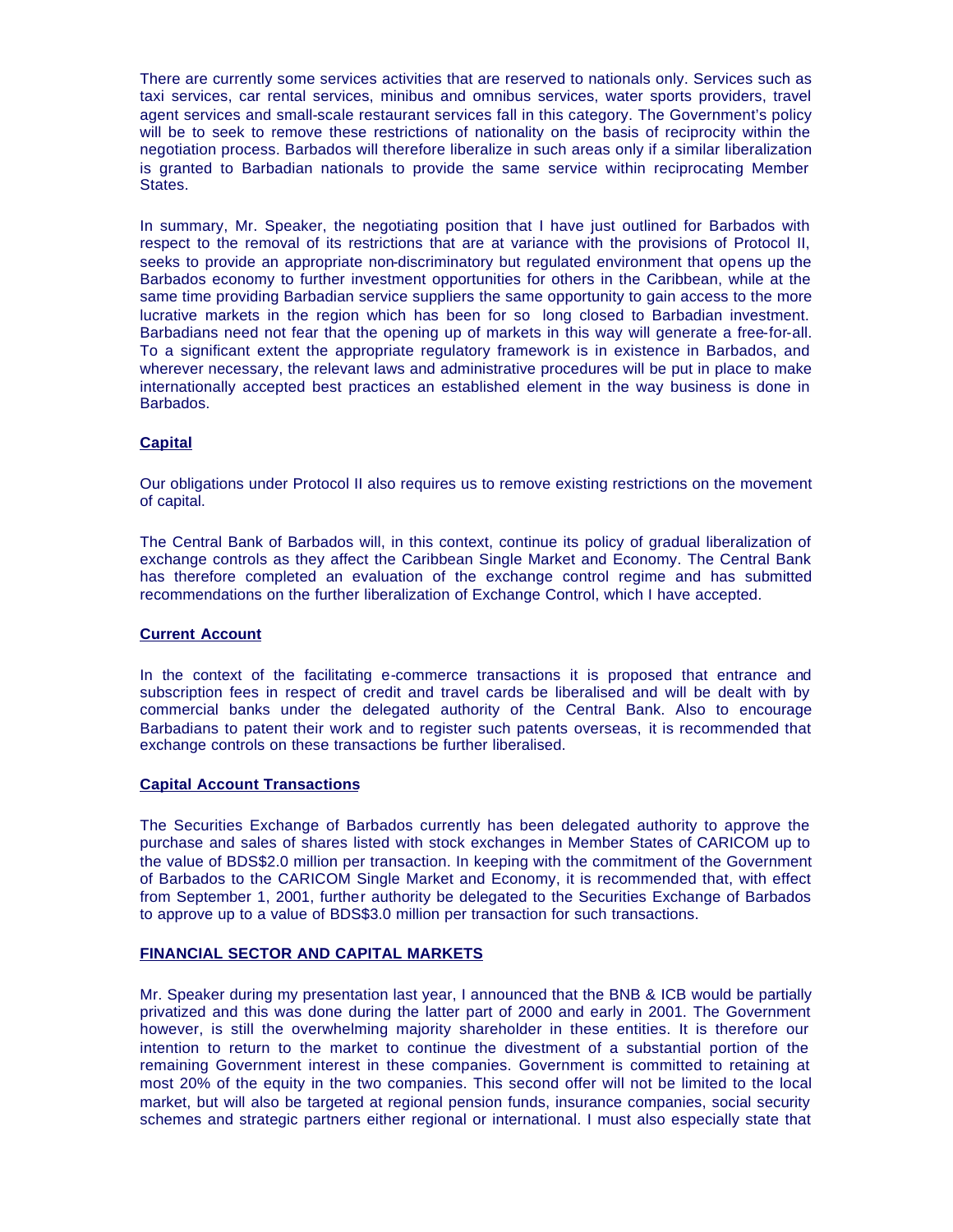the impediment, unintended , which prevented Credit Unions from participating meaningfully in the first exercise will be removed this time around.

Because of the bearish performance of the local stock exchange, one way in which companies attempt to improve the performance of their stock is the repurchase of their shares. However, Section 185 of the Companies Act defines a take over bid as any offer made to one or more shareholders by an issuer to repurchase its shares. The Companies Act will therefore be amended to allow companies to repurchase up to 10% of the issued shares without triggering the take over code.

The Enterprise Growth Fund, the Barbados Agency for MicroEnterprise Development Ltd (Fund Access) and Collections, Recoveries and Liquidations Ltd (CRL) were created as a consequence of the closure of the Barbados Development Bank.

CRL was created to manage the outstanding debt of the Barbados Development Bank and was expected to finance the two other agencies from its collections. It was always intended that CRL would have a finite life and it is therefore our intention to review its operations within the next 18 months to determine if it is cost effective to continue that agency to collect the remaining debt outstanding.

CRL has however now found itself in a situation where it is no longer able to continue funding the administrative cost of Fund Access and Enterprise Growth Fund Ltd.

This leads me to the matter of the future funding of Fund Access and Enterprise Growth Fund Ltd. Fund Access has been providing a useful service to micro-businesses, with loans up to a maximum of \$50,000.00 per year and has achieved tremendous success with a number of clients.

The Government is committed further to providing resources to this agency in the face of the difficulty with CRL is having with funding it. This year a grant of \$1 million was provided to the agency from the Public Enterprise Investment Fund and the Government is further committed to providing assistance to the agency in the form of funding for the technical assistance which the agency provides to its clients. This assistance costs the agency some \$600,000.00 per annum, which the Government will now cover directly through the Consolidated Fund.

Enterprise Growth Fund Ltd was formed to provide venture capital financing for businesses for amounts in excess of \$50, 000.00 up to a maximum of \$500,000.00. As a venture capital agency providing high risk financing it is expected that the reflows would not be adequate in the early years to fund on-going activities. The Government has therefore assigned to the agency the management of the Tourism Loan Fund, the Innovation Fund, the Small Hotels Investment Fund, the Agricultural Development Fund and the new Industrial Investment and Employment Fund which we are creating today. The management fees which the agency will charge for managing these funds will assist the agency with increased cash flow.

The Government will from the proceeds of the divestment of the next phase of the Barbados National Bank and the Insurance Corporation of Barbados, make further large capital injections into the Enterprise Growth Fund and the Fund Access to enable them to expand their financial services to the emerging small business class of Barbados.

Since 1994, the credit union movement has grown at the phenomenal rate of approximately 14.3% per year. From total assets at the end of 1994 of \$174.3 million, the movement's assets have grown to \$388 million at the end of 2000.

This phenomenal development has led to the very pleasant situation where the three largest of these credit unions are now almost as large as the smallest of the commercial banks. However, like the commercial banks, the credit unions ought to operate in an environment of accountability to shareholders, transparency of policy and procedures, safety and soundness of assets.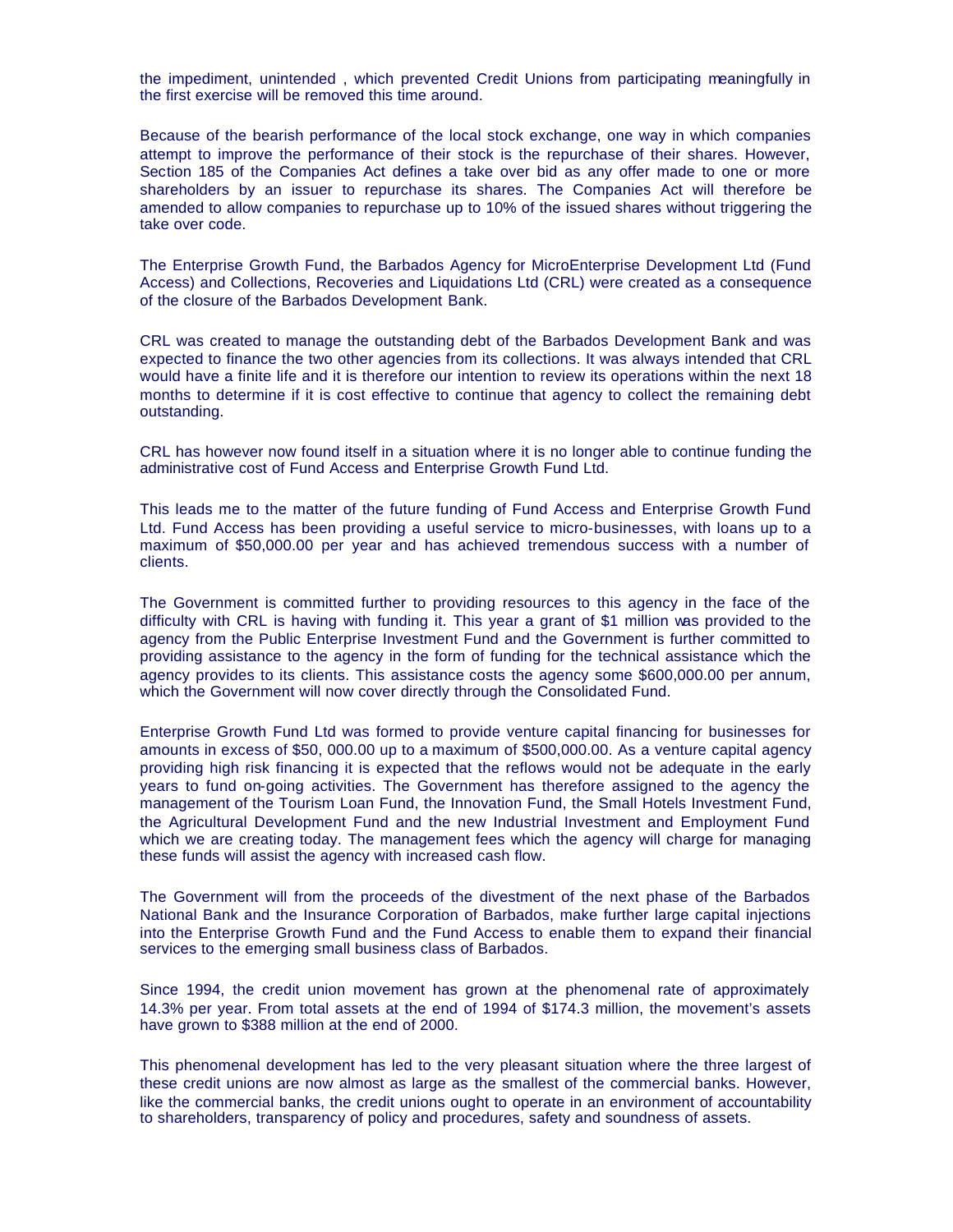Unfortunately, as the credit union movement has grown, some of the individual credit unions have not been operated as safely as they should. Despite the sterling efforts of the Registrar of Cooperatives and his staff, problems have arisen with increasing delinquency of loans. In addition, some credit unions are investing too much of their resources in assets that do not earn any income for the institutions, and some expenditure of some of the credit unions is not directly related to providing services for members.

In order to provide guidance for financially prudent operations, the Credit Union Movement here has accepted the PEARLS system of managing its financial operations.

However, some Credit Unions are not following these standards and so we will amend the Cooperative Societies Act, Cap 378A, to make these standards mandatory for all credit unions. Further, we will amend the act to hold directors legally accountable for their actions that endanger the stability and viability of credit unions. We will also require all directors of credit unions to attend minimum levels of training acceptable to the Registrar of Cooperatives, unless the director can substantiate to the satisfaction of the Registrar that he has had adequate prior training.

But, we must go further. Many credit unions now have gone beyond the initial purpose of credit unions to raise equity from members and to relend that equity to members. Many of the credit unions now raise much of their funds through taking deposits, both from members, and, even more critically, from non-members. Additionally, the credit unions are now lending more money than they are raising from shares and deposits and are having to borrow funds from other institutions in order to fund loans.

If there is any mismanagement in these credit unions, it will impact negatively on the whole financial system. The Central Bank will then have to manage such a situation and perhaps be called upon to provide funds to rescue the institution.

It is my view therefore that Credit Unions are now sufficiently large and are operating so far from their original purposes, that credit unions should be inspected in the same way as other financial institutions and by the same body. I am therefore willing to accept any recommendation that may be forthcoming from the Central Bank of Barbados, under the Central Bank of Barbados Act Section 34, Subsection 2, for the Central Bank to declare any credit union a financial institution for the purpose of inspecting that credit union, and to make recommendations for better management of its financial affairs.

# **TAXATION ISSUES**

In a transforming economy such as ours, tax reform must be made a permanent part of the economic policy agenda to ensure that the fiscal system promotes job creation, capital formation and the building of a more competitive economy, is conducive to personal initiative, and does not work a hardship on individuals.

One of the main purposes sought by tax reform in recent years has been to protect and advance our interests in the new Caribbean Single Market and Economy by ensuring that our tax rates are not out of line with our regional neighbours.

I have therefore already reduced the tax on energy products to regional standards costing the Treasury over \$60 million.

This year I go further.

# **Corporation Tax**

In so far as the current level of corporate taxation puts local business in a disadvantageous position vis-à-vis their CARICOM and international competitors, the government will do its part to ensure that there is a gradual reduction of the tax rate. Of course, the existing nominal rate of tax is supported by a system of numerous allowances which when taken into consideration can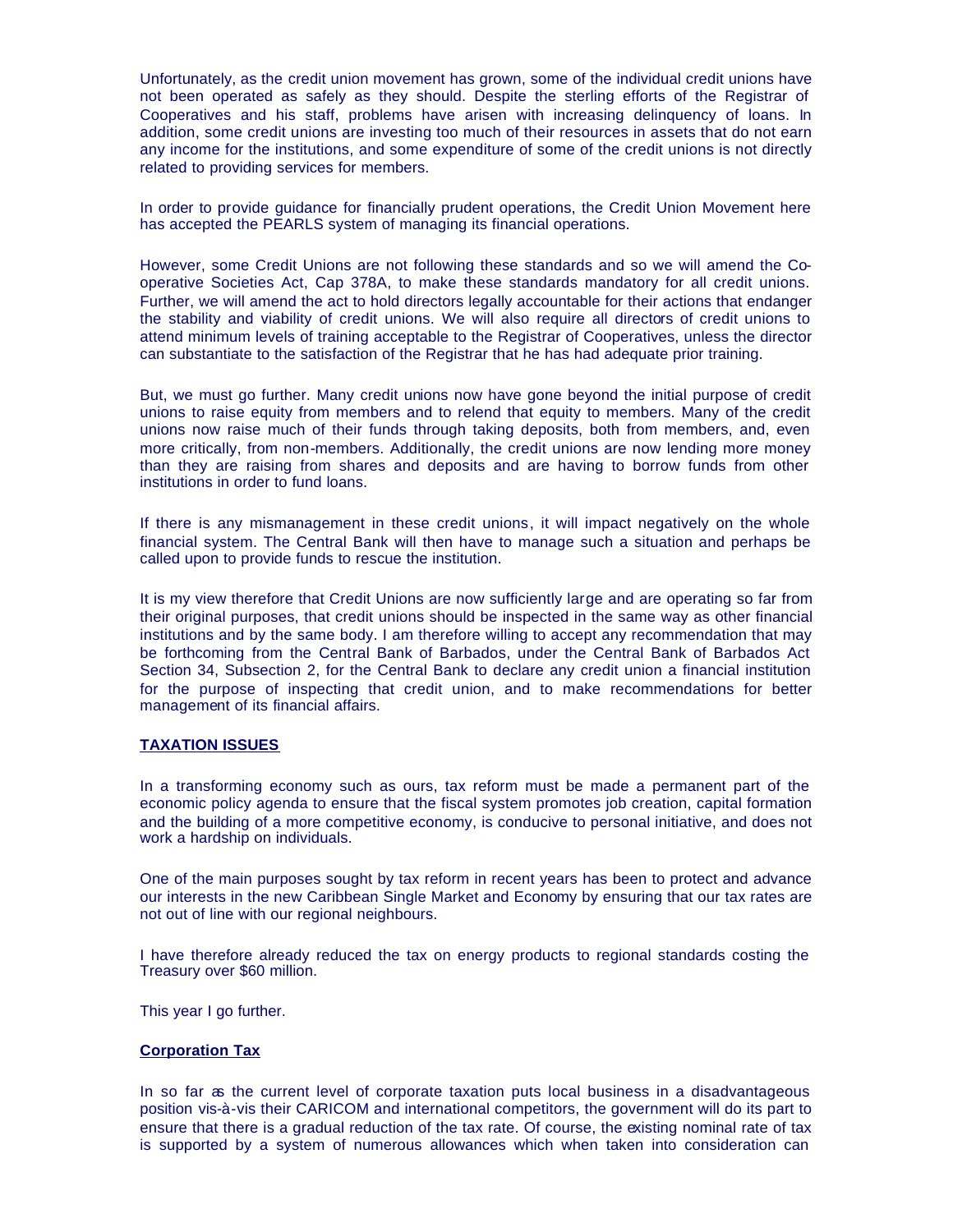substantially reduce the effective rate of tax. If the rate is to be reduced therefore, then a number of these allowances will have to be reviewed. Indeed, there are some of these allowances that are not being used.

I therefore propose to review all allowances, corporate as well as personal, with a view to rationalizing them beginning in the year 2003. Our review will be conducted in accordance with the CARICOM position on harmonization of tax systems.

In keeping therefore with the desire to reduce the corporate rate of tax to a level comparable with our CARICOM neighbours, the rate will be reduced by 2.5% with effect from income year 2002 and then further reduced over the next 4 years until the corporation tax rate is reduced from 40% to 33%. It is expected that the reduction in the tax rate for the income year 2002, will cost the Treasury \$9.3 million for that year.

The change in our corporation tax will, of course, have to be accompanied by changes in the rates, bands and thresholds and allowances pertaining to personal income tax.

Changes in the Income Tax in these various respects will be devised to become effective in income year 2003.

# **Property Transfer Tax**

Concern has been expressed that the treatment of property transfer tax on sale lease-back transactions can act as a deterrent to the use of leasing as a form of financing and hence inhibit the efficient management of cash by businesses. In addition, there is concern by the Ministry of Finance that many leases are not being registered with the Registrar of Titles and hence are avoiding the payment of stamp duty and property transfer tax. In an effort to ensure compliance with the law, lease payments will no longer be deductible for income tax purposes unless the lease has been registered with the Registrar of Titles and the relevant property transfer tax and stamp duty has been paid.

To facilitate the use of sale lease-back transactions as a form of financing, the property transfer tax payable on the lease-back of the property will be computed on half the capitalized value of the lease. If there is a sale lease-back, buy back transaction, the property transfer tax to be paid on the buy back will be at the regular rate.

# **Intellectual Property**

There is currently no allowance for expenditure incurred in the development of intellectual property such as copyright and patents. In an effort to ensure the development of our knowledge industries the Government will provide a deduction from taxable income for persons investing in (creating) intellectual property. Such persons will be granted effective income year 2000, an allowance of 50% of the amount expended which will be deductible over a ten-year period.

### **Taxation of Villas**

Mr. Speaker, villas constitute an important component of our tourism product and the new Tourism Bill acknowledges the importance of this segment of accommodation. Persons who own villas and make them available for rental to visitors are contributing to the stock of available rooms for tourism purposes and should therefore benefit from some of the concessions available to hotels. However, villas involve less liquidity risk, less investment and fewer facilities than a hotel. It is therefore my intention to reduce the land tax payable on villas, which are registered with the Barbados Tourism Authority and committed to the tourism rental pool for at least nine months of the year. The rebate on the level of tax payable by villas will be equal to half of that applied to hotels, i.e. 25% of the tax payable. This concession will be effective from April 1, 2002.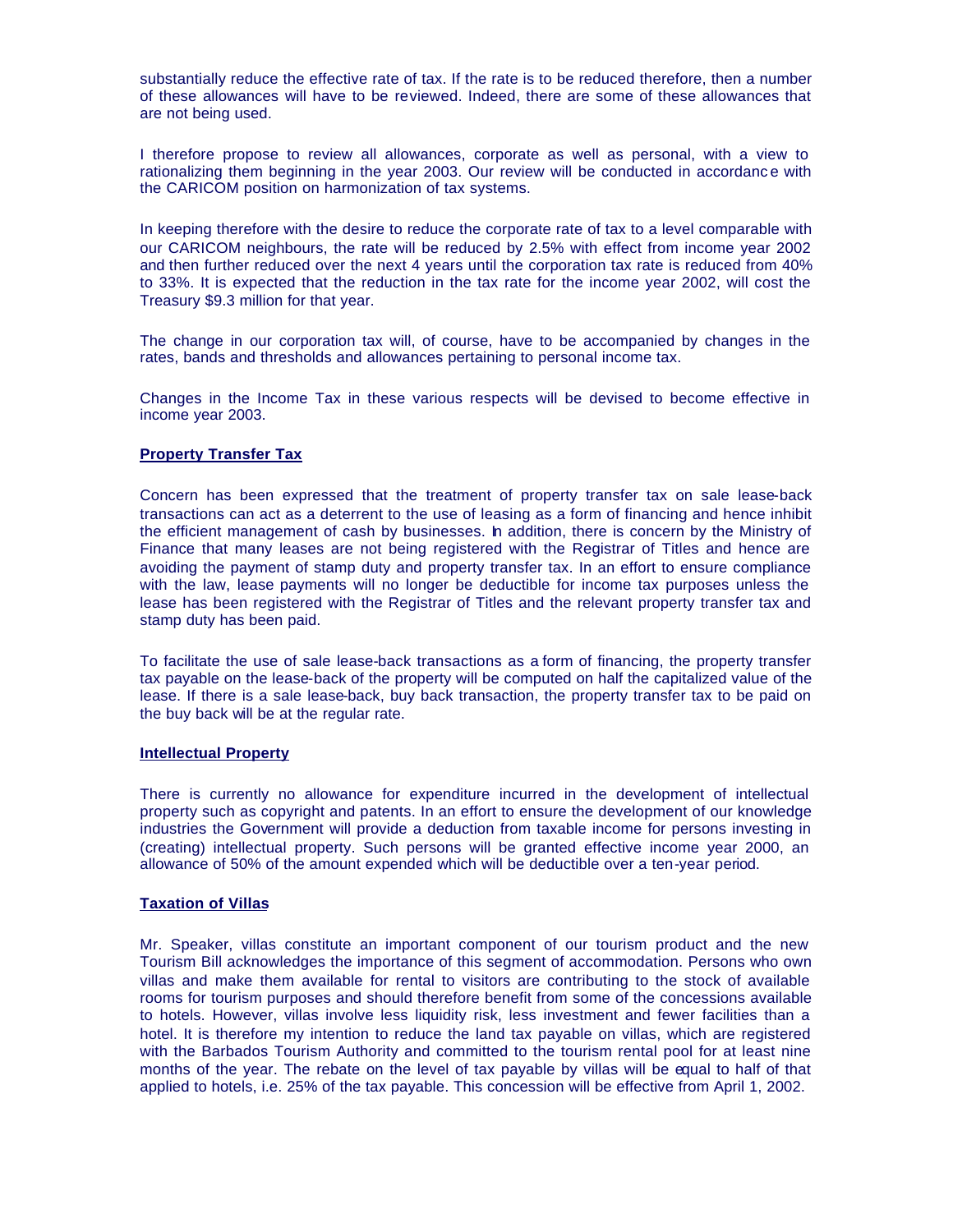# **INSTITUTIONAL REFORM**

The administrative efficiency of Government institutions impact on the cost of doing business and the welfare of members of the public, and to the extent that agencies are not operating at full efficiency they become a burden which cannot be afforded.

Recently, in response to claims of excessively long delays in getting refunds from some Departments, calls have been made for the Government to change the rates and base of the tax involved.

It is unwise and unnecessary to change the systemic features of a tax to deal with administrative problems. Better that you change the administration of the Department involved.

In such a context, it is proposed to carry out a process of institutional reform for revenue departments and trade facilitation agencies to make them adopt a charter of best practice in their dealings with the public.

### **Transparency and Accountability**

The first step is to guarantee the practice of accountability and transparency.

As such, all revenue agencies falling under the ambit of the Ministry of Finance as well as the Town Planning Department will have to provide half yearly reports to Parliament regarding the number of applications, appeals, the number processed, approved and refused, and explanation as to why applications for decisions were not dealt with.

# **Capacity building**

Some Agencies cannot get the job done because of inadequate space and shortage of personnel and institutional capacity. Their deficiencies will be rectified.

In particular, the registration of all land titles is a matter to which Government is committed, since this provides a mechanism for both simplifying and accelerating the process of titling.

The Land Registry has been the object of justifiable criticism recently and has been cited as a contributory factor to the slow pace at which land transactions are completed. There are however a number of factors which have operated against the Land Registry fulfilling its mandate in an efficient manner. The department has been in accommodation which has not been the most comfortable and this has impacted on the speed with which it can process transactions. This constraint will be rectified shortly, as the Cabinet has approved the relocation of this Department to more comfortable surroundings and this should be done by the end of the year.

In addition to the foregoing, over the next 18 to 30 months, Government will spend some \$4 million to computerise all records at the Land Registry dealing with land covering the period from 1970 to 1997 and which are currently housed in the vault at the Land Registry.

When this project is completed, the time taken to conduct searches will be reduced substantially. The legal profession will then be in a position to conduct searches from the convenience of their offices via a secure computer and telecommunications network.

This innovation will therefore also see Government utilizing ebusiness technology to bring best practices and efficiency to one of the more important processes in physical development in the country.

The Corporate Affairs and Intellectual Property Office is carrying out its affairs with reasonable efficiency, and will continue to benefit from improvements in its information technology capacity to better serve its clients.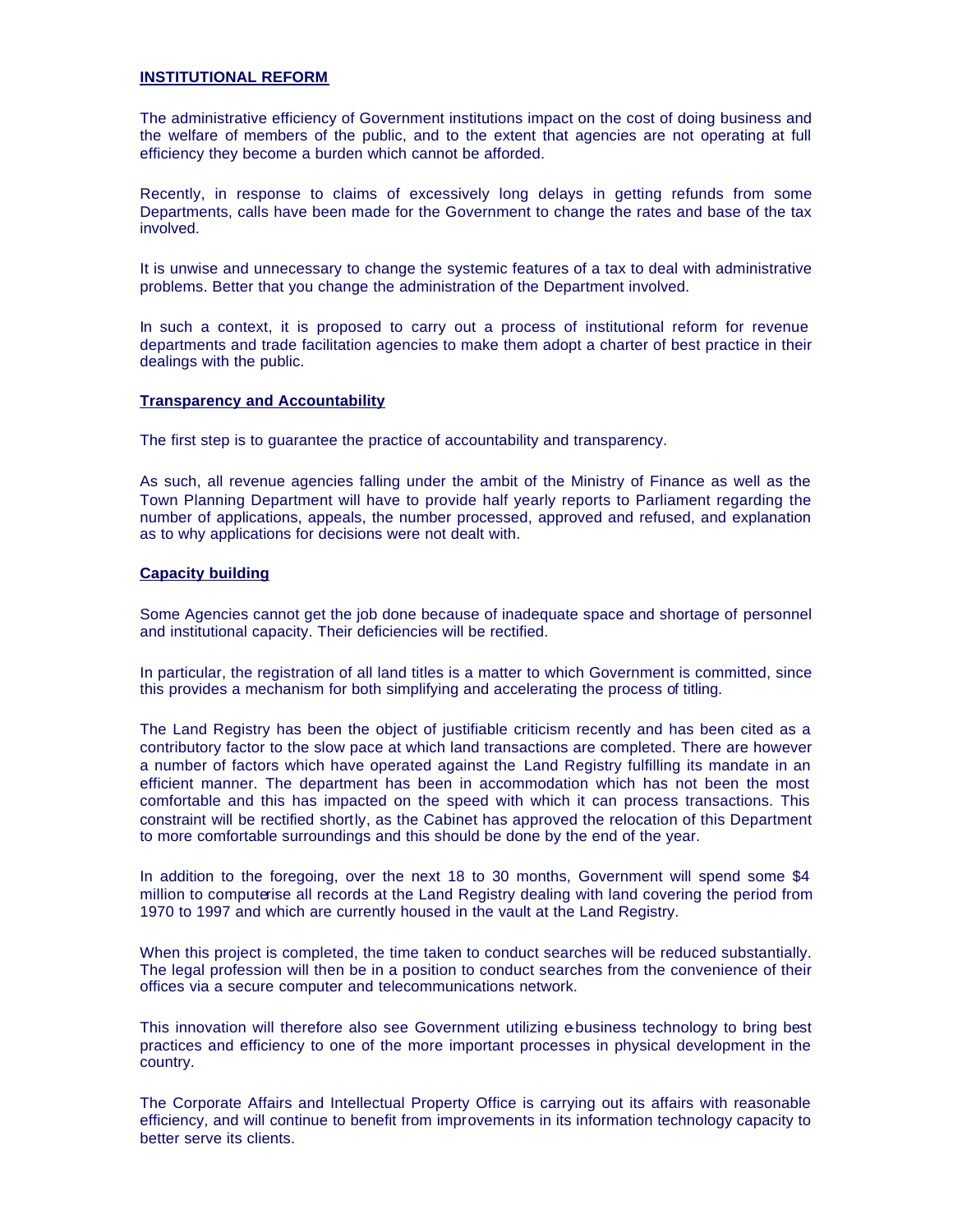The Inland Revenue Department is required by law to process tax funds within a six month period and has been of late able to process refunds to taxpayers within 3 months. The Department has also made the services of its staff available to assist taxpayers who have difficulty in completing returns. In addition, to facilitate the public, the agency has installed 24-hour boxes for the receipt of payments, thus reducing the time persons spend in making payments. The Department is continuing with its computerization in an effort to further reduce the response time of the Department in catering to the needs of the public. These are the standards we want from every revenue department.

The Land Tax Department committed itself to improving the level of service to the public via the setting up of an enquiries desk and the extension of the collection hours. It will continue to improve its system and technology to provide a better service.

I turn to the VAT.

During the implementation process, we committed to refunding the Value Added Tax in six weeks. Implicit in our commitment is that we will only refund VAT to those registrants legitimately entitled to such refunds. Regrettably, the VAT system has been bedeviled by unscrupulous persons who make spurious claims for refunds to which they are not lawfully entitled. Weeding out the imposters is time consuming and sometimes negatively impacts on the service delivery to genuine and deserving registrants claiming their legitimate refunds.

It is recognised however that additional staff, including tax officers and auditors, must be assigned to the VAT Division to assist in its better administration. The required additional posts have been created and suitably qualified persons have already been identified to fill those posts. The remaining constraint has been accommodation. The existing accommodation is no longer adequate. Alternate accommodation has therefore been identified in the new Insurance Corporation of Barbados' complex at Roebuck Street and it is expected that the VAT Division will be relocated by the end of August 2001. The additional staff, though necessary for assisting in improving the efficiency and effectiveness, cannot be brought on board until the accommodation requirements are finalised.

In addition to the initiatives already implemented to improve the efficiency and effectiveness of the VAT administration, serving officers have been appointed to their posts thereby bringing them security of tenure and peace of mind. Every effort, including fast tracking, profiling, bench marking, risk analysis and risk management, will continue to be made to expedite legitimate VAT refunds.

Our aim is to fully complete all legitimate VAT refunds within three month of filing.

The statutory requirement at present is that interest becomes payable on the outstanding balance of registrants after six months.

Once the new institutional arrangements are put in place to enable the VAT office to complete refunds within 3 months, and the system has proven its worth, consideration will be given to making interest payable on VAT refunds after 90 rather than 180 days as is presently the case.

### **SOCIAL SECURITY**

Mr. Speaker I wish to turn my attention to Social Security. The tenth actuarial review of the National Insurance and Social Security Scheme has been completed and this time the Scheme had the benefit of two reviews, one undertaken by the UK Government Actuary's Department and the other by the International Labor Office (ILO). Both reviews indicate the need to review the long term branch of the Scheme for its future well-being and the National Insurance Board has advised me that its public information program will commence in October 2001.

In the interim, both actuaries have recommended that since the Unemployment and Severance Funds have reserves in excess of those needed for liquidity purposes, \$60 million should be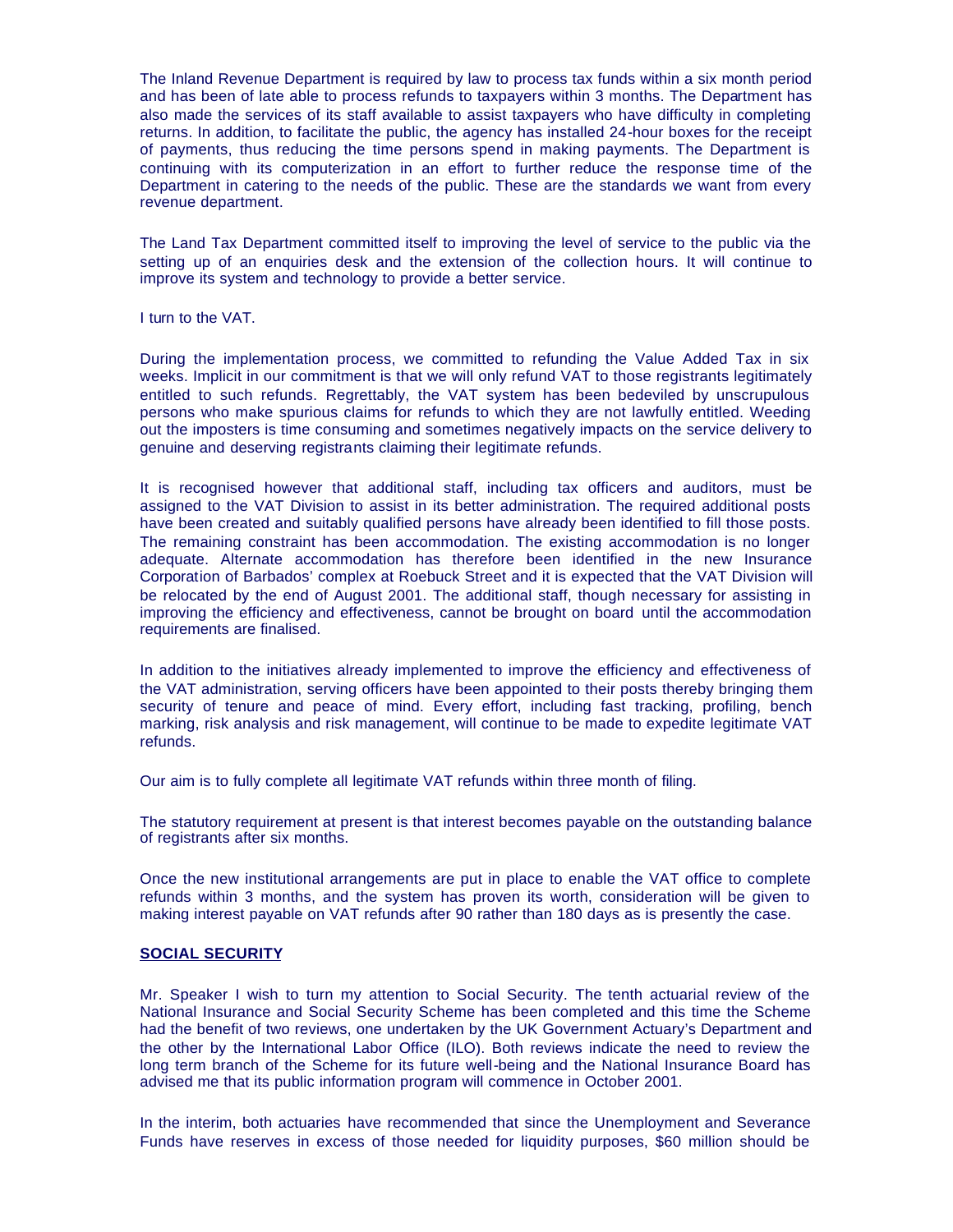transferred from the Unemployment Fund and \$40 million from the Severance Fund to the National Insurance Fund as a means of buttressing the long term branch of this Fund. I have decided to accept the advice of the actuaries and this transfer will be made effective October 1, 2001. The actuaries have also recommended that the contribution rate of the Severance Fund should be reduced by 0.5% from the present 1% because the Fund was over-collecting and that the reduction could be transferred to the National Insurance Fund. I have decided not to increase the contribution rate of the National Insurance Fund at this time, but to await the outcome of the review being conducted by the National Insurance Board. The contribution rate of the Severance Fund will therefore be reduced effective October 1, 2001 by 0.5% and it is expected that this will result in savings by local businesses of \$6 million per year, thus reducing the cost of doing business and enhance their competitiveness.

The actuaries did not recommend that Old-Age Pension be increased, however, in addition to the foregoing, the pensioners have not had an increase since September 1998 and during that time they would have felt the effect of inflation even though it was extremely low. I therefore propose to adjust pensions with effect from pension periods commencing October 8, 2001. This adjustment will be in keeping with the inflation over the three year period since 1998 and will represent a cost of living allowance at a rate of 7%. This will see the minimum contributory pension moving from \$98.00 per week to \$105 per week and the non-contributory pension moving from \$80.00 per week to \$86.00 per week. All other social security pensions will be increased accordingly by a similar percentage rate.

The additional cost to the Treasury of funding the non-con pensions will be \$1.9 million for this fiscal year and \$3 million for the National Insurance Fund during the remainder of its financial year. At the end of the reform process by the National Insurance Board I will be advised of a systematic method by which pension adjustments should be made in the future.

The maternity and funeral grants are inadequate to meet the needs they were intended to serve. The maternity grant which is \$500 has not been adjusted since 1986 and the funeral grant of \$1000.00 has not been adjusted since 1989. Effective October 1, 2001, these grants will be increased to reflect inflationary changes over the period. The maternity grant will be increased from \$500 to \$800 and the funeral grant from \$1000 to \$1400. These increases are expected to increase expenditure by \$662,000 over a financial year.

# **ENERGY**

Two years ago, I announced that as part of the new policy for energy products, we would seek to systematically reduce the tax on energy products to bring them in line with our main regional competitors. Thereafter consumer prices will reflect movements in the import prices for these commodities. Since 1998, we have been able to reduce the excise tax on gasoline from 65.381 cents per litre to 44.824 cents per litre and that on diesel from 58.02 cents per litre to 27.277cents per litre. In addition we have removed the tax on fuel oil, used mainly in the production of electricity, and on kerosene oil and diesel used by the agricultural, fisheries and manufacturing sectors. The cost to the treasury of these adjustments is estimated to be over \$60 million per year.

The import prices of petroleum products have recently declined by 15 cents per litre for gasoline and 10 cents for diesel. We have also negotiated a reduction of energy prices with Trinidad and Tobago.

Therefore, consistent with our stated policy we are now in a position to fully pass on these reductions to the consumers. I am pleased to announce that with effect from Monday, August 13, 2001 the retail price of gasoline will be reduced from \$1.66 per litre to \$1.45 per litre, a reduction of 21 cents per litre, or about 80 cents per gallon.

In addition, the price of diesel fuel will be reduced from \$1.29 per litre to \$1.18 per litre, a reduction of 11 cents per litre, or 42 cents per gallon. We are therefore passing back to consumers over \$30 million per year as a result of these changes.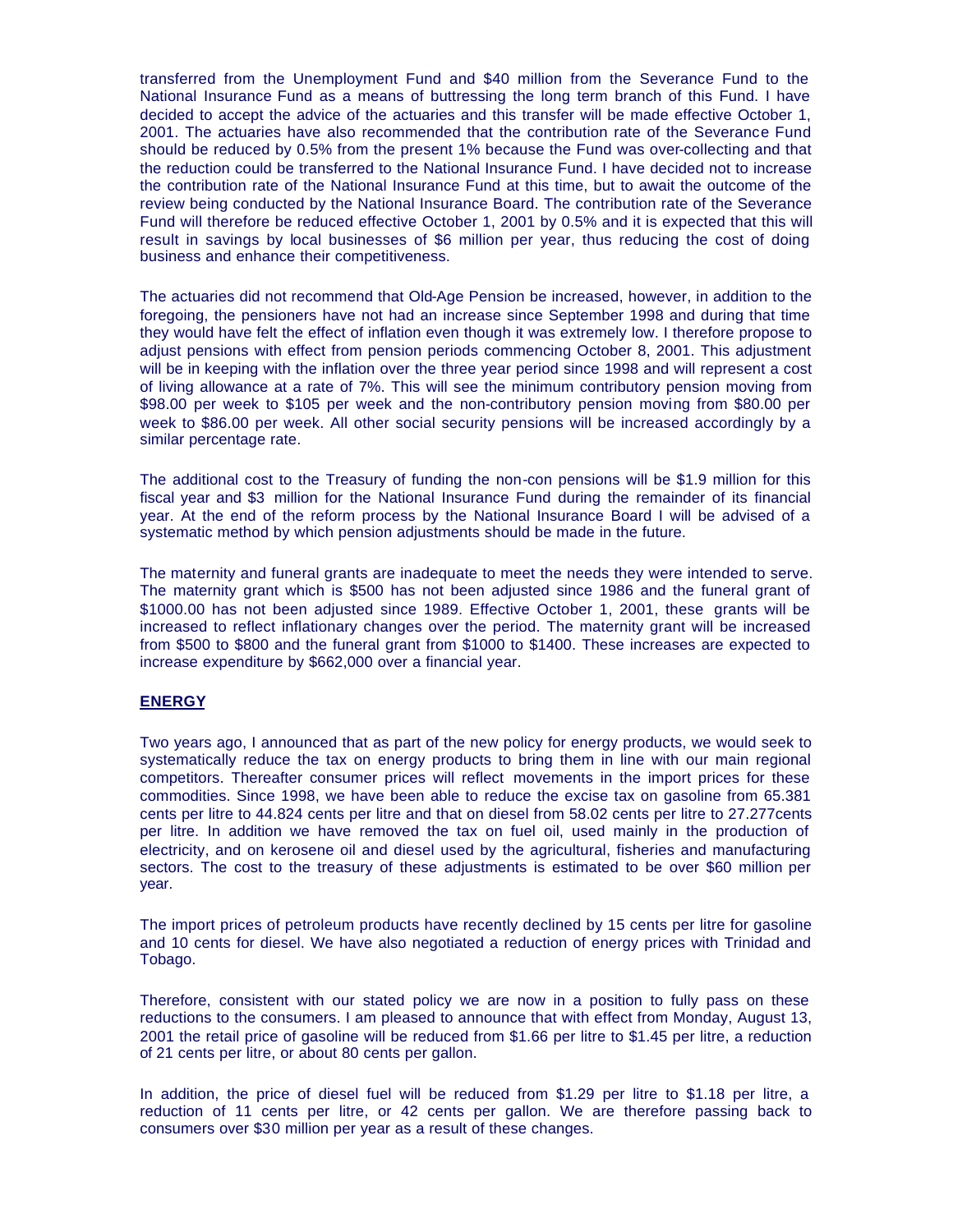My Government will continue to explore all avenues open to us so that we can obtain our fuels at the most reasonable price.

#### **SPORTS AND CULTURAL FUND**

Sports and Cultural Industries constitute two of the most lucrative careers available to our youth.

For example, a young Barbadian engaged as a successful West Indies cricketer can expect to earn twice as much as the Prime Minister, in a career that can last twice as long.

Government is making a considerable investment in the sporting infrastructure across the country and resources are now needed to better prepare our youth to excel internationally.

We need also to provide better to stimulate our cultural industries through a fund for the Endowment of the Arts.

These funds must come from the proceeds of gaming.

Last year, I generously proposed to reduce the taxes on lotteries, provided they merged their operations, create one successful lottery, and put the difference between the existing tax and the reduced tax into a Sports Development Fund.

The operators of the lotteries have refused to co-operate.

The carrot having failed it is now time to use the whip.

Hence, I propose to increase the tax on lotteries from 11.5% to 12.5% with effect from October 1, 2001.

Sixty percent of the total revenue generated will be used to create a Sports and Arts Endowment Development Fund.

In addition, the Betting and Gaming Act will be amended, in line with the provisions of the National Insurance and Social Security Legislation to make Directors personally liable where companies collect but refuse to remit taxes due to the Crown.

#### **HUMAN RESOURCE DEVELOPMENT**

We have chosen a lot in which the quality of our human resources holds the key to our national development.

Great as has been the progress, much more needs to be done.

Indeed we face a massive training deficit. For the academic year 2000-2001, 13,282 persons applied for places at the Barbados Community College, Samuel Jackman Prescod Polytechnic and Erdiston Teacher's Training College. Only 4,504 persons could be accepted leaving a yawning gap of 8,698.

Such a training deficit is inconsistent with our development objectives and cries out for change.

With this in view the Government has decided to restructure post-secondary education with a view to increasing access and improving the delivery of the service. There is a pressing need for greater collaboration and coordination between and among the existing post-secondary and tertiary institutions in Barbados, namely, the Barbados Community College, the Samuel Jackman Prescod Polytechnic, Erdiston Teachers' Training College and the University of the West Indies Cave Hill Campus, with a view to optimizing the use of scarce resources (capital, financial,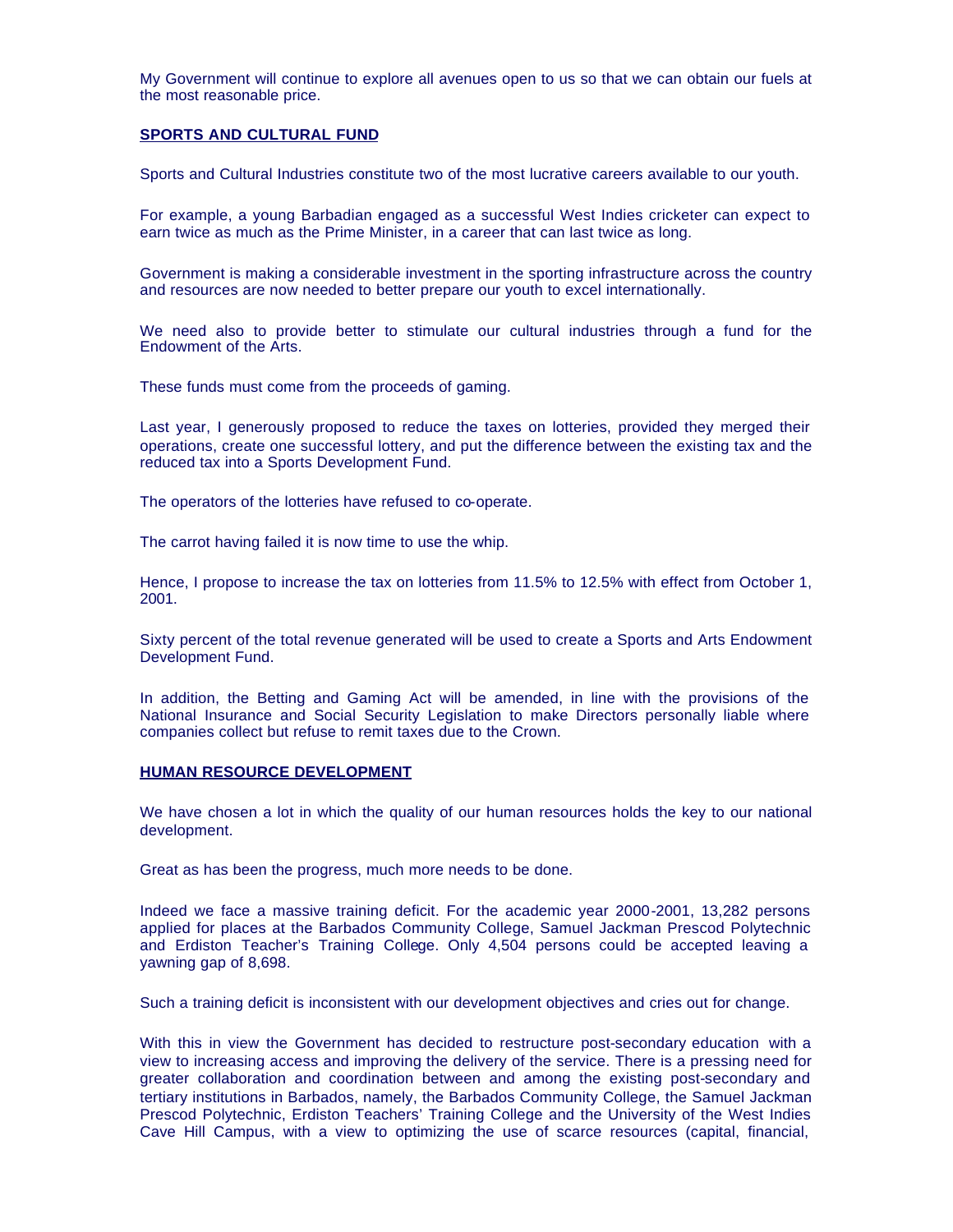managerial and technical). Therefore, a means must be found to maximise the productive capacities of the three national post-secondary and tertiary institutions.

In addition, matters pertaining to articulation, accreditation and certification continue to be issues at the post-secondary and ertiary level. Opportunities for progression from one institution to another are limited due to the absence of clear linkages or equivalencies between the programmes of the various institutions.

Financing tertiary education is another matter of concern. The competition between education and the other social sectors for government financial support places an additional burden on the allocation process for available funds. Strategies for rationalizing the use of financial resources in the education sector must therefore be sought in order to optimise the use of the funds available.

One of the critical issues in the 1995 White Paper on Education Reform was the need to facilitate the expansion of access to tertiary education. Between 1995 and 2000 the gross enrollment rate within our post secondary/tertiary education has moved from 21% to 28% of the 17 - 24 year old cohort within Barbados. While this figure represents one of the highest tertiary level transition rates in the region, it is still inadequate in terms of the country's human resource development strategy which seeks to create a highly skilled workforce.

All of this speaks to the need to rationalize the relationship between the existing tertiary institutions.

The vehicle to achieve this rationalization will be the establishment of the University College of Barbados.

The University College of Barbados will offer a wide range of basic, technical and higher education with qualifications from certificate through to degree within the same institution. There will be no conflict with the UWI at Cave Hill since a university college has as its main emphasis the provision of programmes in applied areas and job preparation, whereas a university focuses on academic programmes and research at the graduate and post graduate level.

Mr. Speaker, Barbados has for some time been restructuring its economy to meet the opportunities of the global market. The sectors of special importance to Barbados now include tourism, financial services and information and communication technology, as well as entrepreneurship. All of these require a variety of specialized higher order professional skills. Barbadians therefore need lifelong education and training in order to remain on the cutting edge so that they may capitalize on existing opportunities and maintain or gain competitiveness.

Mr. Speaker, there is therefore a need for a wide range of education and training in Barbados which is outside the scope of the traditional university. The flexible structure and programming of the proposed University College of Barbados would be ideal for the provision of education and training that is responsive to the dynamic and varied needs of the different sectors of the economy.

In addition to the foregoing, the University College will provide the opportunity for the rationalization of the administrative and financial aspects of tertiary education in Barbados . The benefits gained from cost efficiencies would be used to provide a broader range and depth of programming.

Mr. Speaker, the Government has therefore established an Advisory Committee of private and public sector persons chaired by Mr. Robert Morris, Deputy General Secretary of the BWU, and Joseph Goddard of the private sector, has agreed to co-chair the advisory committee and to advise on issues relating to the proposed establishment of the University College of Barbados, with the intention of bringing the college into existence by 2003.

I propose some additional measures to support the development of our human resources.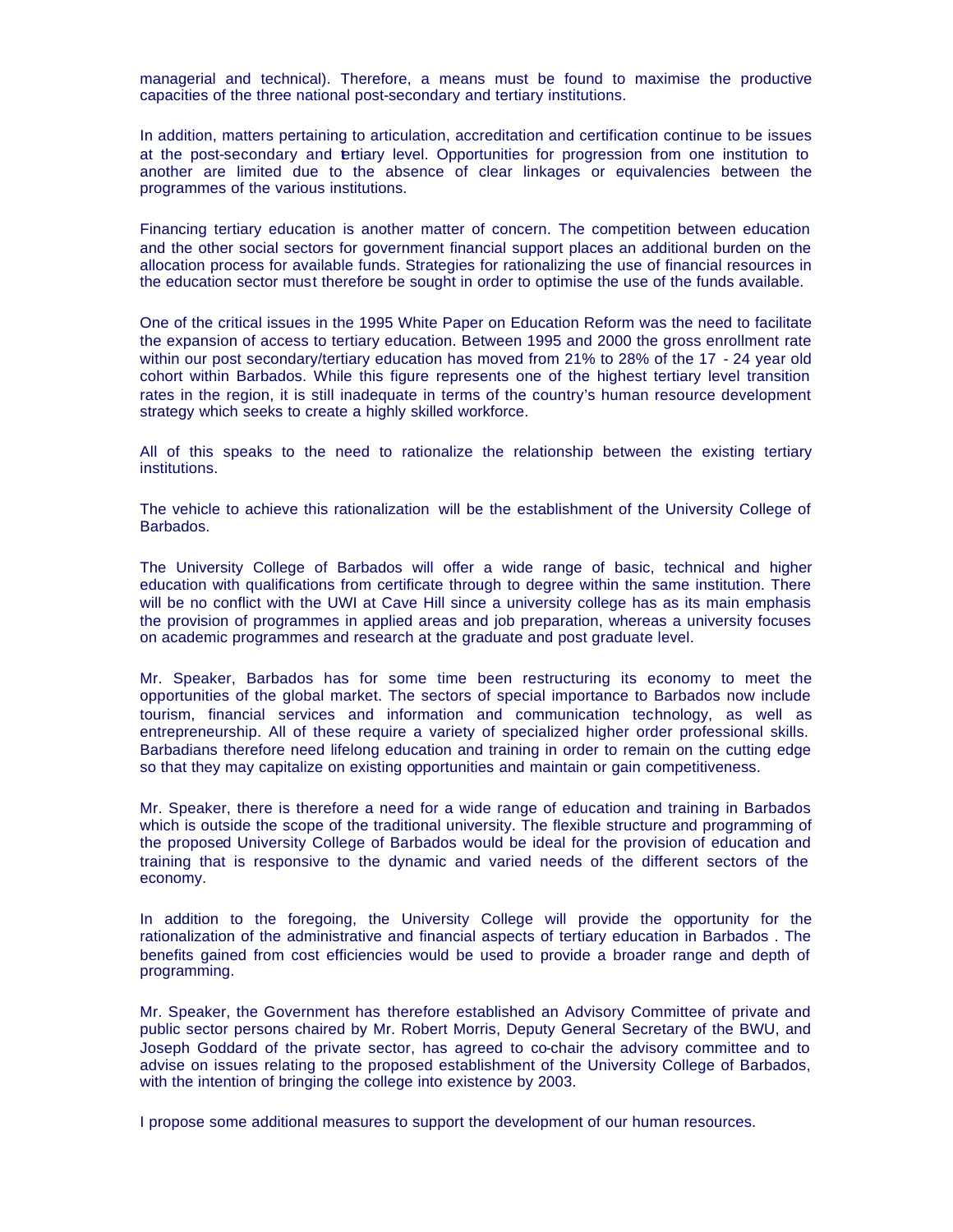At present persons attending the Campuses of the Hospitality Institute have to pay fees. These fees may appear to be small, but can be a mountain for unemployed young ladies seeking to be trained as maids.

It is also a very wrong thing to allow a citizen access to University Education at State's expense, but to charge persons to be trained as maids, and chefs.

The Government will absorb fully the payment of the fees for attendance at our Hospitality Institutes.

In addition, one of the responses of the local business community to the challenges of liberalisation has been to merge operations with a view to reducing costs.

It has generally meant that a number of persons have to be laid off.

We cannot put a stop to mergers, but we can put a more humane face to its consequences.

Hence, wherever Property Transfer Tax is exigible as a result of a merger, it must be paid, except in these cases where Government has committed itself otherwise by prior agreement. Proceeds will not go to the Consolidated Fund but will be earmarked and provided to Fund Access to enable it to create a facility to provide displaced workers with funds for retraining, and as seed capital to start their own new enterprises.

The retraining facility will be operated on a part grant, part loan basis, and interest should not exceed 3% to enable the fund to recover only administrative costs.

#### **CONCLUSION**

Mr. Speaker,

Our National Anthem, in its very first stanza speaks in terms of "In plenty, and in time of need."

This administration has already served our nation in a most admirable way in the seven previous years of plenty.

We stand ready, once again, to serve Barbados with distinction at another hour of need.

The Economic Policies and Programme which I have just announced to this House are clear and powerful evidence of that resolution.

They will energise the economy by pumping in hundreds of millions of dollars of new investment and purchasing power, giving us the confidence that we can attain the path of sustainable development to lift the standard of living of all of our people.

They will sustain and spur on job creation.

They will create a new environment within which all of our productive sectors can chart new successful courses to competitiveness.

Every section of the Barbadian society will benefit from our programme; the old, the young, the lower and middle classes, small businesses, large businesses, emerging entrepreneurs, our farmers, our entire Hospitality Industry, our fisher-folk, our manufacturers, maids, cricketers, footballers and the boys on the block.

The programme, though ambitious, is not reckless. Its implementation will not